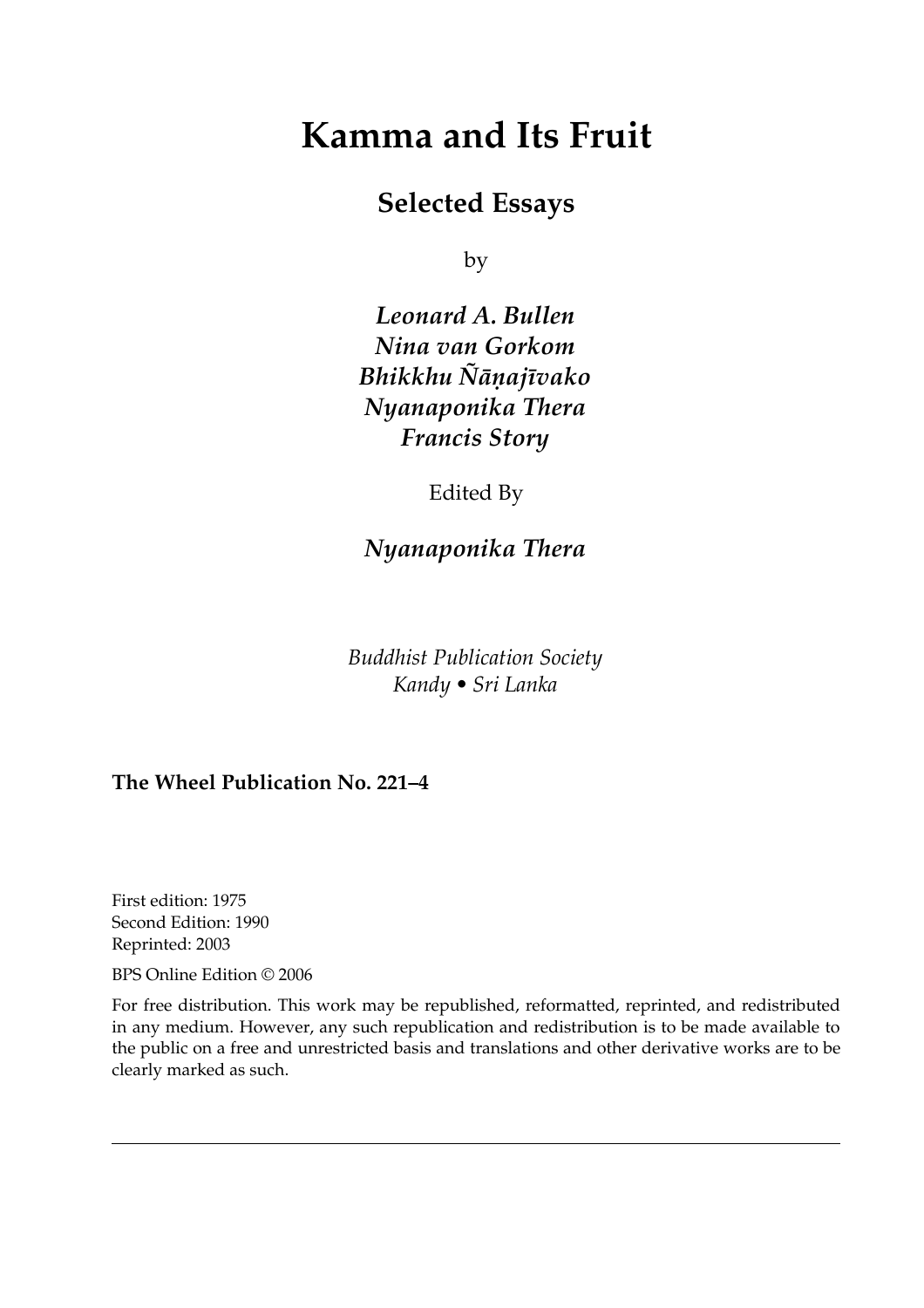## Contents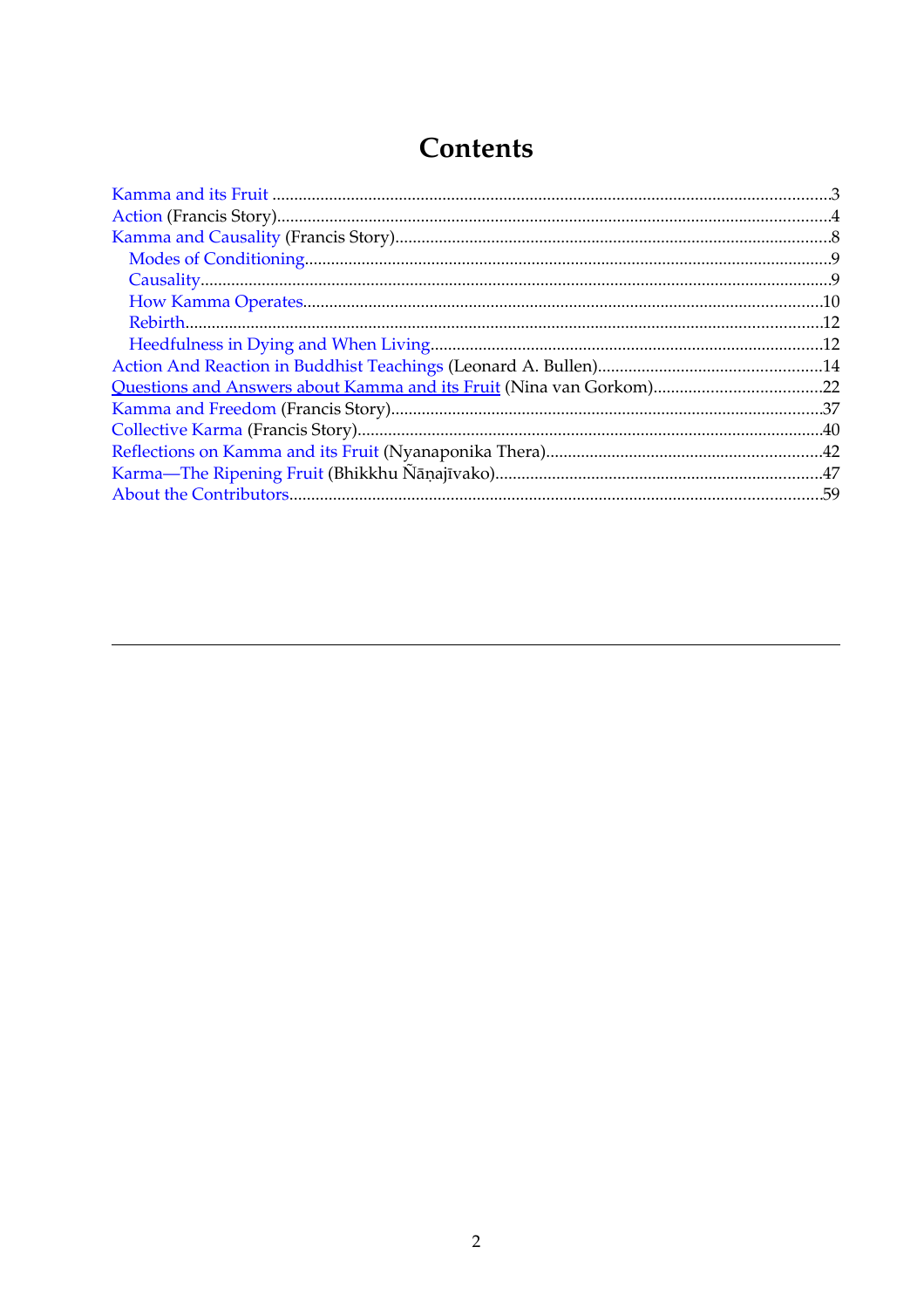## <span id="page-2-0"></span>**Kamma and its Fruit**

Kamma—or in its Sanskrit form, *karma*—is the Buddhist conception of action as a force which shapes and transforms human destiny. Often misunderstood as an occult power or as an inescapable fate, kamma as taught by the Buddha is in actuality nothing other than our own will or volition coming to expression in concrete action. The Buddhist doctrine of kamma thus places ultimate responsibility for human destiny in our own hands. It reveals to us how our ethical choices and actions can become either a cause of pain and bondage or a means to spiritual freedom.

In this book, five practising Buddhists, all with modern backgrounds, offer their reflections on the significance of kamma and its relations to ethics, spiritual practise, and philosophical understanding.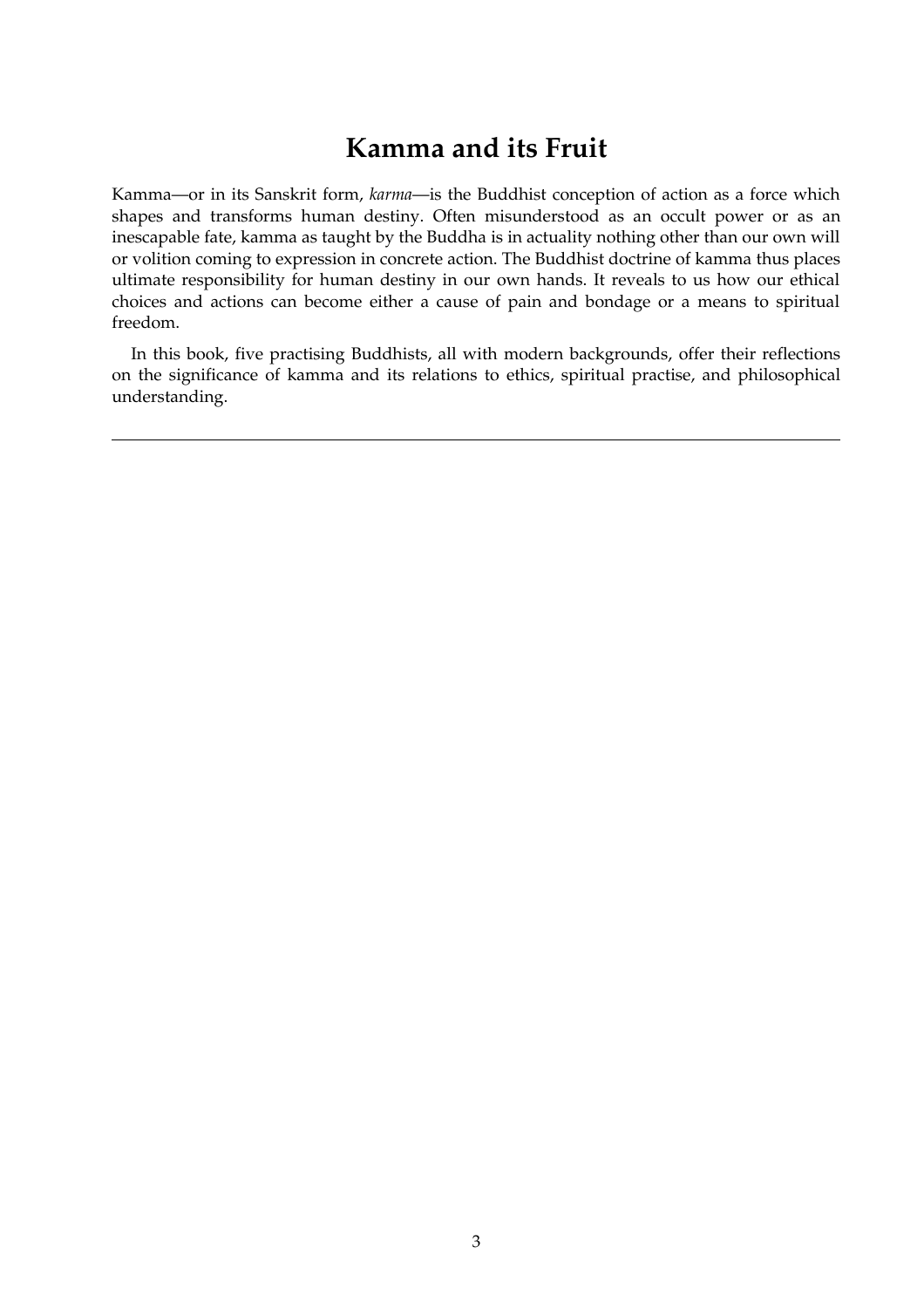## <span id="page-3-0"></span>**Action**

### *Francis Story*

Kamma is simply action or a 'deed'. Actions are performed in three ways: by body, mind and speech. Every action of importance is performed *because there is desire for a result*; it has an aim, an objective. One wishes for something specific to happen as the result of it. This desire, no matter how mild it may be, is a form of craving. It expresses the thirst (*taṇhā*) for existence and for action. To exist is to act, on one level or another. Organic existence consists of chemical action; psychic existence consists of mental action. So existence and action are inseparable.

But some actions, those in which mind is involved, are bound to have intention. This is expressed by the Pāli word *cetanā*, volition, which is one of the mental properties. There is another word, *chanda,* which stands for wishing, desiring a result. These words all express some kind of desire. And some form of desire is behind practically every activity of life. Therefore 'to live' and 'to desire' are one and the same thing. (There is one ultimate exception to this statement, which we shall come to later. It is that of the *Arahat*.)

An action (*kamma*) is morally unwholesome when it is motivated by the forms of craving that are associated with greed, hatred and delusion (*lobha, dosa, moha*)*.* It is morally wholesome (in ordinary language, good) when it is motivated by the opposite factors, disinterestedness (greedlessness), amity and wisdom. An act so motivated is prompted by 'intention' rather than 'craving'. Yet in every act of craving, intention is included. It is that which gives direction and form to the deed.

Now, each deed performed with intention is a *creative act.* By reason of the will behind it, it constitutes a force. It is a force analogous to the other great unseen, yet physical, forces that move the universe. By our thoughts, words and deeds we create our world from moment to moment in the endless process of change. We also create our 'selves'. That is to say, we mould our changing personality as we go along by the accumulation of such thoughts, words and deeds. It is the accretion of these and the preponderance of one kind over another that determines what we shall become, in this life and in subsequent ones.

In thus creating our personality, we create also the conditions in which it functions. In other words, we create also the kind of world we are to live in. The mind, therefore, is master of the world. As a man'*s* mind is, so is his cosmos.

Kamma, then, as the product of the mind, is the true and only real force in the life-continuum, the flux of coming-to-be. From this we come to understand that it is the residue of mental force which from the point of death kindles a new birth. It is the only actual link between one life ('reincarnation') and another. And since the process is a continuous one, it is the last kammic thought-moment at the point of death that forms the rebirth-linking consciousness—the kamma that reproduces. Other kamma, good or bad, will come into operation at some later stage, when external conditions are favourable for its ripening. The force of weak kamma may be suspended for a long time by the interposition of a stronger kamma. Some kinds of kamma may even be inoperative; but this never happens with very strong or weighty kamma. As a general principle, all kamma bears some kind of fruit sooner or later.

Each individual's kamma is his own personal act, its results his own personal inheritance. He alone has complete command over his actions, no matter to what degree others may try to force him. Yet an unwholesome deed done under strong compulsion does not have quite the same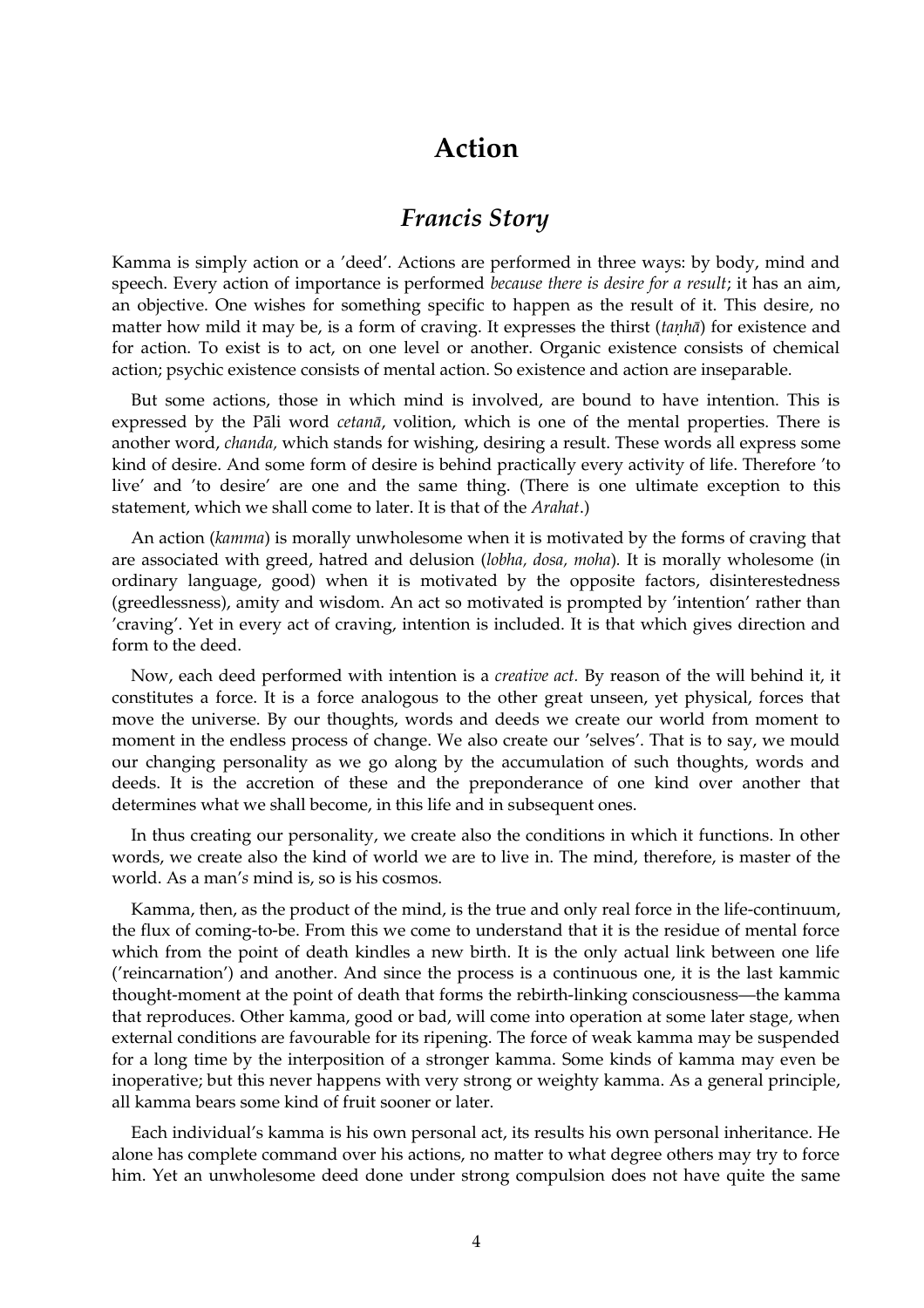force as one performed voluntarily. Under threat of torture or of death a man may be compelled to torture or kill someone else. In such a case it may be believed that the gravity of his kamma is not as severe as it would be had he deliberately chosen to act in such a way. The heaviest moral responsibility rests with those who have forced him to the action. But in the ultimate sense he still must bear some responsibility, for he could in the most extreme case avoid harming another by choosing to suffer torture or death himself.

This brings us to the question of *collective kamma.* As we have seen, each man's kamma is his own individual experience. No one can interfere with the kamma of another beyond a certain point; therefore no one can intervene to alter the results of personal kamma. Yet it often happens that numbers of people are associated in the same kind of actions, and share the same kind of thoughts; they become closely involved with one another; they influence one another. Mass psychology produces mass kamma. Therefore all such people are likely to form the same pattern of kamma. It may result in their being associated with one another through a number of lives, and in their sharing much the same kind of experiences. 'Collective kamma' is simply the aggregate of individual kammas, just as a crowd is an aggregate of individuals.

It is in fact this kind of mass kamma that produces different kinds of worlds—the world we live in, the states of greater suffering and the states of relative happiness. Each being inhabits the kind of cosmic construction for which he has fitted himself. It is his kamma, and the kamma of beings like himself that has created it. This is how it comes about that in multi-dimensional space-time there are many *lokas*—many worlds and modes of being. Each one represents a particular type of consciousness, the result of kamma. The mind is confined only by the boundaries it erects itself.

The results of kamma are called *vipāka*, 'the ripening'. These terms, *kamma* and *vipāka*, and the ideas they stand for, must not be confused. Vipāka is predetermined (by ourselves) by previous kamma. But kamma itself in the ultimate sense (that is, when resisting all external pressures and built-up tendencies) is the product of *choice* and free will: choice between wholesome and unwholesome deeds, good or bad actions. Hence the Buddha said: 'Intention constitutes kamma'. Without intention a deed is sterile; it produces no reaction of moral significance. One reservation, however, is here required; if a deed done in 'culpable negligence' proves harmful to others, the lack of mindfulness, circumspection or consideration shown will constitute unwholesome kamma and will have its vipāka. Though the harm done was not 'intended', i.e. the deed was not motivated by hate, yet there was present another 'unwholesome root', delusion (*moha*)*,* which includes, for instance, irresponsible thoughtlessness.

Kamma is action; vipāka is result. Therefore kamma is the active principle; vipāka is the passive mode of coming-to-be. People believe in pre-determinism, fatalism, merely because they see results, but do not see causes. In the process of dependent origination (*paṭicca-samuppāda*) both causes and effects are shown in their proper relationship.

A person may be born deaf, dumb and blind. That is the consequence of some unwholesome kamma which manifested or presented itself to his consciousness in the last thought-moment of his previous death. Throughout life he may have to suffer the consequences (vipāka) of that deed, whatever it may have been. But that fact does not prevent him from forming fresh kamma of a wholesome type to restore the balance in his next life. Furthermore, by the aid of some good kamma from the past, together with strong effort and favourable circumstances in the present life (which of course includes the compassionate help of others), the full effects of his bad kamma may be mitigated even here and now. Cases of this kind are seen everywhere, where people have overcome to a great extent the most formidable handicaps. The result is that they have turned even the bad *vipāka* to profit for themselves and others. One outstanding example of this is the famous Dr. Helen Keller. But this calls for almost superhuman courage and will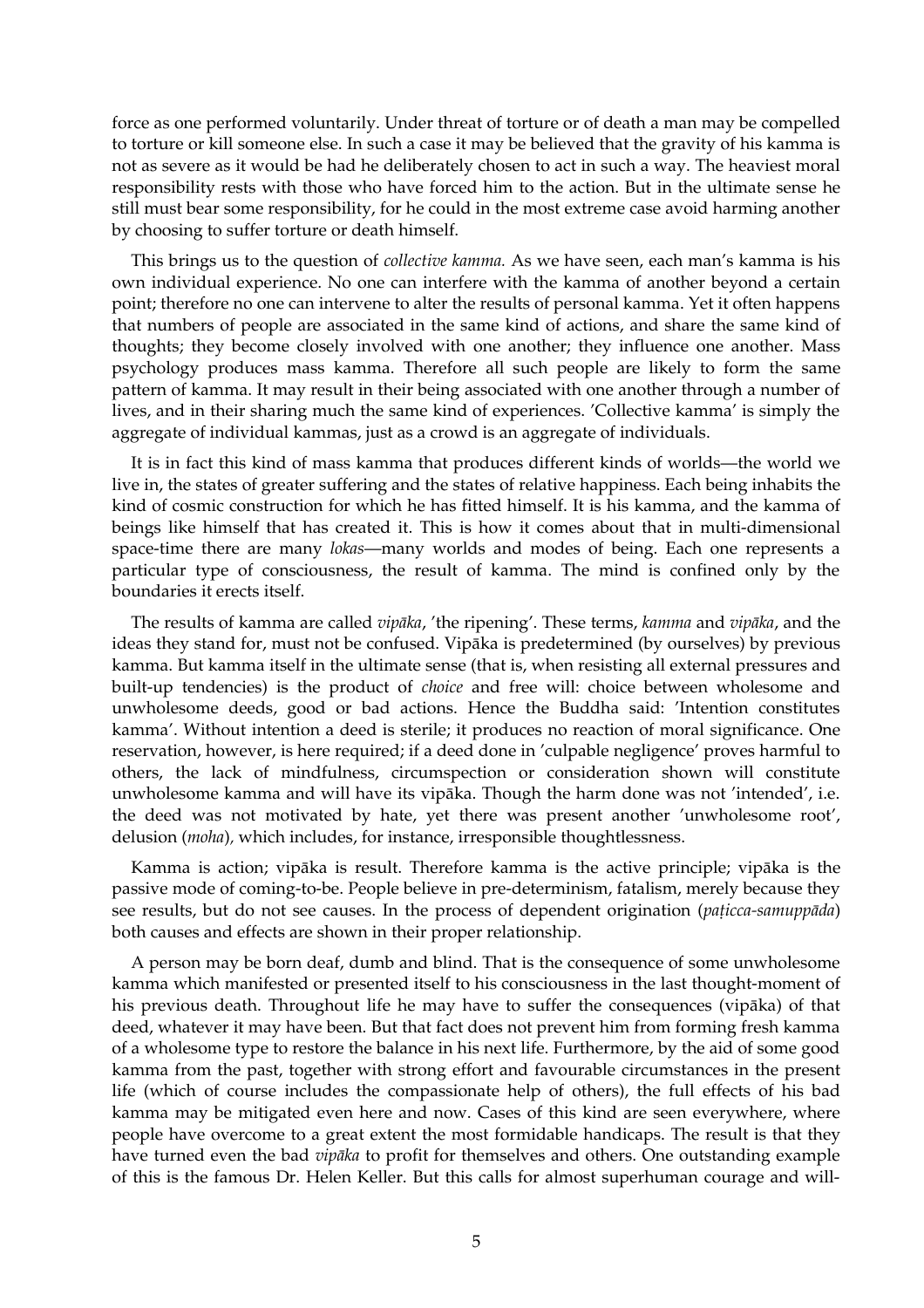power. Most people in similar circumstances remain passive sufferers of the effects of their bad deeds until those effects are exhausted. Thus it has to be in the case of those born mentally defective or in the lower states of suffering. Having scarcely any capacity for the exercise of free will, they are subject to pre-determinism entirely until the bad vipāka has run its course.

So, by acknowledging some element of pre-determinism, yet at the same time maintaining the *ultimate* ascendancy of will, Buddhism resolves a moral problem which otherwise seems insoluble. Part of the personality, and the conditions in which it exists, are predetermined by the deeds and the total personality of the past; but in the final analysis the mind is able to free itself from the bondage of past personality-constructions and launch out in a fresh direction.

Now, we have seen that the three roots of unwholesome actions—greed, hatred and delusion —produce bad results; the three roots of wholesome actions—disinterestedness, amity and wisdom—produce good results. Actions which are performed automatically or unconsciously, or are incidental to some other action having an entirely different objective, do not produce results beyond their immediate mechanical consequences. If one treads on an insect in the dark, one is not morally responsible for its death. One has been merely an unconscious instrument of the insect's own kamma in producing its death.

But while there is a large class of actions of the last type, which cannot be avoided, the more important actions in everyone's life are dominated by one or other of these six psychological roots, wholesome and unwholesome. Even where a life is physically inactive, the thoughts are at work; they are producing kamma. Cultivation of the mind therefore consists in removing (not suppressing) unwholesome mental states and substituting wholesome ones. Modern civilisation develops by suppressing unwholesome (the 'anti-social') instincts. Consequently they break out from time to time in unwholesome eruptions. A war breaks out and the homicidal maniac comes into his own: murder is made praiseworthy. Buddhism, on the other hand, aims at *removing* the unwholesome mental elements. For this, the special techniques of meditation (*bhāvanā*) are necessary.

Good kamma is the product of wholesome states of mind. And to be certain of this, it is essential to gain an understanding of the states of consciousness and one's most secret motives. Unless this is done, it is next to impossible to cultivate exclusively wholesome actions, because in every human consciousness there is a complex of hidden motivations. They are hidden because we do not wish to acknowledge them. In every human being there is a built-in defence mechanism that prevents him from seeing himself too clearly. If he should happen to be confronted with his subconscious mind too suddenly he may receive an unpleasant psychological shock. His carefully constructed image of himself is rudely shattered. He is appalled by the crudity, the unsuspected savagery, of his real motivations. The keen and energetic social worker may find that he is really actuated by a desire to push other people around, to tell them what is best for them and to force them to do his will. The professional humanitarian, always championing the underdog, may find to his distress that his outbursts of high moral indignation at the injustices of society are nothing more than an expression of his real hatred of other humans, made respectable, to himself and others by the guise of concern for the victims of society. Or each may be compensating for hidden defects in his own personality. All these facts are well known to present-day psychologists; but how many people submit themselves to the analyst's probings? Buddhism teaches us to do it for ourselves, and to make ourselves immune to unpleasant or shocking revelations by acknowledging beforehand that there is no immutable personality, no 'self' to be either admired or deplored.

An action (kamma), once it is performed, is finished so far as its actual performance is concerned. It is also irreversible.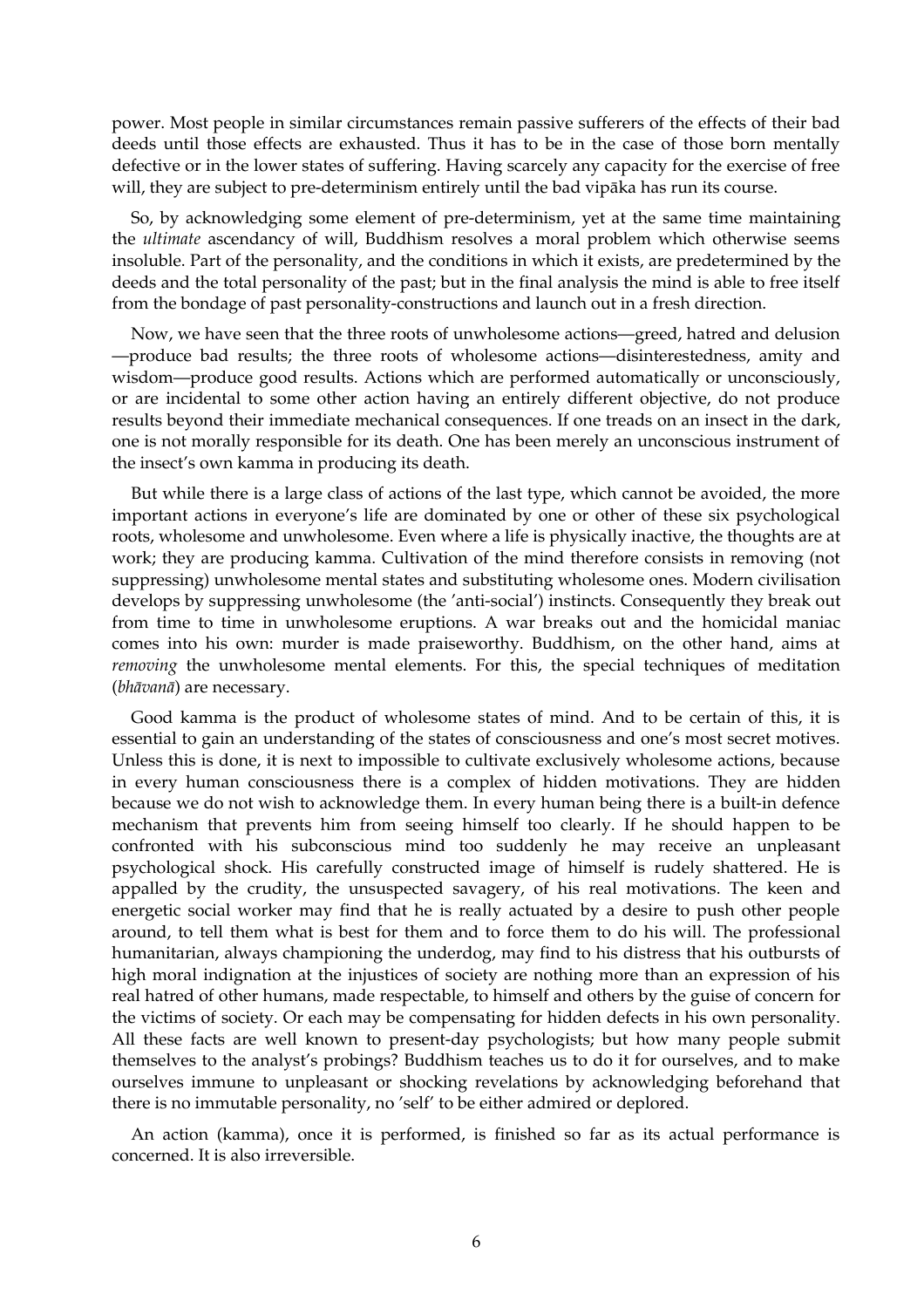The moving finger writes, and having writ Moves on: nor all your piety nor wit Can lure it back to cancel half a line— Nor all your tears wash out one word of it.

(Edward Fitzgerald, *The Rubaiyat of Omar Khayyam*)

The moving finger is no mystery to one who understands kamma and vipāka. Ask not whose finger writes upon the wall. It is your own.

What remains of the action is its potential, the inevitability of its result. It is a force released into the stream of time, and in time it must have its fruition. And when, for good or ill, it has fructified, like all else its force must pass away—and then the kamma and the vipāka alike are no more. But as the old kammas die, new ones are created—every moment of every waking hour. So the life-process, involved in suffering, is carried on. It is borne along on the current of craving. It is in its essence nothing but that craving, that desire—the desire that takes many forms, is insatiable, is self-renewing. As many-formed as Proteus; as undying as the Phoenix.

But when there comes the will to end desire a change takes place. The mind that craved gratification in the fields of sense now turns away. Another desire, other than that of the senses, gathers power and momentum. It is the desire for cessation, for peace, for the end of pain and sorrow—the desire for *Nibbāna*.

Now this desire is incompatible with all other desires. Therefore, if it becomes strong enough it kills all other desires. Gradually they fade out; first the grosser cravings springing from the three immoral roots; then the higher desires; then the attachments, all wilt and fade out, extinguished by the one overmastering desire for Nibbāna.

And as they wilt and fade out, and no more result-producing actions take their place, so the current of the life-continuum dries up. Unwholesome actions cannot be performed, because their roots have withered away; there is no more basis for them. The wholesome deeds in their turn become sterile; since they are not motivated by desire they do not project any force into the future. In the end there is no craving force left to produce another birth. Everything has been swallowed up by the desire for the extinction of desire.

And when the object of that desire is gained, can it any longer be a desire? Does a man continue to long for what he has already got? The last desire of all is not self-renewing; it is selfdestroying. For in its fulfilment is its own death. Nibbāna is attained.

Therefore the Buddha said, 'For the final cessation of suffering, *all* kamma, wholesome and unwholesome, must be transcended, must be abandoned. Putting aside good and evil, one attains Nibbāna. There is no other way.'

The Arahat lives then only experiencing the residuum of his life-span. And when that last remaining impetus comes to an end the aggregates of his personality come to an end too, never to be reconstructed, never to be replaced. In their continual renewal there was suffering; now there is release. In their coming together there was illusion—the illusion of self. Now there is Reality.

And Reality is beyond conception.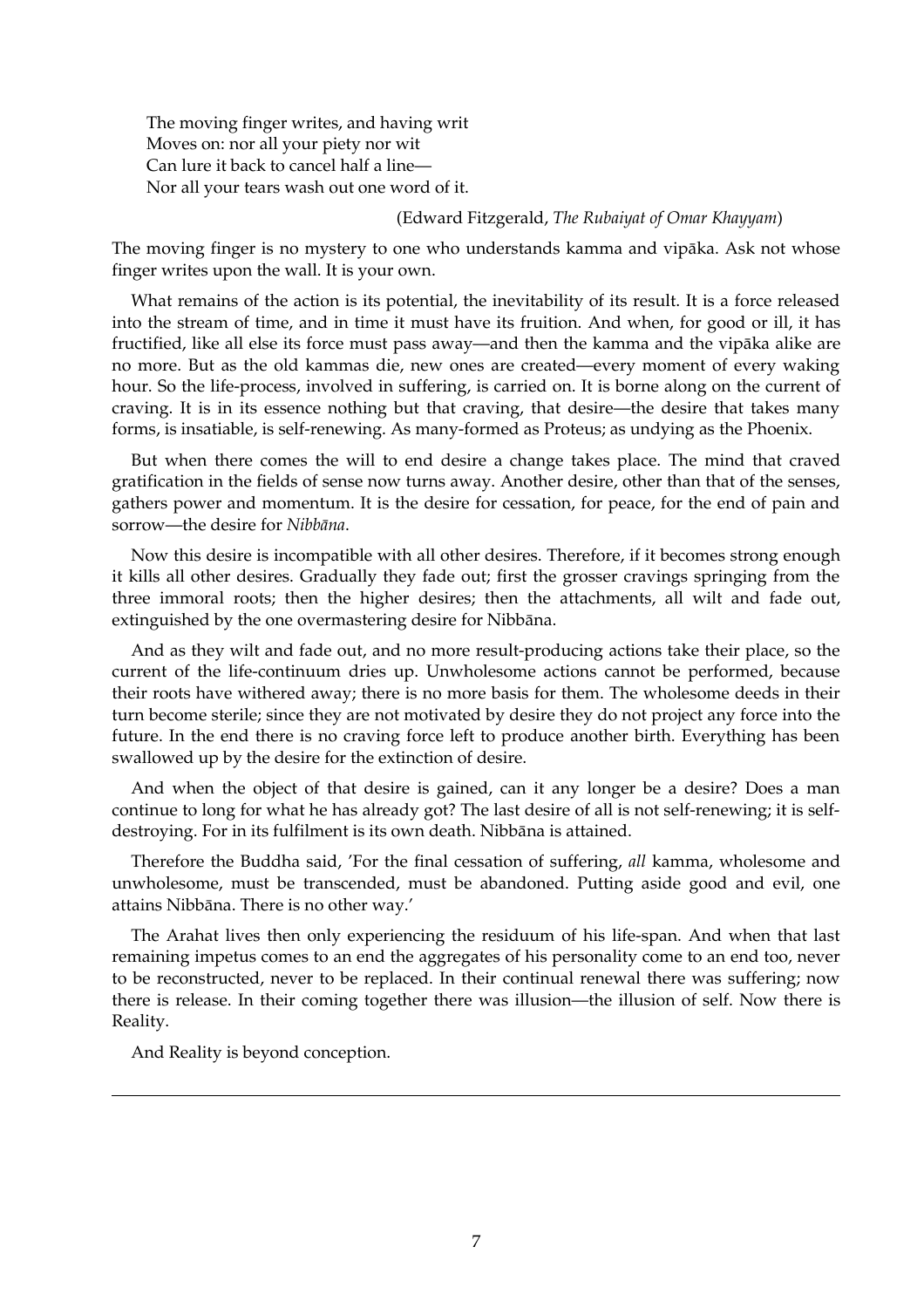## <span id="page-7-0"></span>**Kamma and Causality**

### *Francis Story*

'Does everything happen in our lives according to kamma?' This question is not one that can be answered by a plain affirmation or denial, since it involves the whole question of free-will against determinism, or, in familiar language, 'fatalism'. The nearest that can be given to a simple answer is to say that most of the major circumstances and events of life are conditioned by kamma, but not all.

If everything, down to the minutest detail, were pre-conditioned either by kamma or by the physical laws of the universe, there would be no room in the pattern of strict causality for the functioning of free-will. It would therefore be impossible for us to free ourselves from the mechanism of cause and effect; it would be impossible to attain Nibbāna.

In the sphere of everyday events and the incidents of life such as sickness, accidents and such common experiences, every effect requires more than one cause to bring it about, and kamma is in most cases the pre-disposing factor which enables the external influences to combine and produce a given result. In the case of situations that involve a moral choice, the situation itself is the product of past kamma, but the individual's reaction to it is a free play of will and intention. For example, a man, as the result of previous unwholesome (*akusala*) kamma either in the present life or some past birth, may find himself in a situation of desperate poverty in which he is sorely tempted to steal, commit a robbery, or in some other way carry into the future the unwholesome actions of the past. This is a situation with a moral content, because it involves the subject in a nexus of ethical potentials. Here his own freedom of choice comes into play; he has the alternative of choosing further hardship rather than succumb to the temptation of crime.

In the *paṭicca-samuppāda,* the cycle of dependent origination, the factors belonging to previous births, that is, ignorance and the actions conditioned by it, are summarised as the kammaprocess of the past. This kamma produces consciousness, name-and-form, sense-perception fields, contact and sensation as its resultants, and this is known as the present effect. Thus the physical and mental make-up (*nāma-rūpa*) is the manifestation of past kamma operating in the present, as also are the phenomena cognised and experienced through the channels of sense. But running along with this is another current of action, that which is controlled by the will and this is known as the present volitional activity; it is the counterpart in the present of the kammaprocess of the past. It governs the factors of craving, grasping and becoming.

This means, in effect, that the current of 'becoming' which has its source in past kamma, at the point where it manifests as individual reaction—as for example in the degree of craving engendered as the result of pleasurable sensation—comes under the control of the will, so that while the subject has no further control over the situations in which he finds himself, having himself created them in the past, he yet has a subjective control over his response to them, and it is out of this that he creates the conditions of his future. The present volitional activity then takes effect in the form of future resultants, and these future resultants are the counterpart, in the future of the kammic resultants of the present. In an exactly similar way it dominates the future birth-state and conditions, which in the paṭicca-samuppāda are expressed as arising, old age and death etc. The entire cycle implies a dynamic progression in which the state conditioned by past actions is at the same time the womb of present actions and their future results.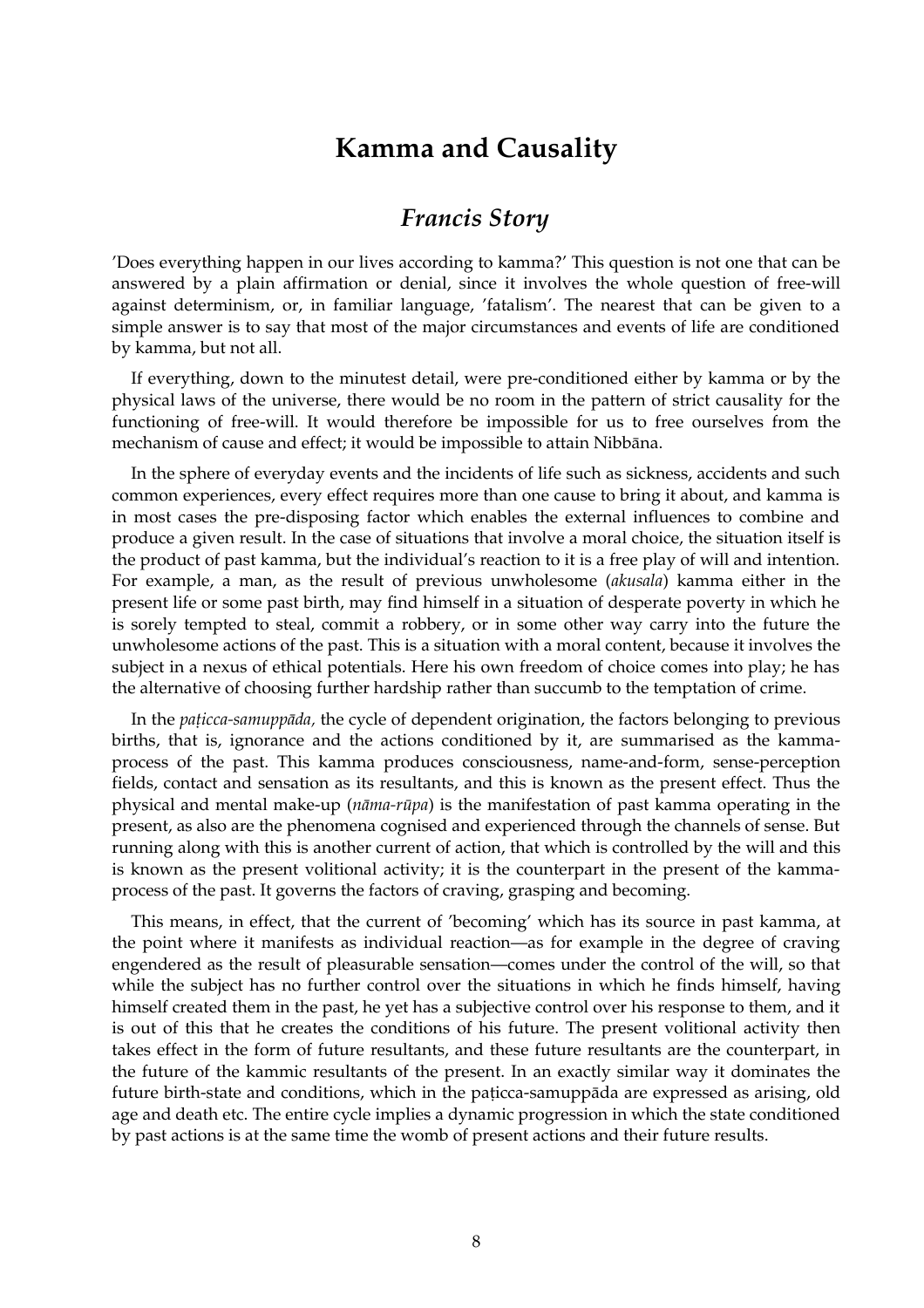Kamma is not only an integral law of the process of becoming; it is itself that process, and the phenomenal personality is but the present manifestation of its activity. The Christian axiom of 'hating the sin but loving the sinner' is meaningless from the Buddhist standpoint. There is action, but no performer of the action; the 'sin' and the 'sinner' cannot be dissociated; we are our actions, and nothing apart from them.

### <span id="page-8-1"></span>*Modes of Conditioning*

The conditioned nature of all mental and physical phenomena is analysed under twenty-four heads, called in Pāli *paccaya* (modes of conditioning). Each of the twenty-four paccayas is a contributing factor to the arising of conditioned things. The thirteenth mode is kamma-paccaya*,* and stands for the past actions which form the base, or condition, of something arising later. The six sense organs and fields of sense-cognition—that is, the physical organs of sight, hearing, smell, taste, touch and mental awareness—which, as we have seen, arise at birth in association with name-and-form, provide the condition-base for the arising of subsequent consciousness, and hence for the mental reactions following upon it. But here it should be noted that although kamma as volition is associated with the mental phenomena that have arisen, the phenomena themselves are not kamma-results. The fourteenth mode is kamma-result condition, or *vipāka*, and stands as a condition by way of kamma-result to the mental and physical phenomena by establishing the requisite base in the five fields of sense-consciousness.

That there are events that come about through causes other than kamma is demonstrable by natural laws. If it were not so, to try to avoid or cure sickness would be useless. If there is a predisposition to a certain disease through past kamma, and the physical conditions to produce the disease are also present, the disease will arise. But it may also come about that all the physical conditions are present, but through the absence of the kamma-condition, the disease does not arise; or that, with the presence of the physical causes the disease arises even in the absence of a kamma condition. A philosophical distinction is therefore to be made between those diseases which are the result of kamma and those which are produced solely by physical conditions; but since it is impossible to distinguish between them without knowledge of past births, all diseases must be treated as though they are produced by merely physical causes. When the Buddha was attacked by Devadatta and was wounded in the foot by a stone, he was able to explain that the injury was the result of some violence committed in a previous life plus the action of Devadatta which enabled the kamma to take effect. Similarly, the violent death of Moggallāna Thera was the combined result of his kamma and the murderous intention of the rival ascetics whose action provided the necessary external cause to bring it about.

### <span id="page-8-0"></span>*Causality*

The process of causality, of which kamma and vipāka are only one action-result aspect, is a cosmic, universal interplay of forces. Concerning the question of free-will in a causallyconditioned universe, the view of reality presented by Henri Bergson, which when it was postulated was new to the West, throws considerable light on the Buddhist concept. Life, says Bergson, is an unceasing becoming, which preserves the past and creates the future. The solid things which seem to be stable and to endure, which seem to resist this flowing, which seem more real than the flowing, are periods, cuts across the flowing, views that our mind takes of the living reality of which it is a part, in which it lives and moves, views of the reality prescribed and limited by the needs of its particular activity.

Here we have a Western interpretation of *avijjā* (ignorance)—'views of the reality prescribed and limited by the needs of its particular activity"—and of *anicca,* the unceasing becoming, the principle of change and impermanence. Bergson also includes in his system *anattā* (no-self), for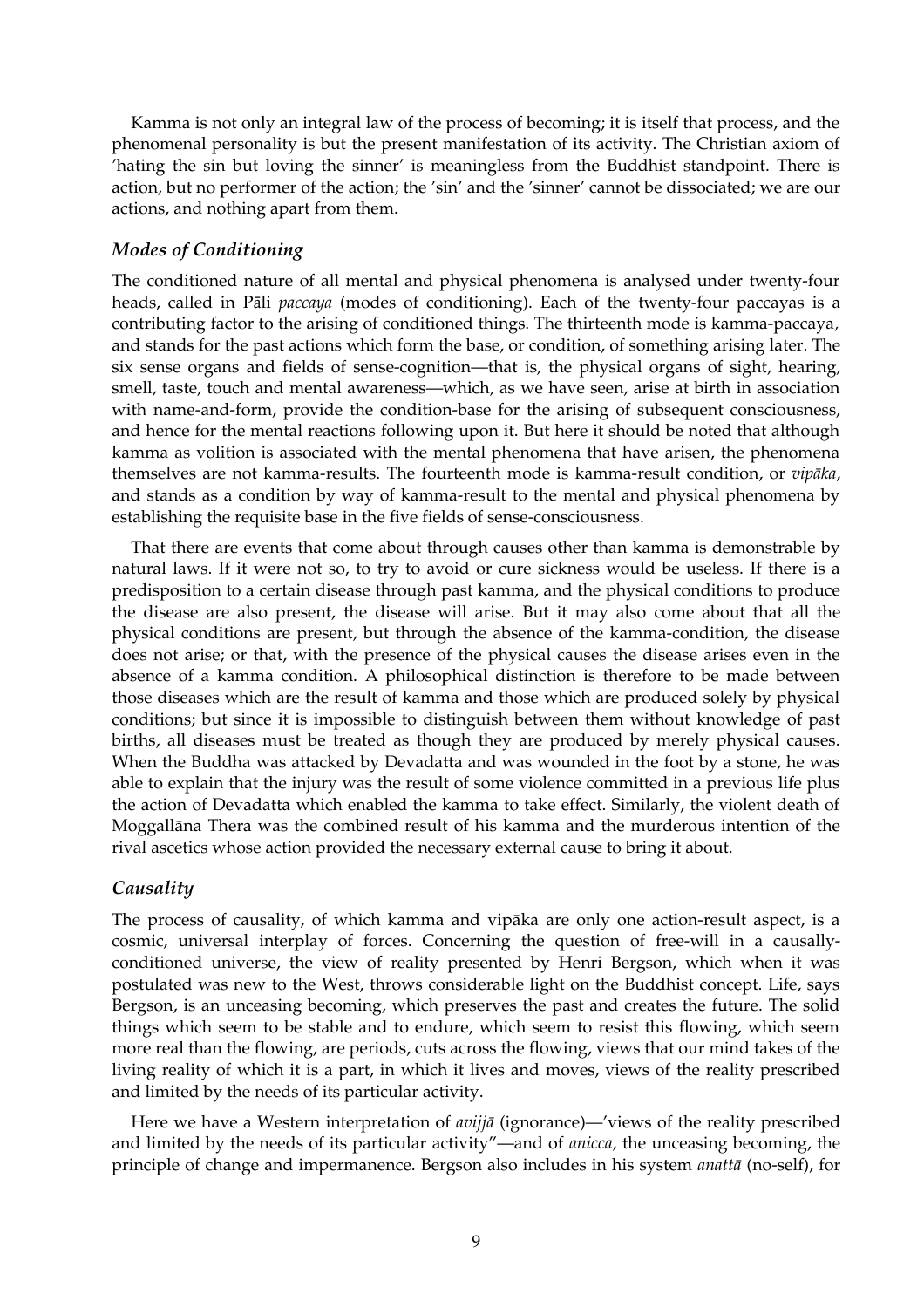in this process of unceasing change there is the change only—no 'thing' that changes. So, says Bergson, when we regard our action as a chain of complementary parts linked together, each action so viewed is rigidly conditioned, yet when we regard our whole life-current as one and indivisible, it may be free. So also with the life-current which we may take to be the reality of the universe; when we view it in its detail as the intellect presents it to us, it appears as an order of real conditioning, each separate state having its ground in an antecedent state, yet as a whole, as the living impulse (kamma), it is free and creative. We are free, says Bergson, when our acts spring from our whole personality, when they express that personality. These acts are not unconditioned, but the conditions are not external; they are in our character, which is ourself. In other and Buddhist words, our *saṅkhāra,* or kamma-formation of the past, is the personality, and that is conditioned by nothing but our own volition, or *cetanā.* Bergson details an elaborate philosophy of space and time to give actuality to this dynamic view, which he calls 'Creative Evolution', and his general conclusion is that the question of free-will against determinism is wrongly postulated; the problem, like the indeterminate questions of Buddhism, cannot be answered because it is itself a product of that peculiar infirmity, that 'special view of reality prescribed and limited by the needs of a particular activity', which in Buddhism is called avijjā, the primal nescience.

The concept of causality in the world of physics has undergone modifications of a significant order in the light of quantum physics and the increase of our knowledge regarding the atomic structure of matter. Briefly the present position may be stated thus: while it is possible to predict quantitatively the future states of great numbers of atomic units, it is not possible to predetermine the state or position of any one particular atom. There is a margin of latitude for the behaviour of the individual unit which is not given to the mass as a whole. In human terms, it may be possible to predict from the course of events that a certain nation, Gondalia, will be at war by a certain date; but it is not possible to predict of any individual Gondalian that he will be actively participating in the war. He may be a conscientious objector, outside the war by his own decision; or he may be physically disqualified, outside the war because of conditions over which he has no control. We may say, 'Gondalia will be at war', but not 'That Gondalian will be in the war'. On the other hand, if we know that one particular Gondalian is not physically fit we may say confidently that he will not be in the war; the element we cannot predict with any degree of certainty is the free-will of the Gondalian individual, which may make of him a chauvinist and national Gondalian hero, or a pacifist and inmate of a concentration camp.

#### <span id="page-9-0"></span>*How Kamma Operates*

Coming to the details of the ways in which kamma operates, it must be understood that by kamma is meant volitional action only. *Cetanāhaṃ bhikkhave kammaṃ vadāmi*—'Volition, intention, O *Bhikkhùs*, is what I call kamma', is the definition given by the Buddha. Greed, hatred and delusion are the roots of unwholesome kamma; unselfishness, amity and wisdom are the roots of wholesome kamma. As the seed that is sown, so must be the tree and the fruit of the tree; from an impure mind and intention, only impure thoughts, words and deeds can issue; from such impure thoughts, words and deeds only evil consequences can result.

The results themselves may come about in the same lifetime; when this happens it is called *diṭṭhadhamma-vedanīya-kamma,* and the line of causality between action and result is often clearly traceable, as in the case of crime which is followed by punishment. Actions which bear their results in the next birth are called *upapajja-vedanīya-kamma,* and it frequently happens that people who remember their previous life remember also the kamma which has produced their present conditions.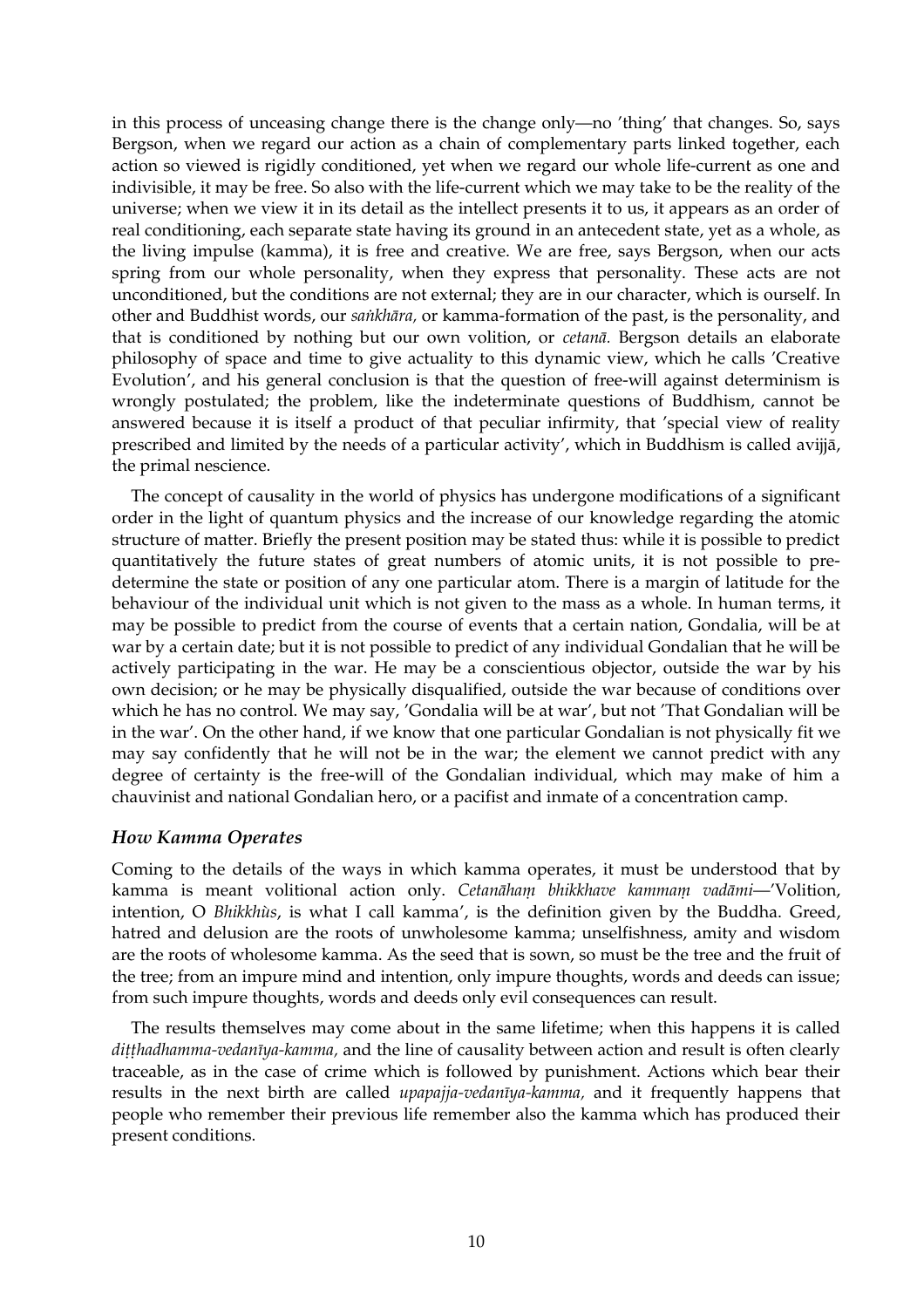Those actions which ripen in successive births are known as *aparāpariya-vedanīya-kamma;* these are the actions which have, by continual practise, become habitual, and tend to take effect over and over again in successive lives. The repetition condition (*āsevana-paccaya*) is the twelfth of the twenty-four *paccayas,* and relates to that kamma-consciousness in which the preceding impulsemoments (*javana-citta*) are a condition by way of repetition to all the succeeding ones. This is known to modern psychology as a habit-formation, and is a very strong conditioning factor of mind and character. Buddhism urges the continual repetition of good actions, deeds of *mettā* and charity, and the continual dwelling of the mind on good and elevating subjects, such as the qualities of the Buddha, Dhamma and Sangha, in order to establish a strong habit-formation along good and beneficial lines.

The three kinds of kamma described above, however, may be without any resultants if the other conditions necessary for the arising of the kamma-result are lacking. Rebirth among inferior orders of beings, for instance, will prevent or delay the beneficial results of a habitual kamma. There is also *counteractive kamma* which, if it is stronger than they, will inhibit their fruition. Kamma which is thus prevented from taking effect is called *ahosi-kamma.* Just as there are events which occur without kamma as a cause, so there are actions which, as potentials, remain unrealised. These actions, however, are usually the weak and relatively unimportant ones, actions not prompted by any strong impulse and carrying with them little moral significance.

Functionally, the various kinds of kamma operate according to four classifications. The first is *generative kamma* (*janaka-kamma*) which produces the five aggregate complex of name-and-form at birth and through all the stages of its arising during the life-continuum. The second category is that of *sustaining kamma* (*upatthambhaka-kamma*)*,* which is void of kamma-results and is only capable of sustaining kamma-resultants that have already come into being. In the third category comes *counteractive kamma* (*upapīḷaka-kamma*), which by reason of its moral or immoral force suppresses other kamma-results and delays or prevents their arising. Last in this classification according to functions comes *destructive kamma* (*upacchedaka-kamma*)*;* this is kamma of such potency that it utterly destroys the influence of weaker kamma and substitutes its own kammaresults. It may be strong enough to cut short the life-span so that it is destructive kamma in the literal sense.

The light and insignificant actions which we perform in the course of our daily lives have their results, but they are not dominant factors unless they become part of a habit-formation. Important actions which become habitual either wholesome or unwholesome, are known as *bahula-kamma,* and their effects take precedence over those of actions which are morally insignificant or rarely performed. Those actions which are rooted in a very strong moral or immoral impulse, and take a drastic form, are known as *garuka-kamma;* they also tend to fall into the diṭṭhadhamma-vedanīya-kamma class and take effect in the same lifetime, or else in the next existence. Such actions are: drawing the blood of a Buddha, the murder of an Arahat, the killing of parents, and attempts to disrupt the Sangha. Although these are the chief demeritorious actions, there are many others of lesser weight which bear results in the next birth in the absence of *garuka-kamma.* The same applies to good *garuka-kamma.*[1](#page-10-0)

Ditthadhamma-vedanīya-kamma provides us with data for studying the operation of the law of cause and effect objectively. In the usual course of things crime brings its own consequences in the same lifetime, by a clearly traceable sequence of events, but this does not invariably happen. For a crime to receive its due punishment, a complicated machinery of causes has to be brought into operation. First there has to be the act of crime, the kamma. Its punishment then

<span id="page-10-0"></span><sup>&</sup>lt;sup>1</sup> *Niyata micchāditthi* (chronic scepticism and tenaciously held pernicious views) is also a demeritorious *garuka kamma*.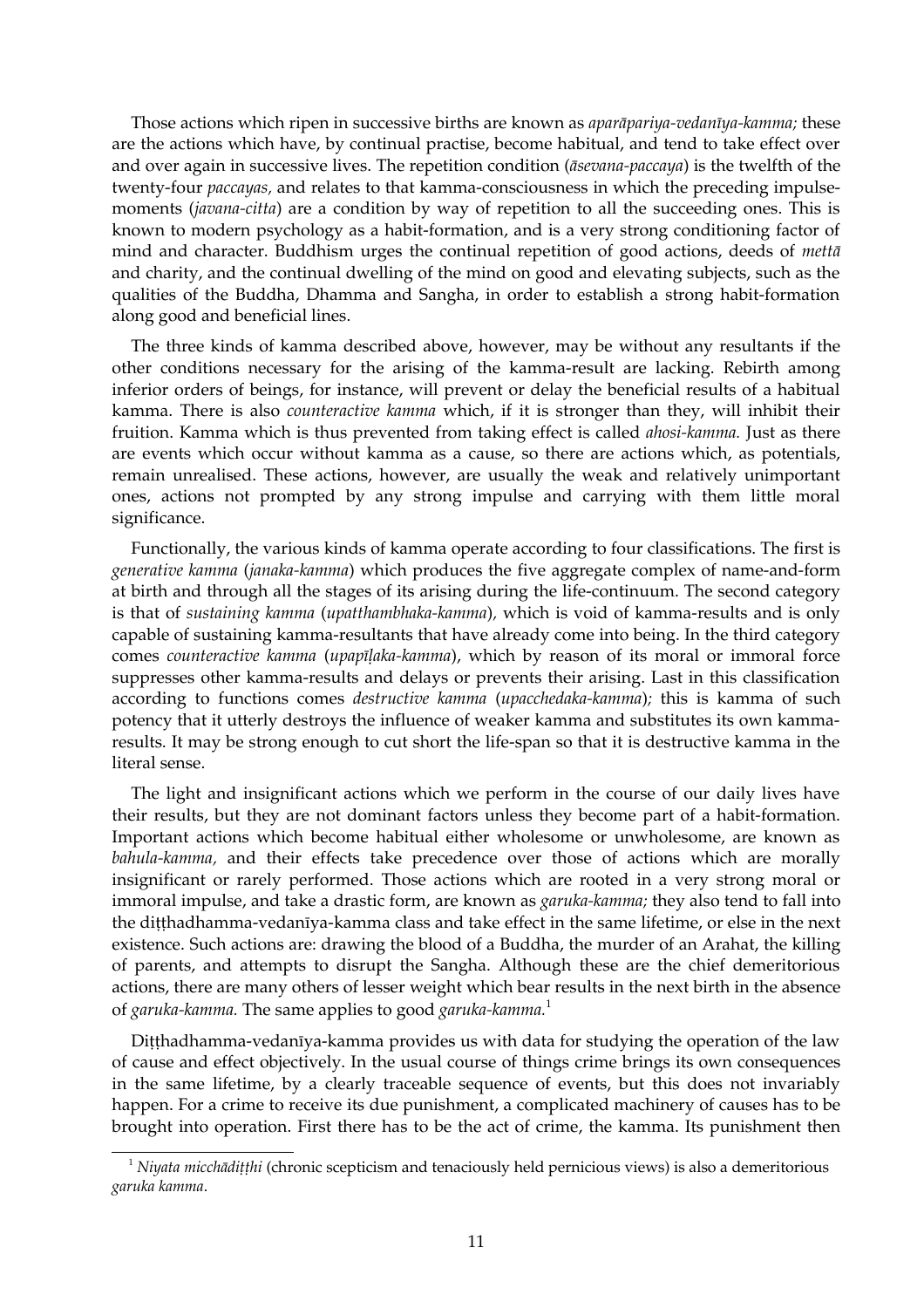depends upon the existence of criminal laws, of a police force, of the circumstances which enable the criminal to be detected, and many subsidiary factors. It is only when all these combine that the crime receives its due punishment in the same lifetime. If the external factors are missing, the kamma alone will not bring about its consequences immediately, and we say the criminal has gone unpunished. This, however, is not the case; sooner or later either in the same lifetime or a subsequent one, circumstances will link together, albeit indirectly, and give an opportunity for the kamma to produce its results. Hence from the Buddhist standpoint the question of capital punishment rests not on considerations of mercy to the murderer, which must always be a source of contention since mercy to a criminal implies a social injustice to the victim and lack of protection to potential victims; it rests on a consideration of the kammaresultants to those who are instrumental in punishing him with death, since it is kamma of the worst order to kill or cause another to take life.

It is not possible here to enter into a discussion of the moral difference between the action of one who kills another from greed or anger and one who carries out a sentence of death in the course of his duties to society. That there is a difference cannot be doubted, yet for Buddhist psychology it is clear that no act of killing can be accomplished without the arising of a hateimpulse in the mind. To take life quite disinterestedly, as advocated in the *Bhagavad Gītā,* is a psychological impossibility; there must, in any case, be desire for the accomplishment of the act, or the act itself could never be carried out. This applies to every action except those performed by the *Arahat*. Since there is no 'unchanging Ātman' no distinction can be made between the deed and the doer.

### <span id="page-11-1"></span>*Rebirth*

The mode, circumstances and nature of the next birth are conditioned by what is known as the *death-proximate kamma* (*maraṇāsanna-kamma*)*,* which is the volition, wholesome or unwholesome, that is present immediately before death. With this is associated the *paṭisandhi-viññāṇa* or connecting consciousness between one manifestation and another. At the moment just preceding death, the death-proximate kamma may take the form of a reflex of some good or bad deed performed during the dying person's life. This sometimes presents itself to the consciousness as a symbol, like the dream symbols of Freudian psychology. It may bring with it an indication of the future existence, a glimpse of the realm (*loka*) in which rebirth is about to take place. It is due to the arising of some unwholesome consciousness from past kamma that the dying sometimes exhibit fear, while others, experiencing wholesome death-proximate kamma, die with a smile on their lips, seeing themselves welcomed by celestial beings or their friends who have passed away before them. Everyone who has been present at death beds can recall examples of both kinds.

When none of these kamma-manifestations is present, however, as with those who die in a state of complete unconsciousness, the next birth is determined by what is called *reserved kamma* (*kaṭattā-kamma*)*.* This is the automatic result of whatever kamma of the past is strongest, be it good or bad, and has not yet borne fruit or exhausted its force. This may be weighty or habitual kamma.

### <span id="page-11-0"></span>*Heedfulness in Dying and When Living*

The importance of keeping the consciousness active and faculties alert up to the moment of death is stressed in Buddhist psychology. Part of the benefit of *maraṇānussati,* the meditation on death, is that it enables one to approach the thought of death undismayed, in full possession of one's faculties and with control of the mental impulses. Instead of charging us to remember our sins and approach death in fear, Buddhism instructs us to call to mind our good actions, put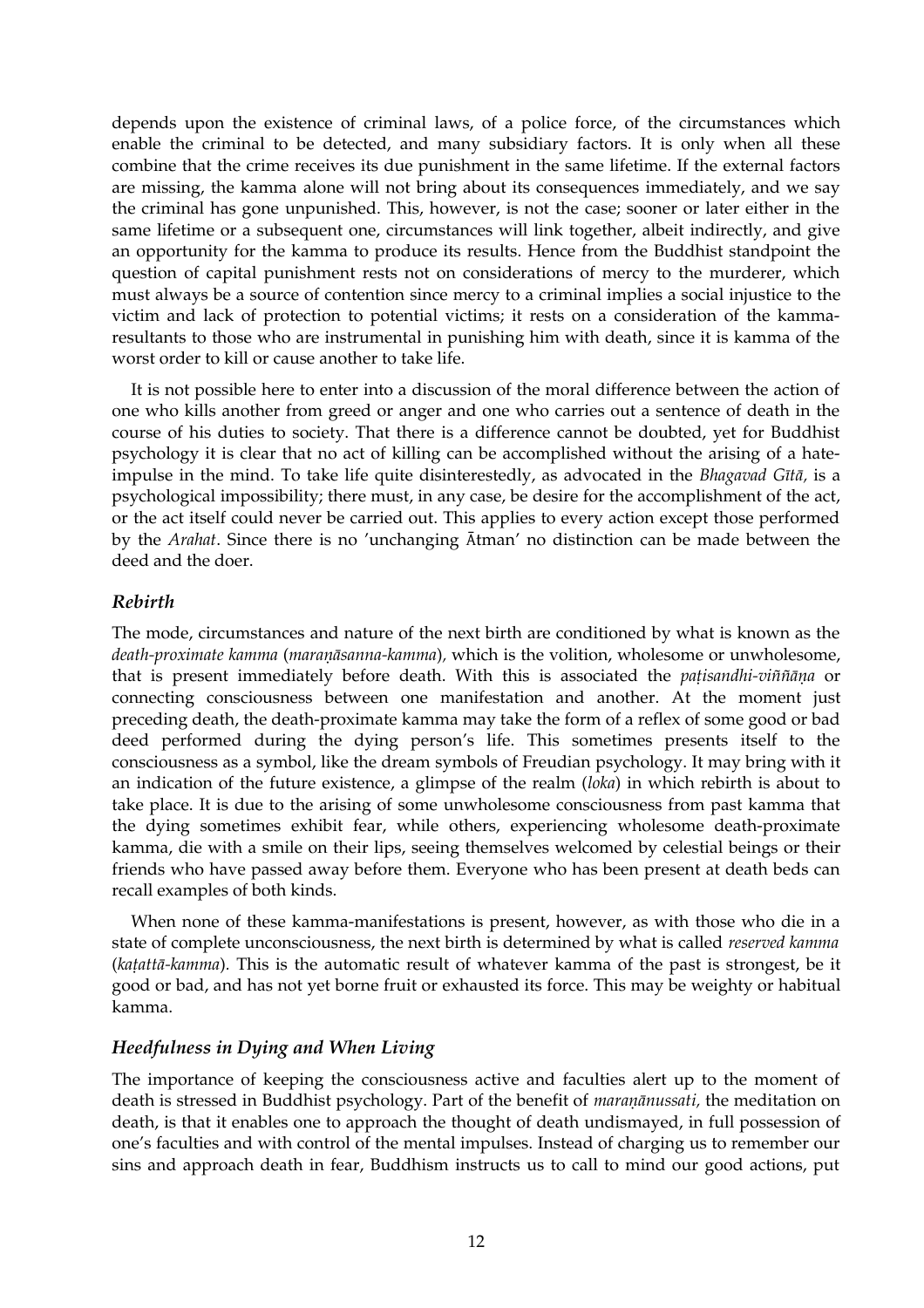aside terror and meet death with the calm confidence of one whose destiny is under his own control. It is a positive attitude in place of the negative and depressing mental state encouraged by other religions. Modern psychology advises the cultivation of such an optimistic attitude throughout life. Buddhism goes further, and shows it to be a necessary safeguard when we stand on the threshold of a new existence.

It has already been said that those who are able to remember previous lives can trace the course of kamma and vipāka from one birth to another. They are the only people who are in a position to differentiate clearly between the events that occur because of kamma and those that are caused by external agencies. It is certain however, that predominantly good kamma will save us from most of the slings and arrows of outrageous fortune, or help us to rise above whatever obstacles are set in our path. *The need for human endeavour is always present,* for in the very enjoyment of the fruits of good kamma we are generating a new series of actions to bear their own results in the future. It cannot be too often or too emphatically repeated that the true understanding of the law of kamma is the absolute opposite of fatalism. The man who is born to riches on account of his past deeds of charity cannot afford to rest on his laurels. He is like a man with a substantial bank balance; he may either live on his capital until he exhausts it, which is foolish, or he can use it as an investment and increase it. The only investment we can take with us out of this life into the next is good kamma; it therefore behoves every man who is, in the common phrase, 'blessed' with riches, to use those riches wisely in doing good.

If everyone understood the law of kamma there would be an end to the greed of the rich and the envy of the poor. Every man would strive to give away as much as he could in charity—or at least spend his money on projects beneficial to mankind. On the other hand there would be no burning feeling of injustice on the part of the 'have-nots', since they would recognise that their condition is due to their own past kamma, while at the same time its crushing effects would be alleviated by the generosity and social conscience of the rich. The result would be a co-operative scheme of sharing, in which both would prosper.

This is the practical plan of living that Buddhism suggests to us; it is sane, ethical and inspiring, and it is the one answer that a free world can make to the anti-religious materialistic ideologies. To put it into practise would be the greatest step forward in mankind's social as well as spiritual progress, and one that must be made if we are to save our civilisation from the terrible consequences of greed, hatred and delusion. It is not enough to have knowledge of the law of kamma: it must be used as applied science in the ordering of personal and national life for the realisation of a happier, more stable and more regulated phase of human history.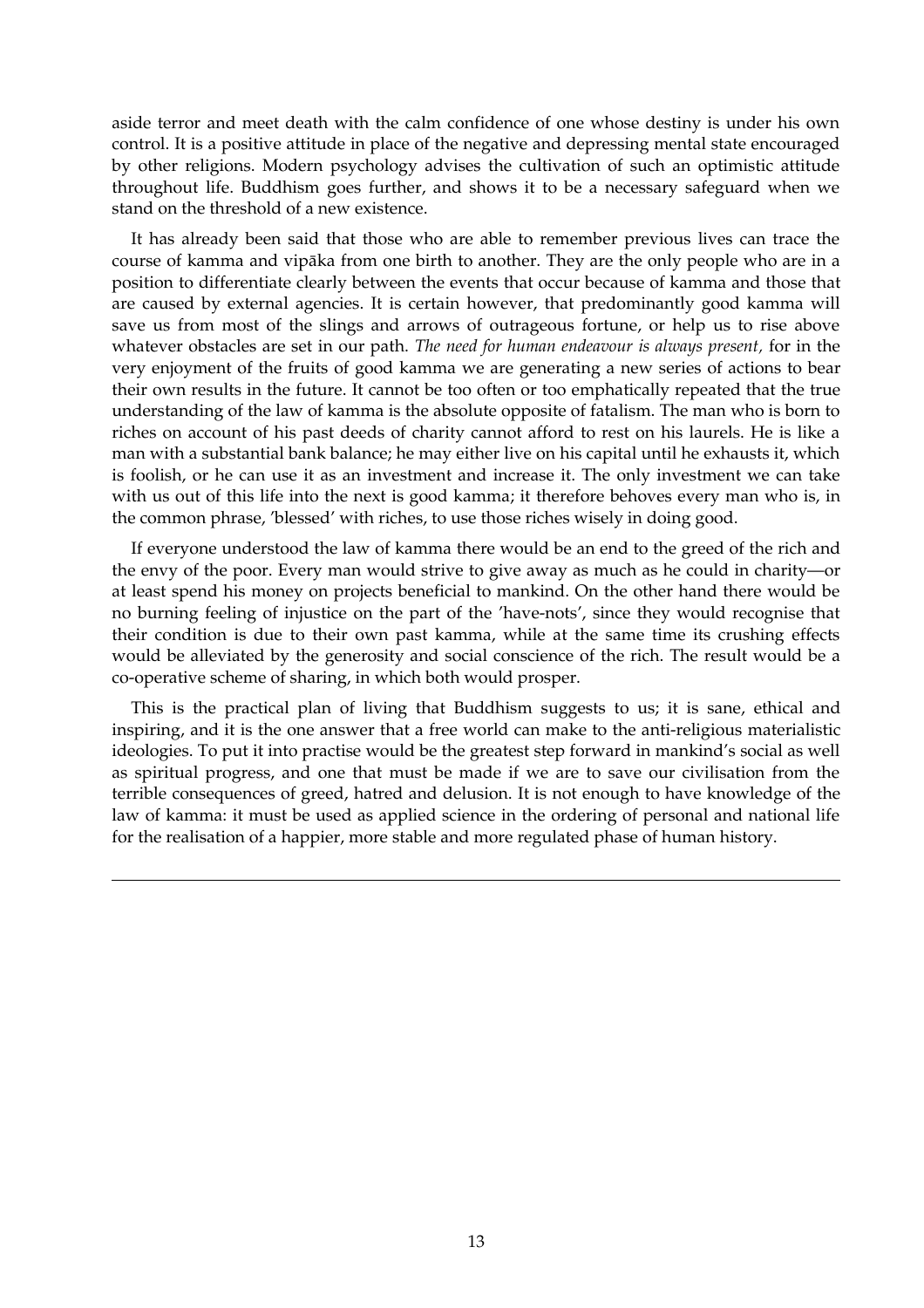### <span id="page-13-0"></span>**Action And Reaction in Buddhist Teachings**

### *Leonard A. Bullen*

The whole universe is governed by law, and the unbroken sequence of action and reaction occurs in mental and moral operations just as strictly as in physical processes. In consequence, the Buddha-doctrine emphasises that morally skilful thought, speech and action bring happiness to the doer at some time or other, while in the same way activities which are morally unskilful give rise to future suffering.

That which determines the moral skill of an activity—whether it be in thought, speech or bodily action—is the volition or mental purpose which motivates it. Where it is based on generosity, on goodwill, or on selfless motives, it is morally skilful, whereas when the purpose which motivates it springs from greed, hatred or delusion it is regarded as morally unskilful.

Thus the Buddha-doctrine stresses the need for developing a clear comprehension of the purpose behind every activity at every level, at the levels of thought, of speech and of bodily action. Some of these activities build up forces within the mind which eventually lead to an increase in wellbeing, while others, being aimless or unskilful, result in sorrow or frustration. Thus, if you take on almost any form of mental culture, one of your most important aims should be to comprehend more clearly the ultimate purpose behind all these activities.

In this scientific and technological age, you are familiar with the idea that physical effects have causes, that these effects also become causes in their turn, and that in the ordinary course of events there is no room for chance or luck. But while you accept this invariable sequence of action and reaction in the material realm, you don't always recognise it in the moral sphere. The Buddha-doctrine affirms, however, that the law of cause and effect applies just as invariably and just as exactly in the moral sphere as it does in the physical realm. This doctrine emphasises the fact that everything in the universe acts according to various laws, and that no being in the universe can set aside or invalidate these laws. It defines five systems of laws (*pañca-niyāma*).

The first of these is the law-system which concerns the rise and fall—that is, the growth and decay—of physical phenomena under the action of heat. Second, there is the group of laws relating to the generation or growth of vegetation and of the bodies of living beings. The third law-system relates to mental action and reaction, that is, to the action of the will and its results in terms of happiness and suffering. Fourth, there are the various laws governing the processes of the mind, the laws which are studied and applied by psychologists. Finally, the fifth lawsystem groups together the multiplicity of laws which relate to physical and mental phenomena in general which are not embraced by the other systems of laws.

Of these five groups, you'll find that it is the third law-system that interests us in the present context. This, the law-system governing the action of the will and its consequences, is only one of the five groups of laws, but it is the one that is most directly connected with your own happiness and sorrow, your own pains and pleasures.

The original Buddhist terms that are sometimes translated as moral and immoral, or as good and bad, may also be rendered as wholesome and unwholesome. However, the terms skilful and unskilful are often used to convey the meanings of the original terms, for a moral or wholesome action is considered to be skilful because it eventually brings enjoyment as a result; an immoral or unwholesome action, since in time it brings suffering to the doer, is regarded as unskilful.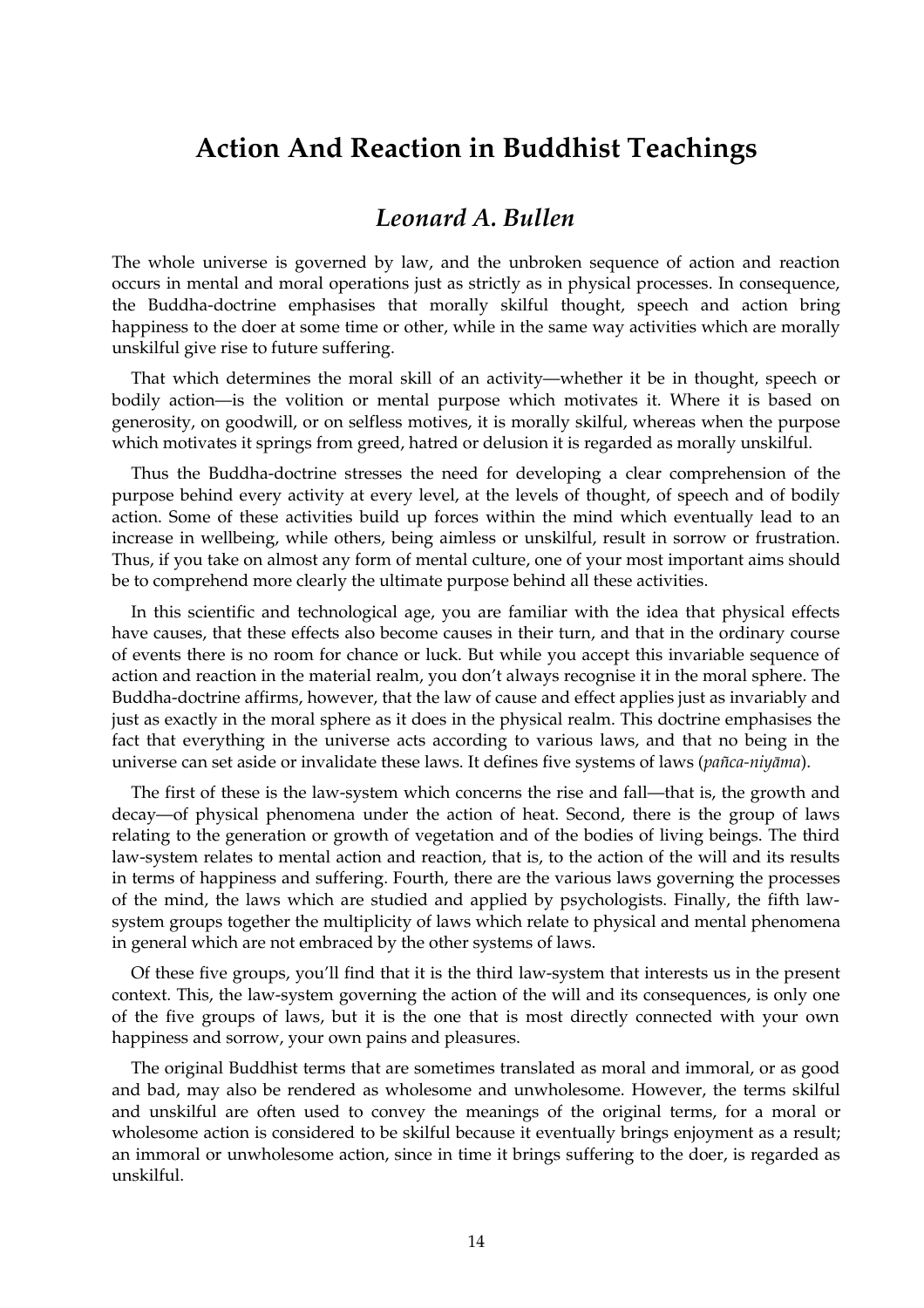Any activity—morally good or otherwise—produces, of course, its normal physical result. If you throw a stone through a window it will break the window, whether the motivation behind it be morally skilful or otherwise. The broken window is the normal physical result of the stonethrowing action.

But assuming that the action is motivated by some morally unskilful volition (such as hatred) there will be a mental effect as well. The exercise of hatred will strengthen the hatred which already exists within the mind just as the exercise of a muscle will strengthen its own tissues. In consequence, hatred will become a more dominant factor in your mental make-up.

Now hatred is one of a group of mental factors which lead to suffering. In some way or other, at some time in the near or distant future, this mental factor will bring you suffering of some kind. The basic cause of the suffering is not the action of throwing the stone, but the hatred or ill will present in the volitional act of throwing the stone.

Now it is conceivable that the action of throwing the stone through the window might be motivated, not by hatred, but by some form of goodwill. You might, for example, use this action as a means of letting air into a smoke-filled room in a burning house in order to rescue someone in the room. In such circumstances, the unselfishness you exercise in your wholesome volitional action would strengthen your existing mental factor of goodwill, and this strengthened mental factor would eventually bring you into circumstances that would yield happiness.

Thus a morally-skilful will-action brings enjoyment at some future time, while an unwholesome volition eventuates in suffering. On the other hand, an action which is not volitional (while of course it gives rise to normal physical effects) does not produce any effects in terms of strengthened mind-factors, and no effects in terms of future happiness and suffering. Where there is no volition there is no moral or immoral element.

The personal will or volition in its primal form is the urge to live, the urge to survive as a self and to assert this selfhood. From this fundamental will to live arise various tendencies, which we know as urges, instincts and desires, and which are accompanied by emotions.

In Buddhist psychology, the instincts and desires are all regarded as manifestations of the fundamental will to live. This will to live, as a rule, is simply called craving: it is the craving or thirst for personal existence, the craving to live and survive as a self for eternity. But the final freedom from unhappiness can be found only by transcending personal existence.

The thirst for personal existence, rooted as it is in ignorance, is said to be a primary condition on which all suffering depends. Thus the ultimate aim of the practising Buddhist is to overcome craving by the attainment of enlightenment.

This means, of course, to overcome desire, but only insofar as desire is personal or selfcentred. It has been said:

"To start from where we are now and unequivocally let go of every desire would be to die, and to die is not to solve the problem of living." (Houston Smith).

The type of desire to be overcome, then, is what may be called ignorant desire or irrational desire. To quote again:

"The desires for the basic necessities of life can be satisfied, whereas the selfish desires of the ego can never be allayed. These do not spring from the chemistry of the body but are purely mental constructions—to be more and more, to have more and more: money, possessions, power, prestige, love; to outstrip and outshine all others; to be supreme. It is an impossible dream which, if realised, would not bring in its train either peace or happiness.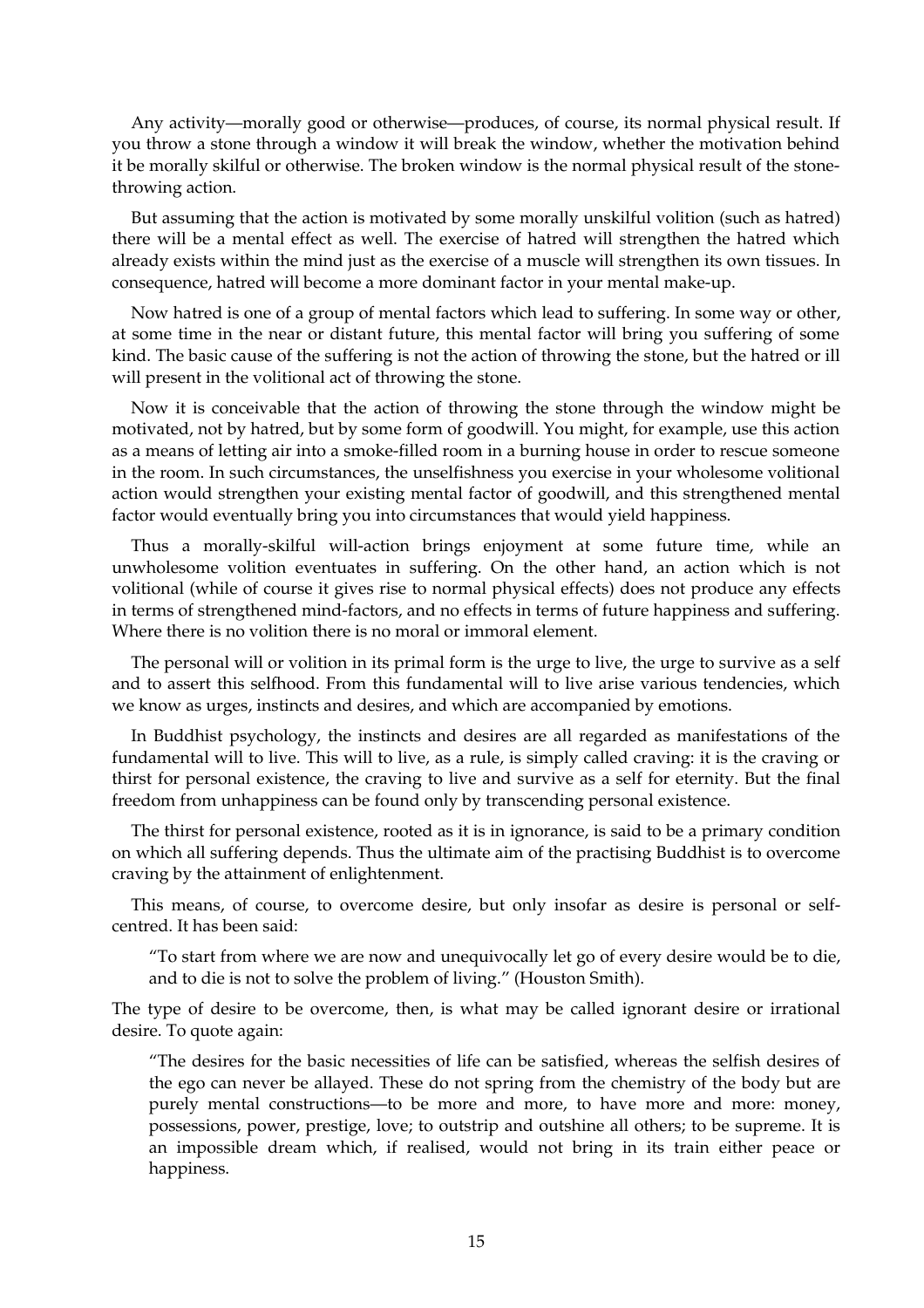The greedy, the jealous, the envious can never be satisfied because their dissatisfaction and unhappiness do not spring from any real deprivation of the essentials of life, but from the defects and distortions within their character." (Mettā).

From all this you'll see that in Buddhism the first and last enemy is considered to be ignorance —ignorance, not in the sense of lack of education, but in the sense of lack of the capacity for true discernment.

You'll appreciate, too, that the final victory to be won is the victory of discernment or enlightenment, and that the principal weapon in the battle is the weapon of right mindfulness in its various forms.

The personal will, then, is an aspect of the will to live, the blind thirst for personal existence which, in human life, expresses itself by way of various instinctive and emotional factors. These collectively constitute the dynamic elements in mental life.

Buddhist psychology adopts a system of classifying the dynamic mind-factors which is somewhat different from the classifications you'll meet in Western psychology. It includes not only instinctive elements but also mental habits developed from the instincts, as well as thought-patterns deliberately cultivated in opposition to the instincts.

This classification generally appears in Buddhist literature as a list of fifty active mental factors (in contrast to the receptive mental factors known as feeling and perception), and together these fifty constitute the dynamic components of the mind. Some of them are directly derived from the fundamental urge towards personal survival, while others are cultivated in opposition to the egoistic tendencies, but all of them help to determine behaviour. For this reason they can be conveniently referred to as the fifty determinants.

There is no need to deal here with the determinants in detail. All that we need to mention in the present context are three which are called the roots of unskilful will-activity and their opposites, the three roots of skilful volition.

The three roots of unskilful volition are greed, hatred and delusion, while the opposite three —generosity, goodwill, and discernment—are the roots of skilful will-activity.

Such activity may take the form of bodily action, it may take the form of speech, or it may take the form of thought; but it is the motive behind the activity, the mental determinant that gives rise to it that is all-important.

Thus, if you think, speak or act from motives of greed, whether in an obvious and intense form or in a subtle and disguised way, you thereby strengthen greed in your mental make-up. On the other hand, when you act from generosity you thereby strengthen this determinant in your own mind.

It is the same with hatred and its opposite factor of goodwill. One who allows himself to become angry or irritable immediately builds up in his own mind the factor of hatred, whereas when he makes an effort to be tolerant and patient with irritating people or annoying things he increases the mental factor of goodwill within his mind.

Again, if you think, speak or act in a self-centred way, you are allowing yourself to be motivated by delusion, for delusion in the present context means primarily the delusion of self, together with the self-deceit and feelings of superiority and inferiority that go along with it. As a result you become more and more governed by this delusion, for it becomes a stronger determinant than before.

When, on the other hand, you endeavour to discern the true nature of the illusory self and to break free from self-deceit, you strengthen the opposite factor of discernment. Thus discernment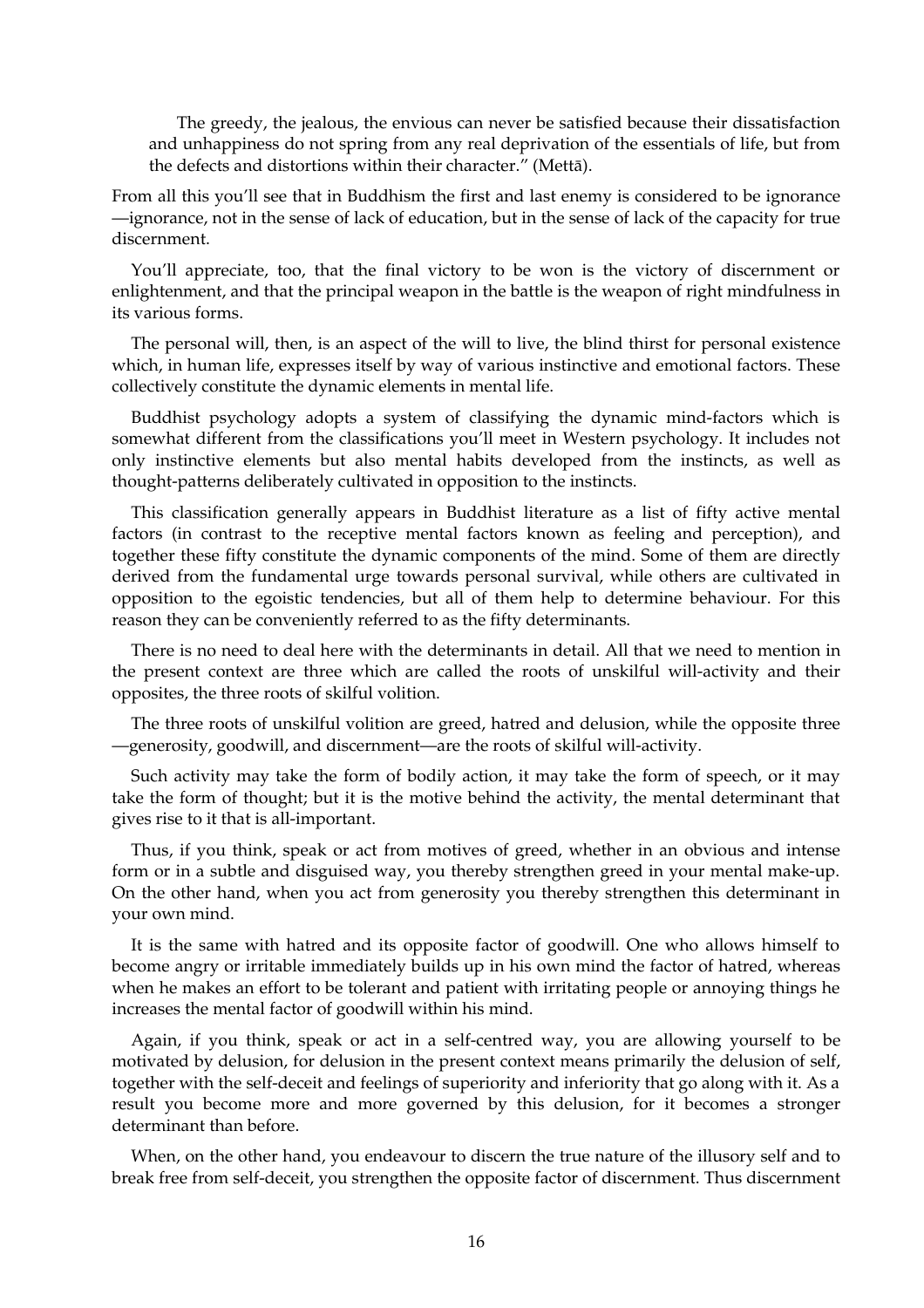—or non-delusion, as it is often called—becomes a stronger determinant of your subsequent thought-processes.

Now the morally unskilful determinants that exist as parts of your mental make-up, as you can see, retard your progress towards the final liberation; thus we can speak of them as the 'retardants'.

In the same way, you can see that the morally skilful mind-factors help you in your progress towards the final liberation; and therefore we can also call them the 'progressants'.

You'll see from this that from the exercise of a particular determinant there is an immediate effect within the mind. This immediate effect is a strengthening of that determinant, which of course makes it easier to arouse it in the future.

However, there is more to it than that. Each of the determinants that we have been discussing, each of the active or dynamic factors that help to make up the mind as a whole, can be visualised as an accumulation of energy within the mind. You can regard each particular determinant—generosity, for example, on the one hand, or greed on the other—as an accumulation of a specific sort of force within the mind, and each such force will eventually bring about its own kind of experience at some time in the future.

This future experience is the result of the original will-activity—the reaction to the original action. The volitional action in the first place causes an accumulation of a specific mental force, and this force in its turn brings about its reaction in terms of enjoyment or suffering. The accumulated force, therefore, can be termed a 'reaction-force'.

An accumulation of the reaction-force of generosity will at some time give rise to enjoyment of some kind, just as the accumulation of energy within an electrical torch battery may at some time give rise to light. The energy within the battery can give rise to light only when the conditions are favourable: there must be an electric-light bulb, and the switch of the torch must be turned on. The current can then flow through the filament, which then glows with light. In the process—unless the current is switched off or unless some replenishment of the battery takes place—the energy will be eventually completely discharged.

In much the same way, the accumulation of the reaction-force of generosity can give rise to enjoyment only when the environment provides suitable conditions; and, until the requisite environmental conditions come about, the reaction-force remains in storage, so to speak. When the suitable conditions do eventually appear, this particular reaction-force will give rise to the enjoyment of happy experiences, and in the process the accumulation will become less and less until completely discharged, unless of course it is replenished by further generosity.

In general, some sort of replenishment may be going on while the discharge is taking place. If, while you're enjoying happy experiences, you continue to exercise your generosity, then the accumulation of this particular reaction-force will be replenished even while it is being discharged. It is then like a water-tank from which you're drawing off water but which is being replenished by rain at the same time.

However, if while enjoying the fruits of previous generous actions you become selfish and greedy, then your mind is like a water-tank during a drought: as the water is all drained off and never replenished, so your accumulation of happiness-producing reaction-force is drained off until finally discharged.

As with the mind-factor we know as generosity, so with its opposite determinant, greed. When one gives way to self-desire in any form, the accumulation of the reaction-force of greed is increased in one's mind. When at some future time the external conditions are suitable, this accumulation will discharge by way of suffering. During suffering, one may give way to further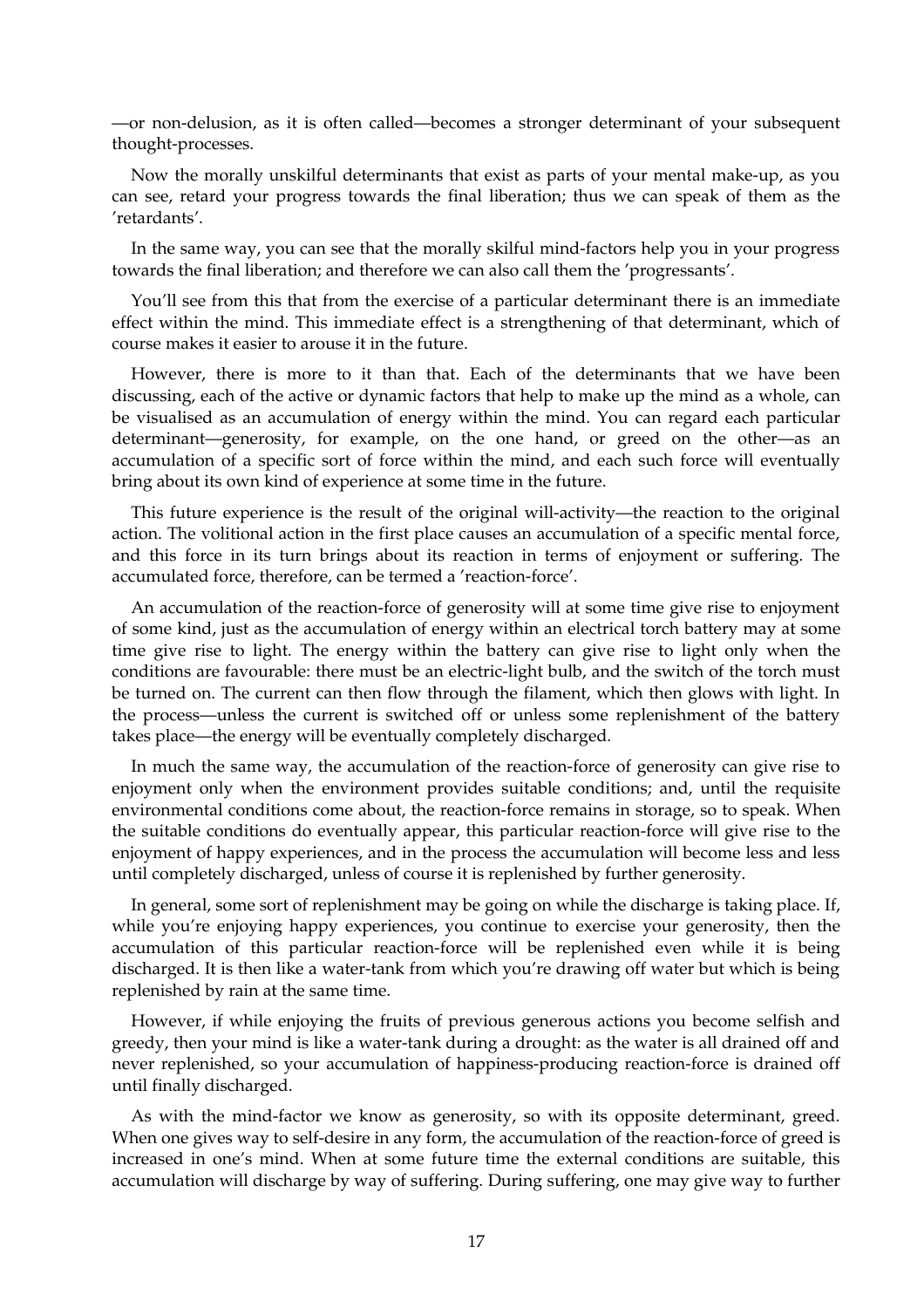adverse states of mind, such as self-pity, and this will add to the accumulated reaction-force. On the other hand, one may develop patience and other favourable qualities of mind, and thus this particular sorrow-producing accumulation will eventually be fully discharged.

**\* \* \***

While each type of mind-factor is a particular reaction-force, in general we can group them into two broad classes—first, reaction-forces that lead to happiness, and second those that lead to suffering. Often these are spoken of respectively as merit and demerit, and thus we say that while one person who has a great stock of merit will enjoy great happiness in the future, another who has stored up much demerit will have to endure great suffering at some later time.

The reaction-forces that exist within the mind are stored, so to speak, below the consciously accessible level of the mind. The subconscious aspect of the mind, in Buddhist terminology, is called the 'life-subcurrent'. It is the current of mental energy which exists below the threshold of consciousness, and it is thus the repository of the resultants of all past actions and past experiences.

This 'life-subcurrent' may for convenience be called the storehouse of the residual reactionforces from all previous will-actions; but you must not take the idea of a storehouse too literally. The experiences in our lives are not in any real sense stored anywhere in the same way that water is stored in a tank, any more than apples are stored in an apple tree.

You don't believe, of course, that apples are stored in an apple tree. Given the right external conditions of climate, soil and nutrition, the forces within the apple tree will cause apples to grow on its branches; and in the same way, given the right external conditions the forces within the 'life-subcurrent' will project or precipitate experiences in accordance with the nature of these forces.

Wind is not stored somewhere in the air, but under the right conditions of heat or cold, the air will expand or contract and give rise to wind. In the same way, fire is not stored in the head of a match, but under the right conditions of friction the match will give rise to fire.

Again, sound is not stored in a record; but given the necessary conditions—when placed on a turntable of a record-player—the formation of the record gives rise to sound.

Thus the experiences of life, together with their corresponding happiness and suffering, are not stored in a literal sense in the 'life-subcurrent', but under the right conditions these events will develop as the apples develop on the branches of the apple tree.

Thus you can see that no reaction-force can take effect unless suitable conditions for its operation or discharge exist. As the suitable conditions may not arise within your present lifetime, it follows that you may not reap the enjoyment and suffering resulting from these activities within your present lifetime.

You can see, then, that at the end of your present lifetime many un-discharged reaction-forces will exist, and for many of your actions the appropriate reactions will not have occurred as yet. In other words, when you die there'll be an unexpended residue of reaction-forces both 'progressant' and retardant which have had no opportunities to discharge during your present lifetime.

What happens to these unexpended or un-discharged reaction-forces? When you die, your body will disintegrate, of course; but the Buddha-doctrine teaches that various components of the mind survive in the form of a life-current, a current of mental energy, and that this current of energy consists of un-discharged reaction-forces. This is what the life-current actually is, an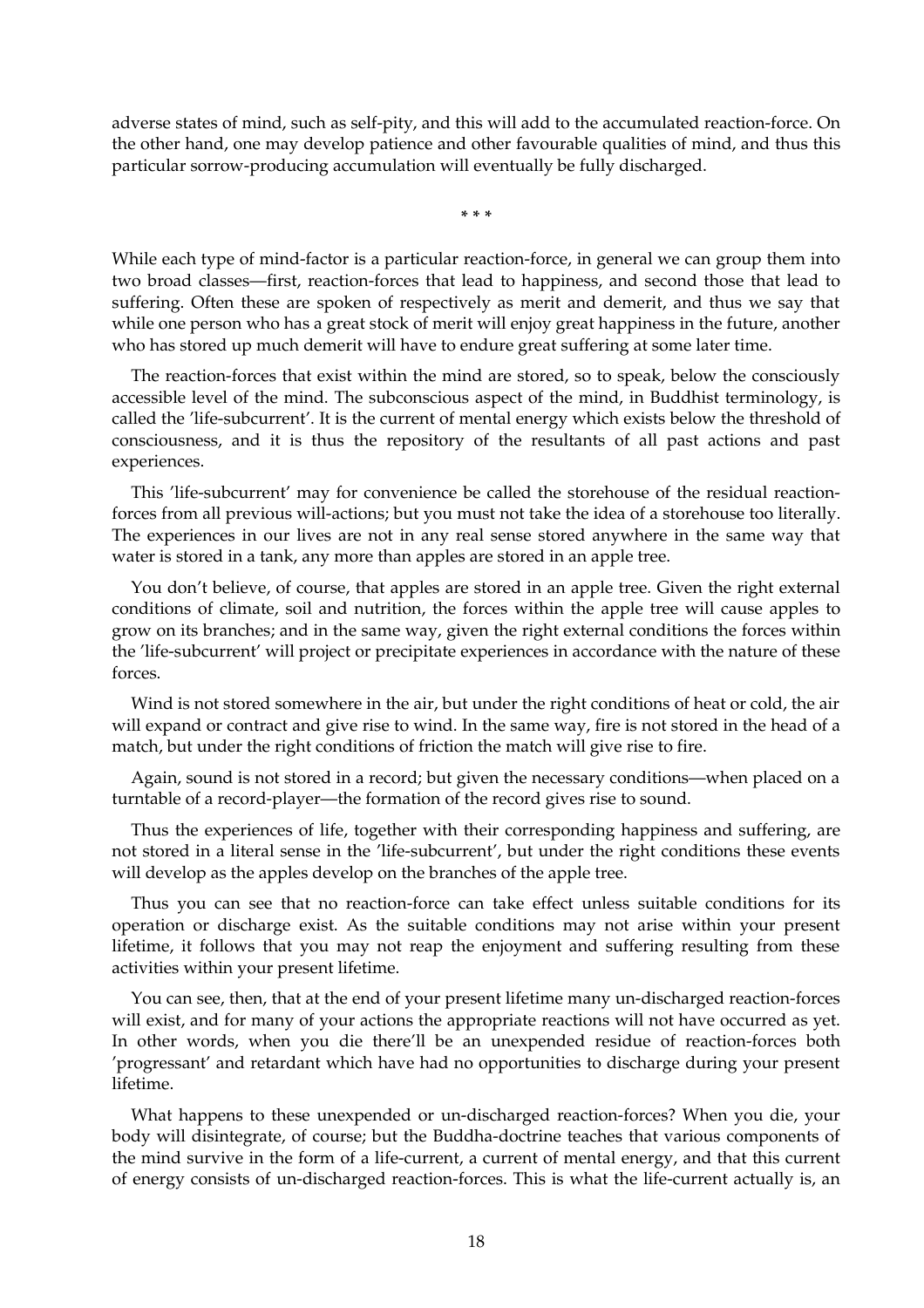ever-changing stream of reaction-forces, and at your death this life-current will initiate a new life and thus bring about the birth of a new being.

The new being is you yourself, being an unbroken continuation of the life-current. The new being inherits all the reaction-forces—all the potentialities for happiness, for suffering, and for further volitional activity—from the old being, who is also you yourself. From the point of view of continuity, the new being is the same as the old being (although in another body), for the continuity of the life-current is not broken in any way by the phase of death and rebirth.

You've seen that the moral law of action and reaction, as set out in the Buddha-doctrine, states that we each experience happiness and suffering in exact proportion to the moral and immoral qualities of our past activities. You've seen also that this same doctrine teaches that moral and immoral activities build up forces within the mind, and these forces—reaction-forces, we have called them—eventually precipitate experiences of happiness and suffering.

This is perhaps an oversimplification of the matter, for in more exact terms the Buddhadoctrine says that every cause has a number of effects, while every effect arises from a number of causes. In other words, nothing arises from only one cause, and nothing gives rise to only one effect: everything is interwoven with many other things. However, the main point is that morally skilful activity brings enjoyment of some kind in its train while morally unskilful activity brings suffering.

The concept of the reaction-force enables us to see how the Buddhist idea of rebirth differs from non-Buddhist beliefs in reincarnation, for what is reborn in Buddhist teachings is a lifecurrent, not a soul in the ordinary sense.

This brings us to the matter of the time at which a particular reaction-force (generated by a specific will-activity) operates. If you rob a bank and bungle your escape, you'll be caught immediately and soon punished. If you plan your escape well and make a success of it, but nevertheless leave a few clues, you may not be caught for five years, but when you are eventually punished you'll be able to see the connection between the cause (your immoral action) and the effect in the shape of punishment. However, you may execute the robbery and your escape so well that you will evade suspicion and punishment (a convenient word in the present context but not a very exact one) may not come until several lifetimes afterwards. Then you won't be able to see the connection between cause and effect.

Here again we are over-simplifying the position by talking as if one cause brings about only one effect, but the question at issue is the time at which a particular reaction-force operates.

As we have already seen, a reaction-force cannot discharge its energy until the conditions appropriate to its operation are suitable; and by conditions we mean both the external or environmental conditions as well as conditions within the mind itself. That means that if you carry out a morally unskilful activity—such as a robbery—during a time when you are reaping the benefits of a past series of morally skilful actions, you may not reap the adverse effects of the immoral act until the opposite kind of reaction-force has run its course. You say you're enjoying a run of good luck, and this is true enough so long as you realise that good luck is really the fruition of past good activity.

Similarly, if you carry out some act of generosity you can expect the enjoyment of some sort of happiness as a result, but this may not be in the near future or even in your present lifetime. You may perhaps be in the midst of a long period of frustration and failure, the effect of some past phase of morally unskilful activity whose reaction-force must run its course and exhaust its energy.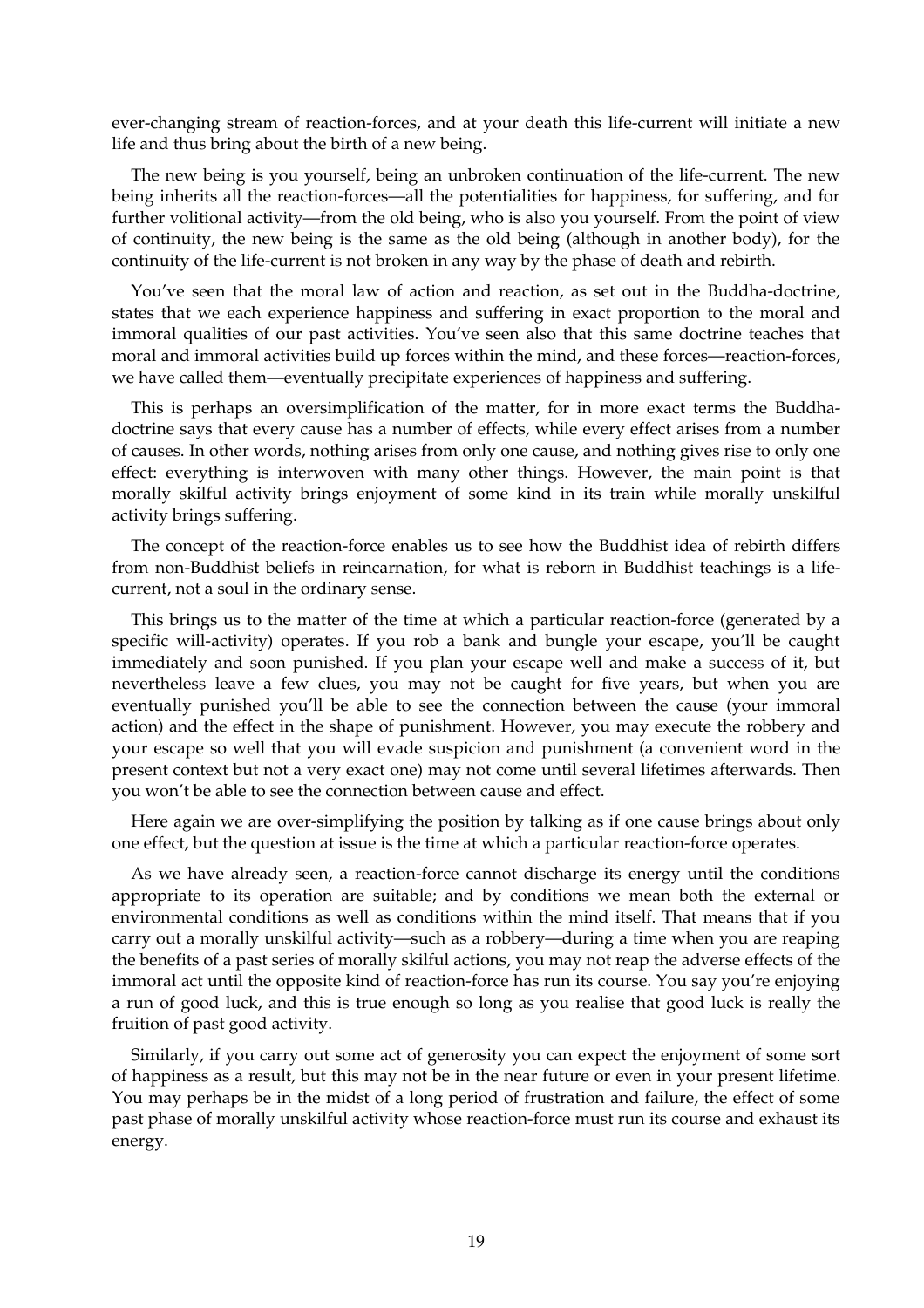Thus the Buddha-doctrine teaches that some actions are immediately effective, since their resulting reaction-forces are discharged soon after their inception; but many will-actions are remotely effective, for the reaction-forces they generate may not produce their reactions in terms of happiness or suffering until many lifetimes afterwards.

The effects of weak volitional actions may be neutralised by stronger reaction-forces of an opposite nature. Thus, if a weak retardant reaction-force is opposed by a stronger one of a 'progressant' nature, then the stronger may render the weaker ineffective, losing some of its own energy in the process.

This does not apply, however, to a strong reaction-force generated by a very definite morally skilful or a very definite morally unskilful activity. The reaction-forces built into the mental structure by such activities can never be neutralised, and even though the suitable conditions for their discharge don't arise until many lifetimes afterwards, they invariably become effective at some time. They are therefore called indefinitely effective reaction-forces, and while dormant they are classed as reserve reaction-forces.

In contrast to indefinitely effective reaction-force, there is a kind called weighty reactionforce, which is generated either by very serious retardant will-activity or else by very exalted states of mind. The operation of weighty reaction-force, the Buddha-doctrine states, takes precedence over all other kinds.

You can see that, however long may be the time-lag between the cause and its effect, the endresult of volitional activity is inevitable.

At first sight you might take this to imply that the present and the future are completely and inflexibly governed by the past, and that you can experience only what your past actions have determined for you.

This fatalistic view, however, is really not a part of the Buddhist doctrine of cause and effect. It is true that you are largely—very largely—influenced by reaction-forces generated by your past volitional activities, but they are not the only forces in the mind: there is also the possibility of present volition. Volition or will exists as a force within the mind, just as attention and 'onepointedness' exist as forces within the mind. We're not entering into any discussion on free will, beyond mentioning that everything we do is conditioned by internal and external factors; but we must recognise that volition does exist in the sense that it consists of the force of desire directed towards an objective.

Since volition does exist as desire-force directed towards an objective, we can see that we can use this volition to handle the present results of past activity. By 'handling' the present results of past activity I don't mean that we can cancel these results; I mean that we can utilise our present experiences to help us to make progress, or we can let these same experiences—pleasant as well as unpleasant—retard our progress. But to handle our present experiences—to utilise them as a means of making progress -we must develop the necessary moral skill.

Although the present is conditioned by the past as the future is conditioned by the present, the future is not unalterably fixed by the past, for the future is dependent also on what we do with our present powers of volition. In many circumstances, it is true that there may be little or no scope for a constructive or 'progressant' course of action, for the pressure of reaction-forces from the past may be too great and the present volition too weak. However, in general, even if you have no choice of external action, at least it's possible to regulate your mental and moral responses to a situation, even to a slight extent. Thus, under a difficult set of conditions that you are unable to alter, you can at least exercise patience and tolerance, facing the situation without allowing it completely to overwhelm you.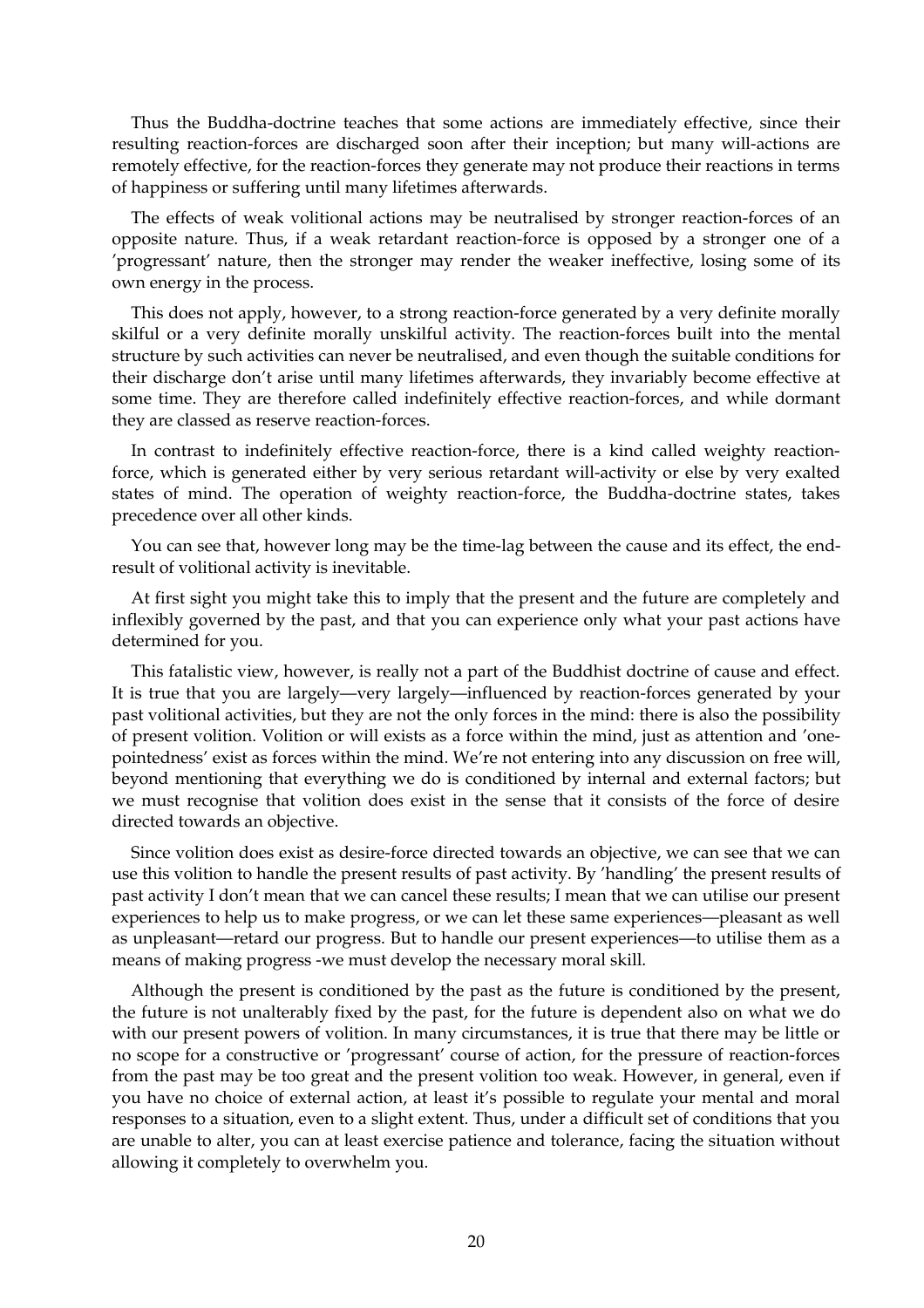In this way, while going through a difficult period of painful reaction-force results, you're at least building up within your mental structure new 'progressant' reaction-forces, thus using the situation to its best advantage.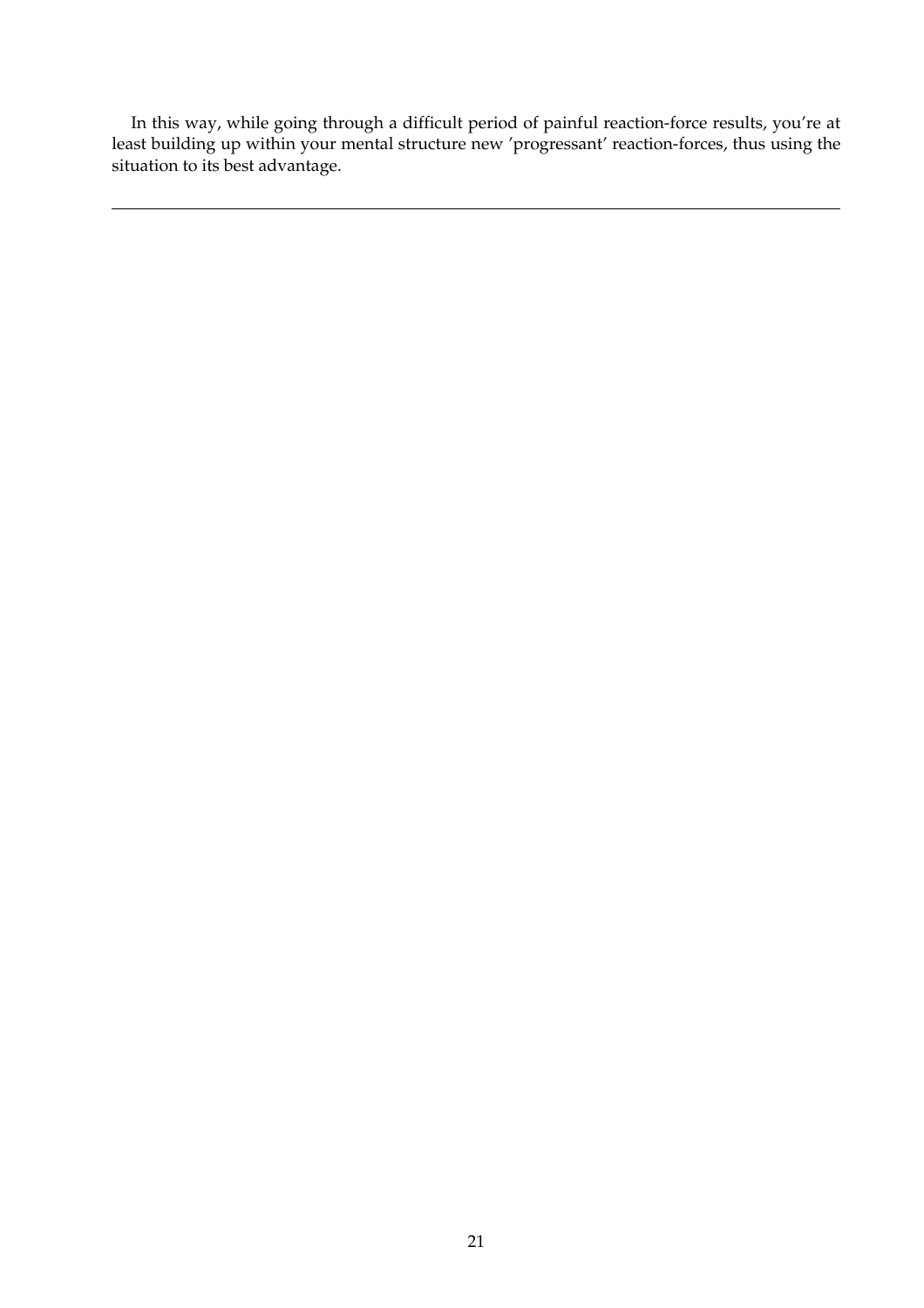## <span id="page-21-0"></span>**Questions and Answers about Kamma and its Fruit**

### *Nina van Gorkom*

**I**

**A.** When people have an unpleasant experience they are inclined to ask: 'Why did this have to happen to me?' One might be very good and kind to other people and yet receive unkind words in return. Could you tell me whether it is true that good deeds will bring a good result? I sometimes doubt it.

**B.** People ask this question because they do not always understand the reason why they have to suffer in life. It is difficult to know which cause in the past brings about this or that unpleasant experience at the present moment. The Buddha said that everything that happens must have a cause. When we suffer it must have a cause either in the distant past or in the proximate past. If we know how causes and effects in our lives are interrelated, it will help us to develop the right attitude towards unpleasant experiences and sorrow.

**A.** Are the bad deeds one did in the past the cause of unpleasant experiences at the present moment? The deeds which are already done belong to the past. How can those deeds bring a result later on?

**B.** In order to have a deeper understanding of how cause and effect are interrelated it is necessary to know first what motivates good and bad deeds; moreover we should know how we accumulate wholesome tendencies in doing wholesome deeds and how we accumulate unwholesome tendencies in doing unwholesome deeds.

**A.** Why do you use the words 'wholesome' and 'unwholesome' instead of good and bad?

**B.** The words 'good' and 'bad' generally imply a moral judgement. The Buddha never spoke about sin; he would not judge people as 'good' or 'bad'. He explained about the conditions for their behaviour and about the effects of wholesomeness and unwholesomeness.

An unwholesome deed is a deed which brings harm to oneself or to other people, either at the moment the unwholesome deed is done or later on, whereas a wholesome deed is one which will lead to happiness. Unwholesome is in Pali *akusala,* and wholesome is *kusala.* With unwholesome mental states or '*akusala cittas*' one can perform unwholesome deeds or '*akusala kamma*'; and with wholesome mental states or '*kusala cittas*' one can perform wholesome deeds or '*kusala kamma*'.

**A.** What is a citta? Is it a soul or 'self' which directs the deeds? Is it under one's control whether one will have a kusala citta which can perform kusala kamma, or is it beyond control?

**B.** A citta is not a soul or 'self'. There are many different cittas which succeed one another; there is no citta which lasts. Each citta which arises falls away immediately. We can experience at one moment that we have an akusala citta. However, this does not last, it falls away again. At another moment we might experience that we have a kusala citta; this does not last either, it falls away again. There can only be one citta at a time; we cannot have an akusala citta at the same moment as a kusala citta. Cittas replace one another continuously. How can we take something for self if it does not even last for a second?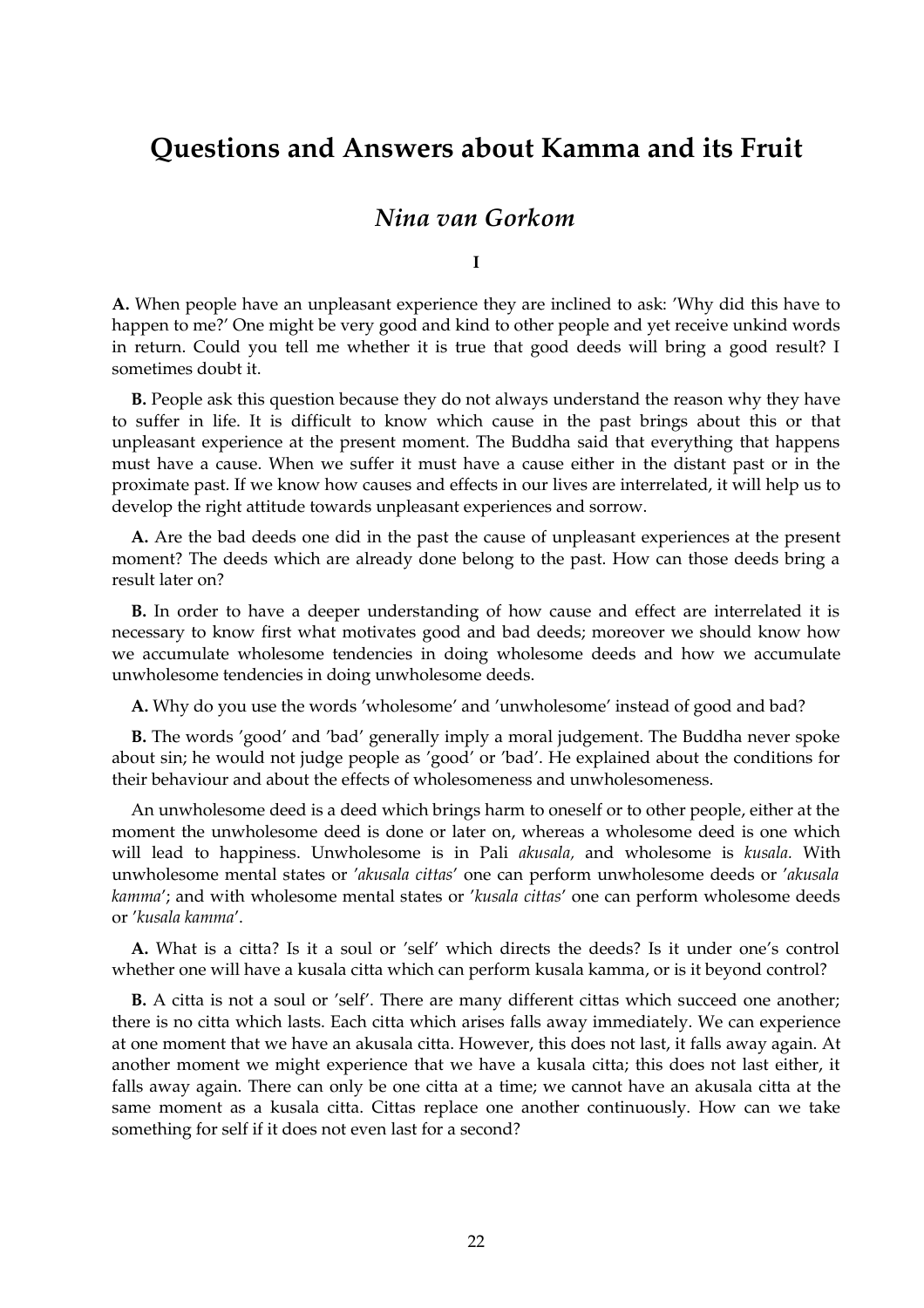Being without the Saint's perfect mindfulness, it is not in our power to have wholesome cittas whenever we want to. People would like to be good the whole day but they cannot have kusala cittas continuously; it is beyond their control.

We cannot help it that we like certain people and certain things, and that we dislike other people and things. We cannot direct all our thoughts; we may be absent-minded although we do not want to. No two people can have the same thoughts, even if they think of the same object, for example, of a country where they both have been. One's thoughts depend on many conditions, for example, on experiences and accumulated tendencies in the past, on the object which presents itself at the present moment, on good or bad friends, or on the food one has eaten.

As it is not in one's power to have a certain citta at a certain moment, we cannot say that there is a 'self' which directs our deeds. Our actions depend on the tendencies that have been accumulated in the past and on many other conditions.

**A.** I notice that some people always seem to do the wrong thing in life, whereas for other people it is not difficult to be generous and honest. What is the reason that people are so different?

**B.** People are so different because of different tendencies and inclinations which have been accumulated in the past. People who are very often angry accumulate anger. When the accumulated anger is strong enough they will perform unwholesome actions (akusala kamma) through speech or deeds. Everybody has accumulated both unwholesome and wholesome tendencies.

**A.** Is it correct that good and bad deeds performed in the past are never lost, that they continue to have an influence at the present moment?

**B.** That is true.<sup>[2](#page-22-0)</sup> Experiences one had in the past, and good and bad deeds committed in the past, have been accumulated and they condition cittas arising in the present time. If the citta at the present moment is an akusala citta, there is a new accumulation of unwholesomeness, and if the citta at the present moment is kusala citta, there is a new accumulation of wholesomeness.

Therefore cittas which arise are not only conditioned by the object perceived through eyes, ears, nose, tongue, body-sense or mind, but they are conditioned as well by the tendencies and inclinations accumulated in the past and by many other factors.

Cittas are beyond control; they are, as the Buddha said, '*anattā*'*.* When the Buddha said that everything is anattā, he meant that one cannot have power over anything at all. Everything in our life occurs because there are conditions, and everything falls away again.

Good deeds and bad deeds which we performed will bring their result accordingly. The result will take place when it is the right time, when there are the right conditions for the result to take place. It is not in anyone's power to have the result arise at this or at that moment. Cause and result are beyond control, they are anattā.

**A.** I understand that akusala cittas which perform akusala kamma are cause and that those cannot bring a pleasant result; they will bring an unpleasant result, whereas kusala cittas which perform kusala kamma will bring a good result.

Each cause will bring its result accordingly. Could you explain how the result is brought about? Is it a punishment or a reward for one's deeds?

<span id="page-22-0"></span><sup>&</sup>lt;sup>2</sup> Deeds, however, may also be 'ineffectual' (*ahosi-kamma*) 'if the circumstances required for the taking place of the Kamma-result are missing, or if, through the preponderance of counteractive Karma and their being too weak, they are unable to produce any result" (Ñāṇatiloka, *Buddhist Dictionary*)—Editor.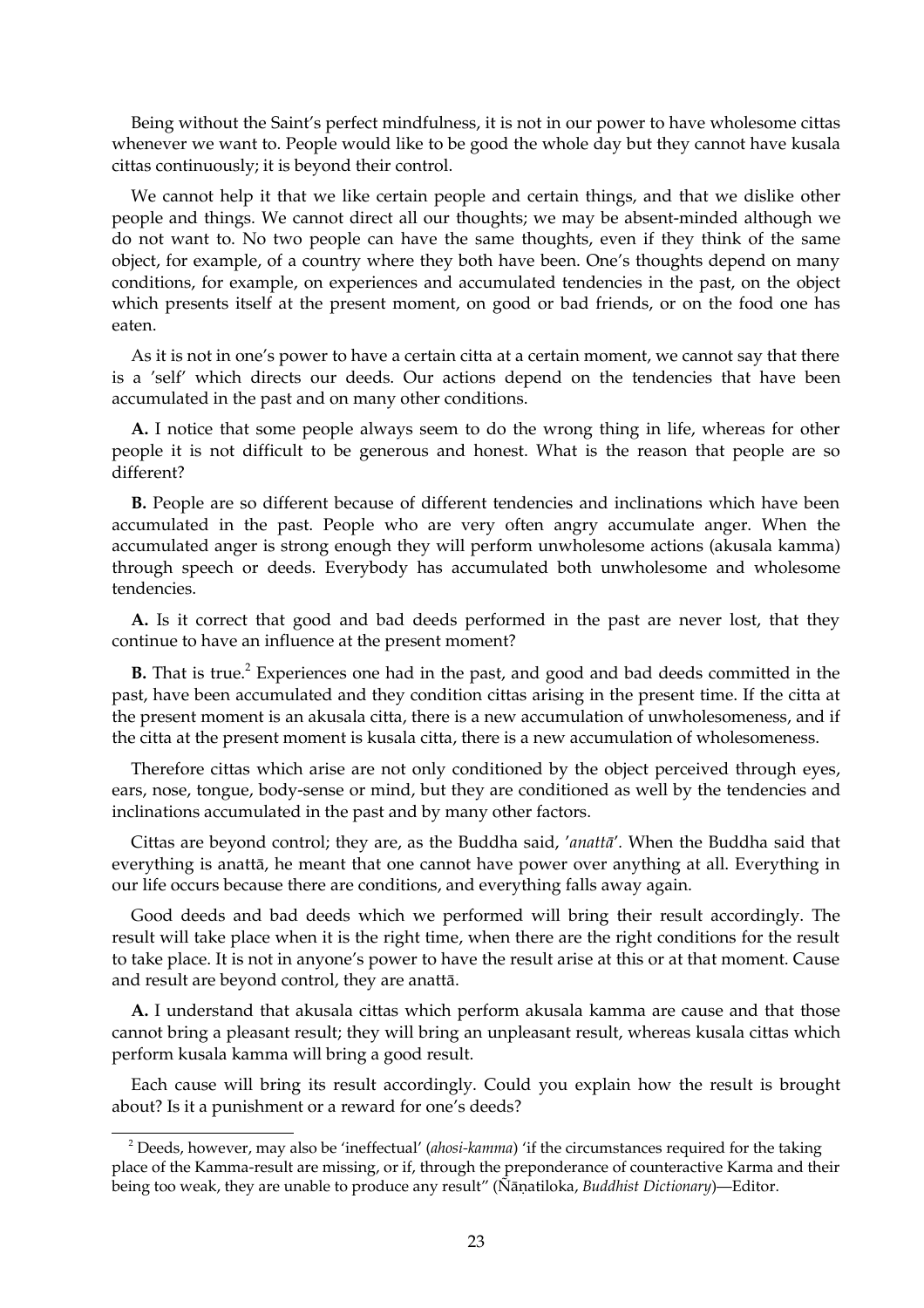**B.** There is no question of punishment or reward because there is no one who punishes or rewards. It is the course of nature that one reaps what one has sown.

Accumulated akusala kamma produces at the right time a citta which experiences an unpleasant object; this citta is the result of a bad deed one did in the past. Accumulated kusala kamma produces at the right time a citta which experiences a pleasant object; this citta is the result of a good deed one did in the past. The citta which is result is called '*vipāka-citta*'. There will be different results at different moments. For most people it is not possible to find out which deed of the past produces the result one receives at the present moment. However, it is of no use to know in detail what happened in the past; we should only be concerned about the present moment. It is enough to know that akusala kamma produces an unpleasant result and that kusala kamma produces a pleasant result. The result is produced either shortly afterwards or later on.

We cannot blame other people for an unpleasant result we receive. An unpleasant result is the consequence of our own bad deeds.

**A.** How often during the day is there vipāka? Is there vipāka at this moment?

**B.** Yes, there is vipāka now, because you are seeing and hearing. Every time you are seeing, hearing, smelling, tasting and experiencing a tangible object through the body-sense there is vipāka. All impressions that we experience through the five senses are vipāka.

**A.** How can I find out whether there is pleasant or unpleasant vipāka? I am seeing right now but I have no pleasant or unpleasant feeling about it.

**B.** It is not always possible to find out whether the object is pleasant or unpleasant. Sometimes we are so used to certain pleasant or unpleasant objects that we do not realise whether they are pleasant or unpleasant.<sup>[3](#page-23-0)</sup> When we see or hear we cannot always find out whether there is kusala vipāka or akusala vipāka. When we feel pain or when we are sick we can be sure that there is akusala vipāka.

The moment of vipāka-citta is very short, it falls away immediately.

When we see, we first perceive colour through the eyes. We only see colour. Then we like or dislike it, we recognise it, we think about it. The seeing of colour is vipāka. Like or dislike and thinking about the object are not vipāka. Those functions are performed by other cittas, which are akusala cittas or kusala cittas. The cittas that like or dislike, and the cittas that think about the object, are not results but causes; but they are causes that can motivate deeds which will bring fresh results.

All cittas succeed one another so rapidly that there seems to be only one citta. We are inclined to think that like or dislike and thinking are still vipāka, but that is a delusion.

**A.** Does everyone receive both akusala vipāka and kusala vipāka?

**B.** Everyone has accumulated both unwholesome deeds and wholesome deeds; therefore everyone will receive both akusala vipāka and kusala vipāka.

However, we can develop understanding of cause and effect and this helps us to take the right attitude, such as patience, towards the events of our life, even under unpleasant conditions. For instance, when we understand what vipāka is we will be less inclined to feel sorry for ourselves or to blame other people when there is akusala vipāka. If we feel sorry for

<span id="page-23-0"></span> $3$  There are also numerous sense-impressions which cause a neutral, or indifferent, feeling (called in Pāli: neither-pleasant-nor-unpleasant). They are of course, likewise, kamma-results (vipāka) but the perception of them is not associated with pleasant or unpleasant feeling, and hence, also not with likes or dislikes.—Editor.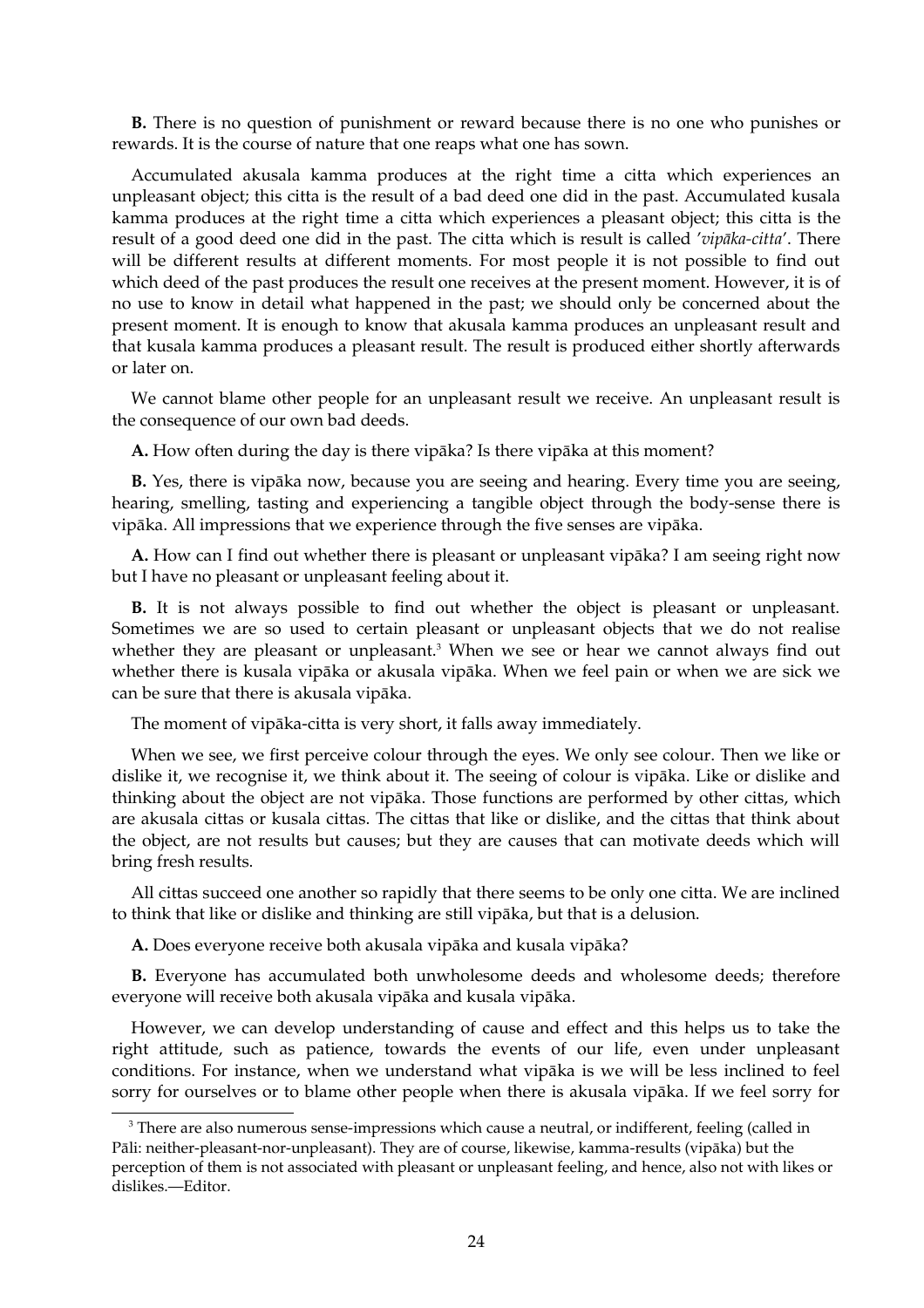ourselves or blame other people, there is a new accumulation of unwholesomeness and this will bring us more sorrow in the future.

**A.** But I cannot help disliking unpleasant vipāka. How can I change my attitude?

**B.** You can change your attitude by understanding what vipāka is and what is no longer vipāka. It is very important to know that the moment we feel dislike or regret is not the same as the moment of vipāka. People are inclined to think that the dislike which arises after the vipāka is still vipāka. When they say 'This is just vipāka,' they do not distinguish unpleasant feelings from the moments of vipāka. If they do not really know what is vipāka and what is not vipāka but akusala citta, or akusala kamma, they accumulate unwholesomeness all through their lives. By ignorance, by not knowing when the citta is akusala, one accumulates unwholesomeness.

**A.** I am inclined to blame people who speak harsh words to me, even when I am so kind to them. Are those people not the cause that I receive unpleasant vipāka?

**B.** We are inclined to think in this way if we haven't yet understood what vipāka is.

Let us analyse what is really happening when we hear harsh words spoken by someone else. When those words are produced by akusala cittas, it is an unpleasant object we receive through the ear. It is not really we who receive the unpleasant object, but the vipākacitta receives the unpleasant object through the ear. The vipāka-citta is the result of akusala kamma performed in the past. This was the right moment that the akusala kamma, performed in the past, caused vipāka-cittas to arise at the present moment. The person who speaks harsh words to us is not the cause of akusala-vipāka; the cause is within ourselves. Someone who speaks harsh words to us is only one of the many conditions for vipāka-cittas to arise. Our own accumulated akusala kamma is the real cause of akusala-vipāka.

**A.** It seems to me that kamma is a fate which directs our lives.

**B.** Kamma is not an unchangeable fate outside ourselves but our own accumulated unwholesome and wholesome deeds, and at the right moment it will produce its results in the form of vipāka-cittas.

**A.** If a third person would pass and if he would hear harsh words spoken to me, he might have akusala-vipāka as well, although the words are not directed to him. Is that right?

**B.** If it is the right moment for him to have akusala-vipāka, he will receive the unpleasant object as well; he might have akusala-vipāka through the ear. Whether the words are addressed to him or to someone else does not make any difference.

**A.** Is it right that the vipāka might not be as unpleasant for him as for the person to whom the harsh words are addressed?

**B.** Is it necessary to have aversion every time we hear an unpleasant sound?

**A.** No, it is not necessary.

**B.** Aversion has nothing to do with vipāka. Considering whether the words are addressed to oneself or to another person and the unpleasant feelings about it are no longer vipāka. If we feel aversion there are akusala cittas, conditioned by our accumulations of aversion in the past. There are some short moments of vipāka only at the moment we receive the sound, before the unpleasant feelings arise. Kamma conditioned the vipāka-cittas right at that moment. Kamma is the real cause of vipāka, not this or that person. If we want to have the right understanding of vipāka, we should not think in terms of 'I', 'those people' and 'harsh words'; we should only think of cittas.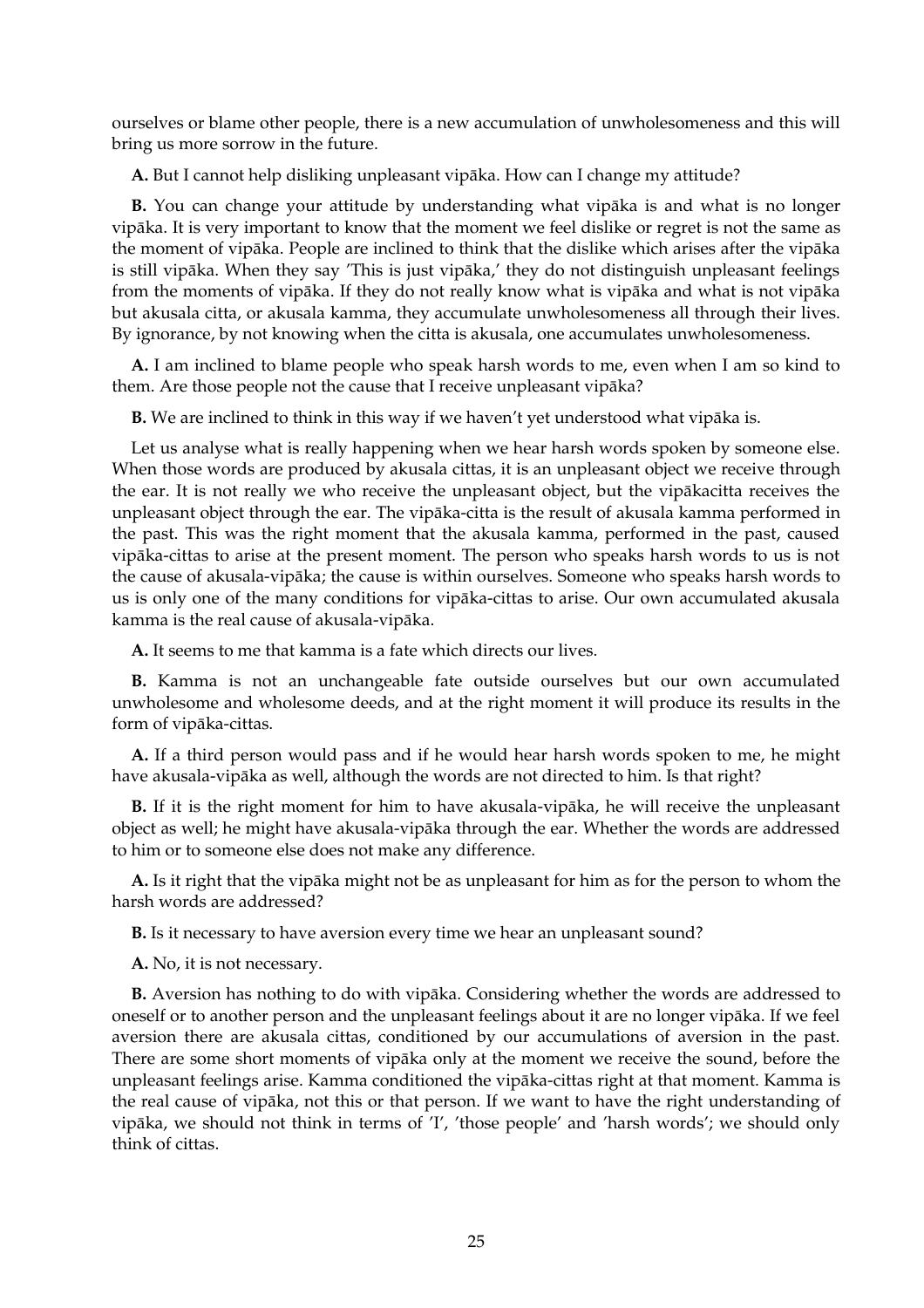If we think of people and if we consider whether harsh words are addressed to ourselves or to someone else, we will not see the truth. If we think in terms of cittas and if we understand conditions for cittas, we will understand truth. When someone speaks harsh words it is conditioned by his accumulated aversion. It is not really important whether he addresses those words to us or to someone else.

If we understand vipāka we will take the unpleasant experiences of life less seriously. It will be of much help to us and to other people if we try to understand ourselves, if we know different cittas arising at different moments. After we have had akusala-vipāka we should try not to think much about it. When we think about vipāka it already belongs to the past. It is therefore better to forget about it immediately.

**A.** I still do not understand why I have to receive harsh words in return for my kindness. How can the result of kusala-kamma be akusala-vipāka?

**B.** This could never happen. Kusala kamma has kusala vipāka as its result; however, the good result might arise later on. It is not possible to tell at which moments akusala-kamma and kusala-kamma produce results. Akusala-vipāka is not the result of one's kindness; it is the result of one's accumulated akusala-kamma. Kindness will certainly bring a good result, but that might take place later on.

**A.** I cannot help feeling sorry for myself when there is akusala-vipāka. What can I do to prevent the accumulation of more unwholesomeness?

**B.** When there are conditions for akusala-cittas we cannot prevent their arising. They arise very closely after the vipāka, before we know it. They are 'anattā', they do not belong to a 'self,' they are beyond control. However, we can develop more understanding of the different phenomena that arise. The akusala-cittas that arise after the vipāka are not the same as the vipāka-cittas and they have conditions different from the conditions for the vipāka-cittas.

If we understand that feeling sorry for ourselves and blaming other people is done by akusala-cittas and that in this way we accumulate more unwholesomeness, we will be less inclined to do so. If we understand that at this moment we cannot do anything about the vipāka which has its cause in the past, we will be able to forget about it more easily. At the moment we are aware of akusala vipāka, it has fallen away already and belongs to the past.

Life is too short to waste energy in worrying about things of the past. It is better to accumulate kusala kamma by doing wholesome deeds.

We read in the *Kindred Sayings* (*Saṃyutta Nikāya* I, *Sagāthā Vagga,* Ch. III, Kosala, 111, §5) that King Pasenadi came to see the Buddha at Sāvatthī. The king had been zealously busy with all such matters as occupy kings. The Buddha asked him what he would do if he would hear from loyal men, coming from all four directions, about a great mountain, high as the sky, moving along and crushing every living thing. The Buddha said:

"And you, sire, seized with mighty dread, the destruction of human life so terrible, rebirth as man so hard to obtain, what is there that you could do?"

"In such a mighty peril, lord, the destruction of human life so terrible, rebirth as man so hard to obtain, what else could I do save to live righteously and justly and work good and meritorious deeds?"

"I tell you, sire, I make known to you sire: old age and death come rolling in upon you, sire! Since old age and death are rolling in upon you, sire, what is there that you can do?"

"Since old age and death, lord, are rolling in upon me, what else can I do save to live righteously and justly, and to work good and meritorious deeds?"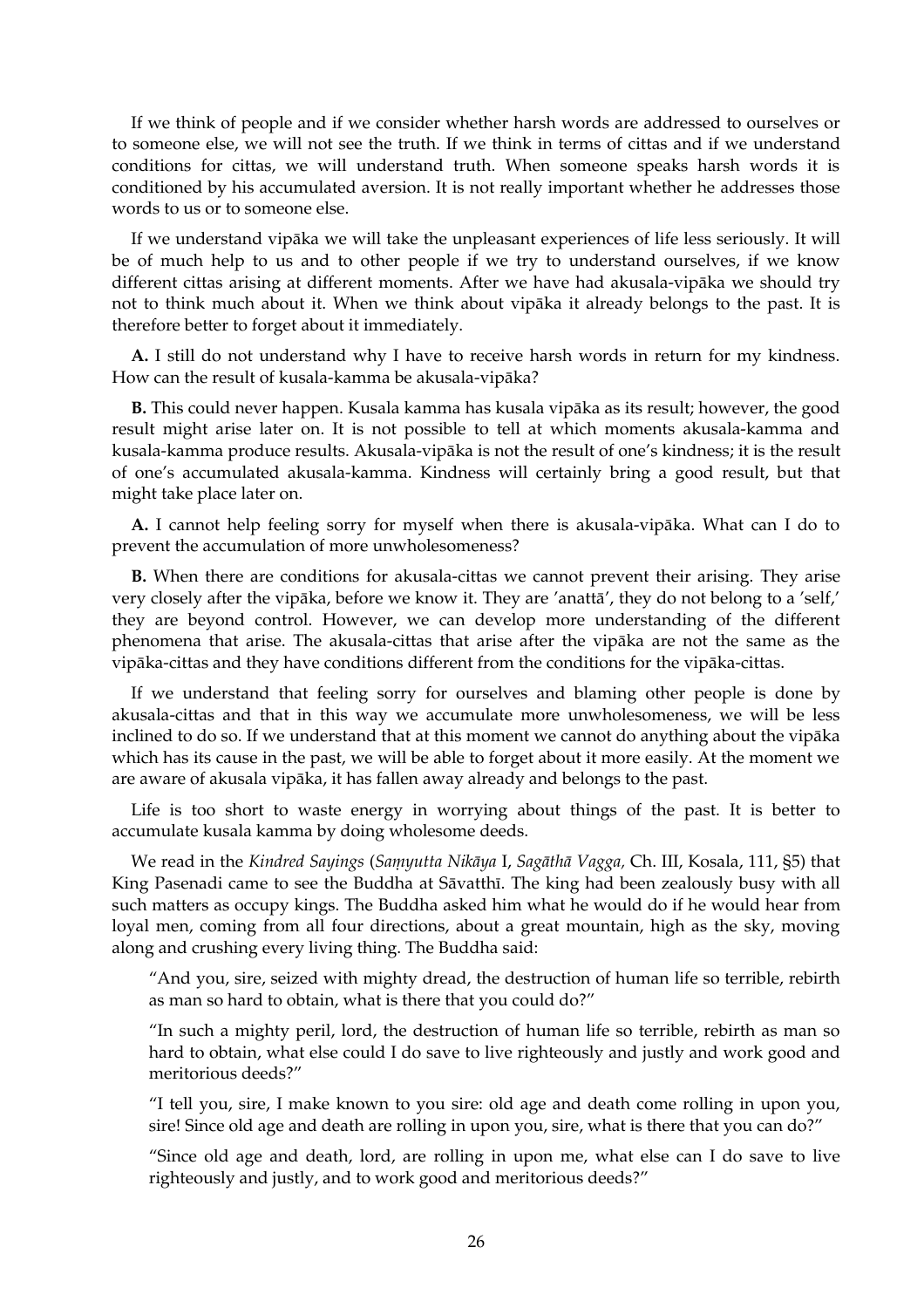**A.** I understand that the active side of our life consists of unwholesome states of mind or akusala-cittas and wholesome states of mind or kusala-cittas. Akusala-cittas can perform unwholesome deeds and kusala-cittas can perform wholesome deeds. All through one's life one accumulates both unwholesomeness and wholesomeness.

There are other cittas which are the result of one's deeds: those are called vipāka-cittas. The result of unwholesome deeds or akusala-kamma is akusala-vipāka; the result of wholesome deeds or kusala-kamma is kusala-vipāka. Vipāka is the passive side of our life; we undergo vipāka. Seeing, hearing, smelling, tasting and feeling through body contact are vipāka.

I can understand this because sense-impressions are impressions which one undergoes. The cittas which think about those impressions, and which like or dislike them, are no longer result or vipāka; they are cause. They are akusala or kusala-cittas. But I still doubt every time I see there is the result of akusala or kusala- kamma I did in the past. Can you prove this to me?

**B.** This cannot be proven in theory. One can know the truth only through direct experience.

There are three kinds of wisdom. The first kind stems from thinking about the realities of life such as impermanence, old age, sickness and death. The second kind is understanding developed through the study of the Buddhist teachings. The third kind of wisdom is the direct experience of the truth.

The first and the second kind of wisdom are necessary, but they are still theoretical understanding; they are not yet the realisation of the truth. If one accepts the Buddha's teachings because they seem to be reasonable, or if one accepts them on the authority of the Buddha, one will not have the clear understanding that stems from the direct experience of the truth. Only this kind of understanding can eliminate all doubts.

We read in the *Gradual Sayings* (*Aṅguttara Nikāya*, Book of the Threes, Ch. VII, §65, Those of Kesaputta) that when the Buddha was staying in Kesaputta the Kālāmas came to see him. They had heard different views expounded by different people and had doubts as to who was speaking the truth and who falsehood. The Buddha said:

"Now look you, Kālāmas. Be not misled by report or tradition or hearsay. Be not misled by proficiency in the collections, nor by mere logic or inference, nor after considering reasons, nor after reflection on and approval of some theory, nor because it fits becoming, nor out of respect for a recluse (who holds it). But, Kālāmas, when you know for yourselves: These things are unprofitable, these things are blameworthy, these things are censured by the intelligent; these things, when performed and undertaken, conduce to loss and sorrow then indeed do you reject them, Kālāmas."

The Buddha then asked the Kālāmas whether greed, malice and delusion, and the evil deeds they inspire, lead to a man's profit or to his loss. The Kālāmas answered that they lead to his loss. The Buddha then repeated that when they know for themselves that these things are unprofitable and lead to sorrow, they should reject them. Thereupon the Buddha spoke about non-greed, non-hate and non-delusion, and the abstinence from evil deeds these inspire. He said that when the Kālāmas know for themselves that these things are profitable and conduce to happiness, they should undertake them.

We have to find out the truth ourselves, by experiencing it in daily life. In being aware of all realities of daily life one develops the third kind of wisdom.

In the practise of *vipassanā* or 'insight', we learn to understand all realities of daily life, in being aware of them at the moment they occur. We learn to be aware of what happens at the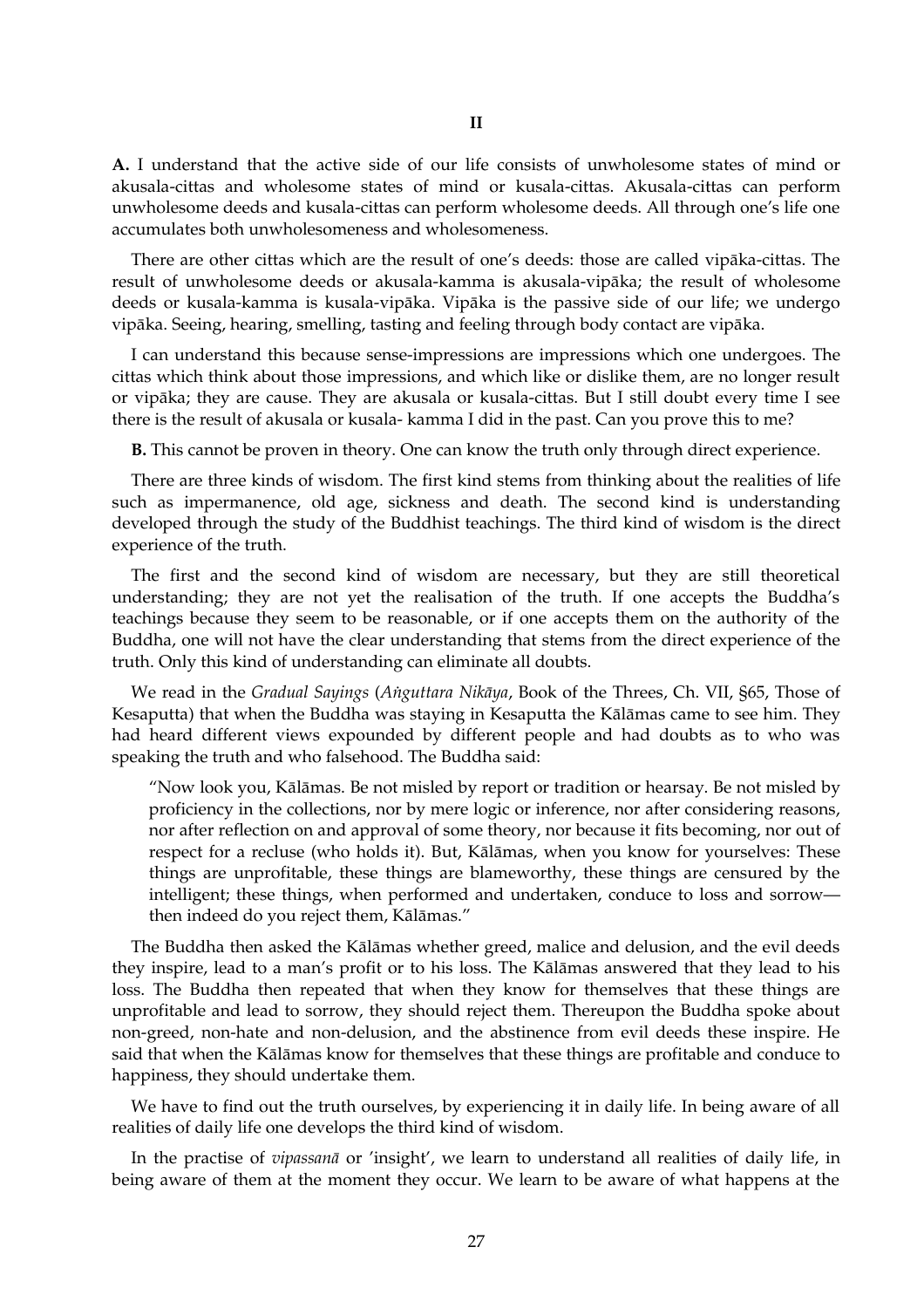present moment. We will know what seeing, hearing, thinking etc. really are, if we are aware of those realities at the moment they occur. Only the present moment can give us the truth, not the past or the future. We cannot experience now the cittas we had in the past; we cannot experience the cittas which performed akusal-kamma or kusal-kamma in the past. We can only experience cittas of the present moment. We can experience that some cittas are akusala, some are kusala, and some are neither, that they have different functions. If we learn to experience the cittas of the present moment, we will gradually be able to see realities more clearly. If we realise 'Enlightenment', or the experience of *Nibbāna*, all doubts about realities will be eliminated. Then we will see the truth.

**A.** I would like to be enlightened in order to know the truth.

**B.** If you only have wishful thinking about Nibbāna, you will never attain it. The path leading to Nibbāna is knowing the present moment. Only if we know the present moment will we be able to eliminate ignorance about realities and the idea of 'self' to which we are still clinging.

We should not cling to a result which might take place in the future. We should instead try to know the present moment and we must not speculate about the future.

**A.** Is it not possible for me to know whether seeing and hearing at this moment is akusalavipāka or kusala- vipāka?

**B.** Sometimes you can find out. For instance, hearing is kusala-vipāka when the sound is produced by kusala- cittas. Someone who speaks to you with compassion produces the sound with kusala-cittas. When you hear that sound there is kusala-vipāka. Often it is not possible for us to know whether there is akusala-vipāka or kusala- vipāka. Moreover, it is not of great use to know this, because we cannot do anything about our own vipāka.

It is enough to know that akusala-kamma brings about akusala-vipāka, and that kusalakamma brings about kusala-vipāka. It is important to remember that vipāka is caused by our own kamma, that the cause of vipāka is within ourselves and not outside ourselves.

The *Gradual Sayings* (*Aṅguttara Nikāya*, *Book of the Threes* or *Tika Nipāta*, Ch. IV, §35, The Lord of Death) tells of a man who had been negligent in the doing of good deeds, and was brought before Yama, the lord of death. Yama said to him:

"My good man, it was through negligence that you did not act nobly in deed, word and thought. Verily they shall do unto you in accordance with your negligence. That evil action of yours was not done by mother, father, brother, sister, friends and comrades: not by kinsmen, devas, recluses and brahmins. By yourself alone was it done. It is just you that will experience the fruit thereof."

It is not important to know exactly at which moment there is akusala-vipāka or kusalavipāka. However, it is most important to know exactly at which moments there is vipāka and at which moments we perform akusala-kamma or kusala-kamma. The moments we perform akusala-kamma and kusala-kamma will condition our future.

**A.** In order to know how and when one accumulates akusala-kamma and kusala-kamma one should know more about the cittas which perform kamma. I notice that the Buddha spoke about cittas in order to help people to have more understanding about their life and in order to encourage them to perform kusala-kamma. Therefore I think that all through one's life one should develop a clear understanding about cittas. Could you give me a definition of a citta?

**B.** It is not possible to give a definition that will explain to you what a citta is. You should experience cittas yourself in order to know them. There are so many different types of cittas at different moments that it is impossible to give one definition for all of them. The most general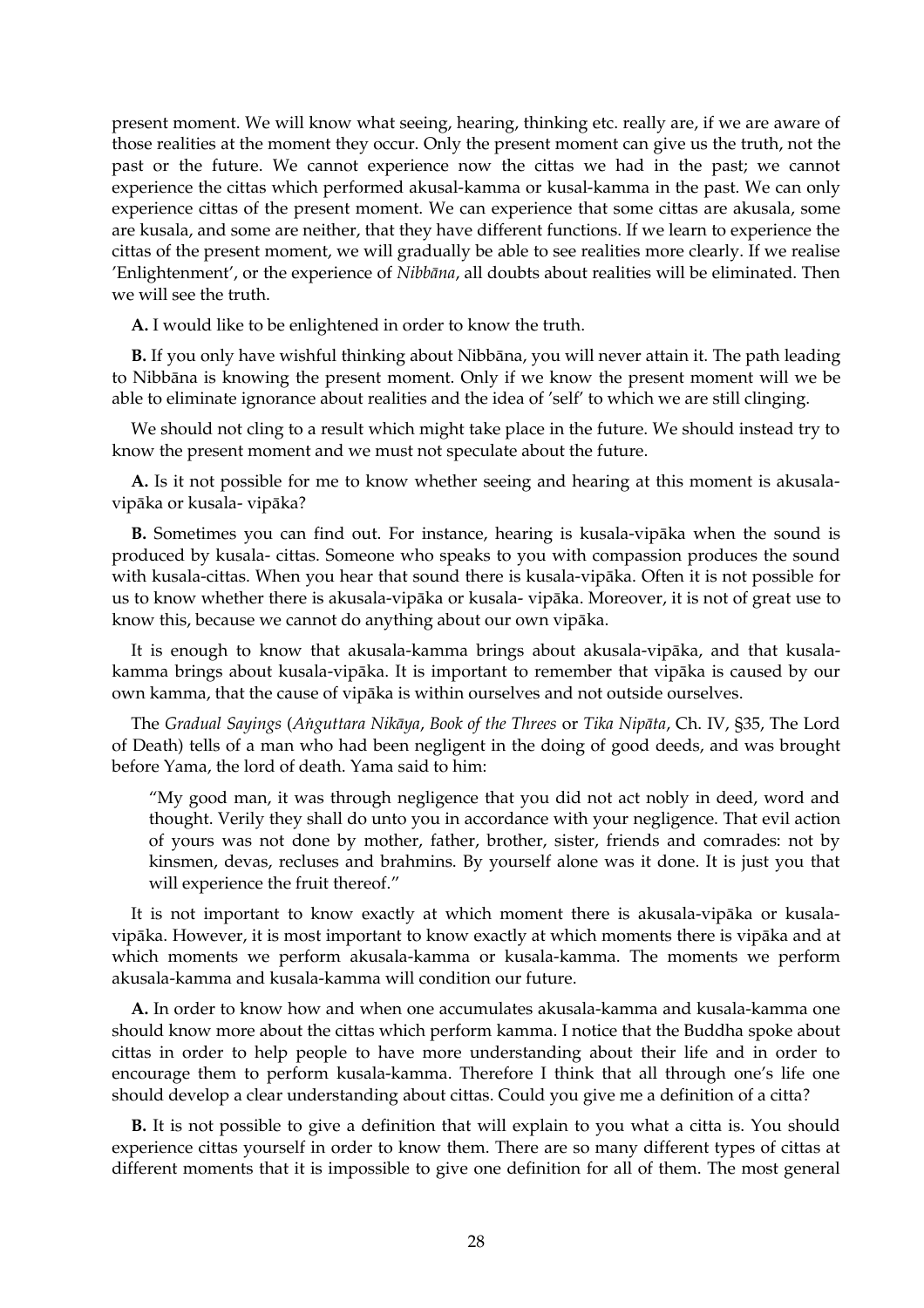definition is: it knows something. Citta is not like materiality, which does not know anything. The citta which sees knows colour, a citta which hears knows sound, a citta which thinks knows many different objects.

**A.** Why are seeing and hearing cittas? You explained before that seeing is not thinking, but only the experience of colour through eye-sense and that hearing is the experience of sound through ear-sense. Are those not merely physical processes instead of cittas which know something?

**B.** Eye-sense and ear-sense in themselves are not cittas; they are physical organs. But eyesense and ear-sense are conditions forthe arising of cittas. There is citta whenever an object, as for example colour or sound, is experienced.

We should try to be aware of the citta of the present moment if we want to know what citta is. We should be aware of the seeing or the hearing that occurs right now.

Many people who are brought up in the West do not understand why it is not possible to give a clear definition of citta, and of everything the Buddha taught. They want to prove things in theory. This is not the way to find the truth. One should experience the truth in order to know it.

**A.** I still think of citta as a mind which directs seeing, hearing, thinking etc. How can I find out that there is not a 'self' which directs everything?

**B.** We can only find this out by being aware of different cittas. Thus we will experience that we cannot direct our thoughts. We are absent-minded when we do not want to be so; many odd thoughts arise, in spite of ourselves. Where is the 'self' that can direct our thoughts?

There is one citta at a time; it arises and falls away completely to be followed by the next citta, which is no longer the same. There is no single citta which stays. For example, seeingconsciousness is one citta, but hearing-consciousness is another citta.

**A.** I don't understand why those functions are performed by different cittas. Why can't there be one citta which stays and performs different functions, and why is it not possible that different functions are performed at the same time? I can see, hear and think at the same time.

**B.** Seeing occurs if colour contacts the eye-sense. Recognising it or thinking about it occurs afterwards. Seeing is not performed by the same cittas as thinking about what one saw; seeing has different conditions. Hearing has again different conditions. Thinking about what one heard has conditions that are different from the conditions for hearing-consciousness.

You would not be able to notice that seeing and hearing are different, if those functions were performed by one single citta at the same time. In that case you would only receive one impression instead of several impressions. We experience seeing and hearing as different impressions, even when they seem to occur at the same time. They have different places of origin and different objects, and they occur at different moments, though the moments can be so close that they seem to be one.

Thinking about what one just saw occurs after the seeing-consciousness, thinking about what one just heard occurs after the hearing-consciousness. Seeing-consciousness occurs at a moment different from the moment the hearing-consciousness occurs. Therefore thinking about what one saw cannot arise at the same moment as thinking about what one heard. Thinking is done by many different cittas which succeed one another.

When we have learned to be more keenly aware of the citta which arises at the present moment, we will notice that seeing and hearing arise alternately, at different moments. We will notice that there isn't one long moment of thinking, but different moments of thinking. We will notice that thinking is very often interrupted by moments of seeing and hearing, and these again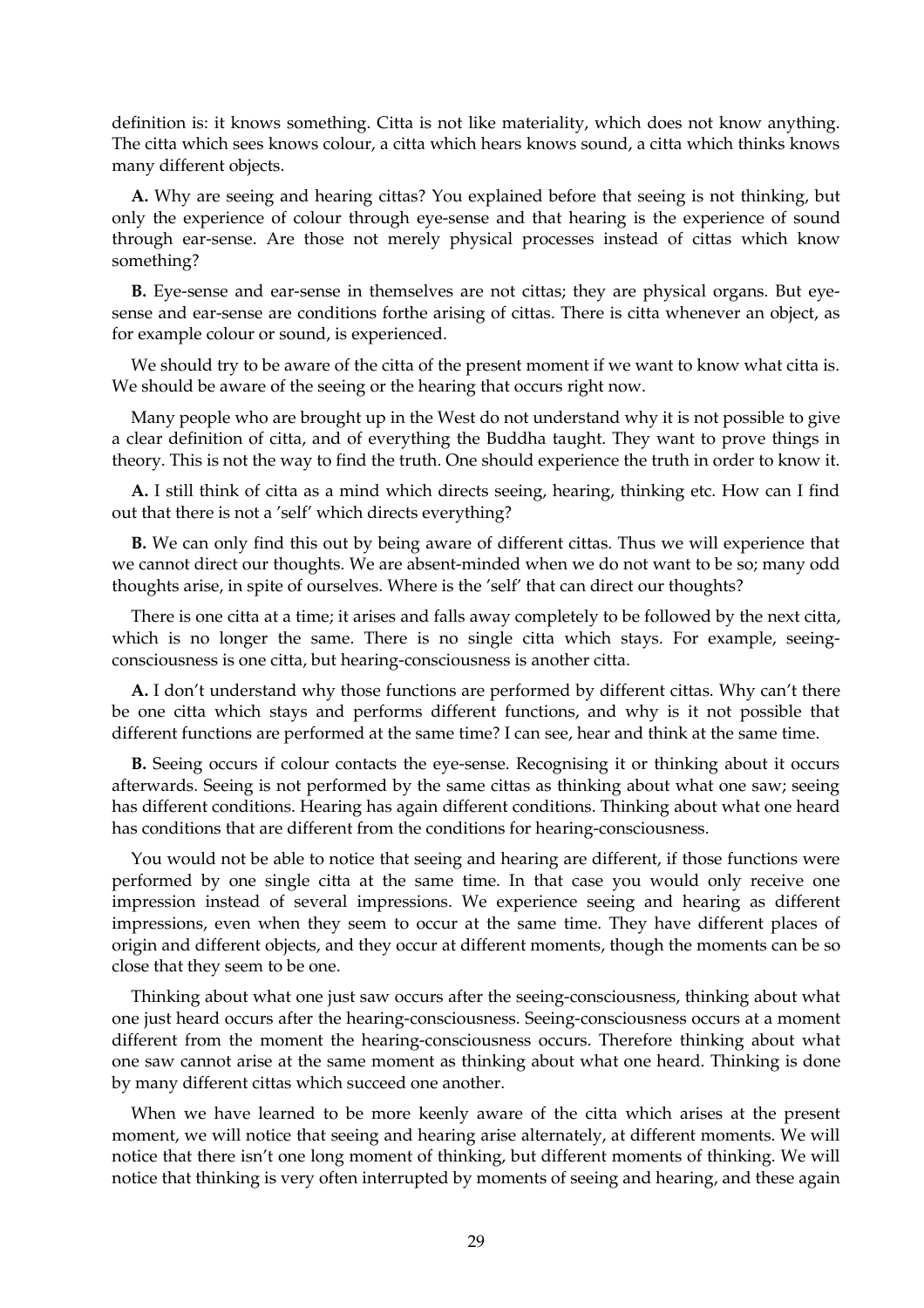are conditions for new thoughts. We will find out how much our thoughts depend on different experiences of the past, on unwholesome and wholesome tendencies we have accumulated, on the objects we see and hear and on many other conditions.

**A.** You said that all cittas are beyond control, that they are 'anattā'. Akusala-cittas and kusalacittas are conditioned by one's accumulations. It is not in anyone's power that they arise. You said that vipāka-cittas are 'anattā' as well.

Sometimes it seems that I can have power over vipāka, that it is in my power to have kusalavipāka through the ear. Whenever I wish to hear a pleasant sound, I can put a record of classical music on my record-player.

**B.** You put the record on because you know the conditions for the pleasant sound. Everything happens when there are the right conditions for it. It is impossible for anything to happen without conditions. When there is fire we use water to extinguish it. We cannot order the fire to be extinguished. We don't have to tell the water to extinguish the fire; the water has the characteristic that it can extinguish the fire. Without the right conditions we would not be able to do anything.

With regard to the beautiful music which you can play, there have to be many different conditions for this pleasant sound. And even when there is this pleasant sound, you have no power over the kusala-vipāka-cittas. If you really could direct them, you could make them arise at any moment, even without the record-player. We should remember that music is not vipāka, only the cittas which experience the pleasant object through the ear are vipāka. Do we really have power over these cittas?

There are many conditions which have to co-operate so that the vipāka can arise. There has to be ear-sense. Did you create your own ear-sense? You received ear-sense before you were born; this also is a result for which you did not ask. Moreover, do you think that you can have kusalavipāka as long as you wish and whenever you wish? When you have developed a keener awareness you will notice that the kusala-vipāka and the other types of cittas arise alternately.

The vipāka-cittas are followed by cittas which are no longer vipāka; for example, the cittas which arise when you like the music which you hear and when you think about it. Or there might be cittas which think about many different things, perhaps with aversion or with worry. Or there might be thoughts of kindness towards other people.

The kusala-vipāka will not only be interrupted by akusala-cittas and kusala-cittas, but by akusala-vipāka as well. There is akusala-vipāka when there are loud noises outside, when the telephone rings loudly, or when one feels the sting of a mosquito. There cannot be kusalavipāka at the moment there is an akusala-citta, a kusala- citta or akusala-vipāka.

If you could make kusala vipāka arise at will, you could have it without interruption, whenever you wish. This is not possible. Moreover, if it were not the right time for you to have any kusala-vipāka, you would not be able to receive a pleasant object: the record-player would be broken, or something else would happen so that you could not have kusala-vipāka.

**A.** Is it not by accident that the record-player would be broken?

**B.** The Buddha taught that everything happens because of conditions. There are no accidents. You will understand reality more deeply if you think of cittas, and if you do not think of conventional terms like record-player, this person or that person. Vipāka are the cittas, not the record-player or the sound in itself. The record-player is only one of the many conditions for vipāka. The real cause of vipāka is not an accident, or a cause outside ourselves; the real cause is within ourselves.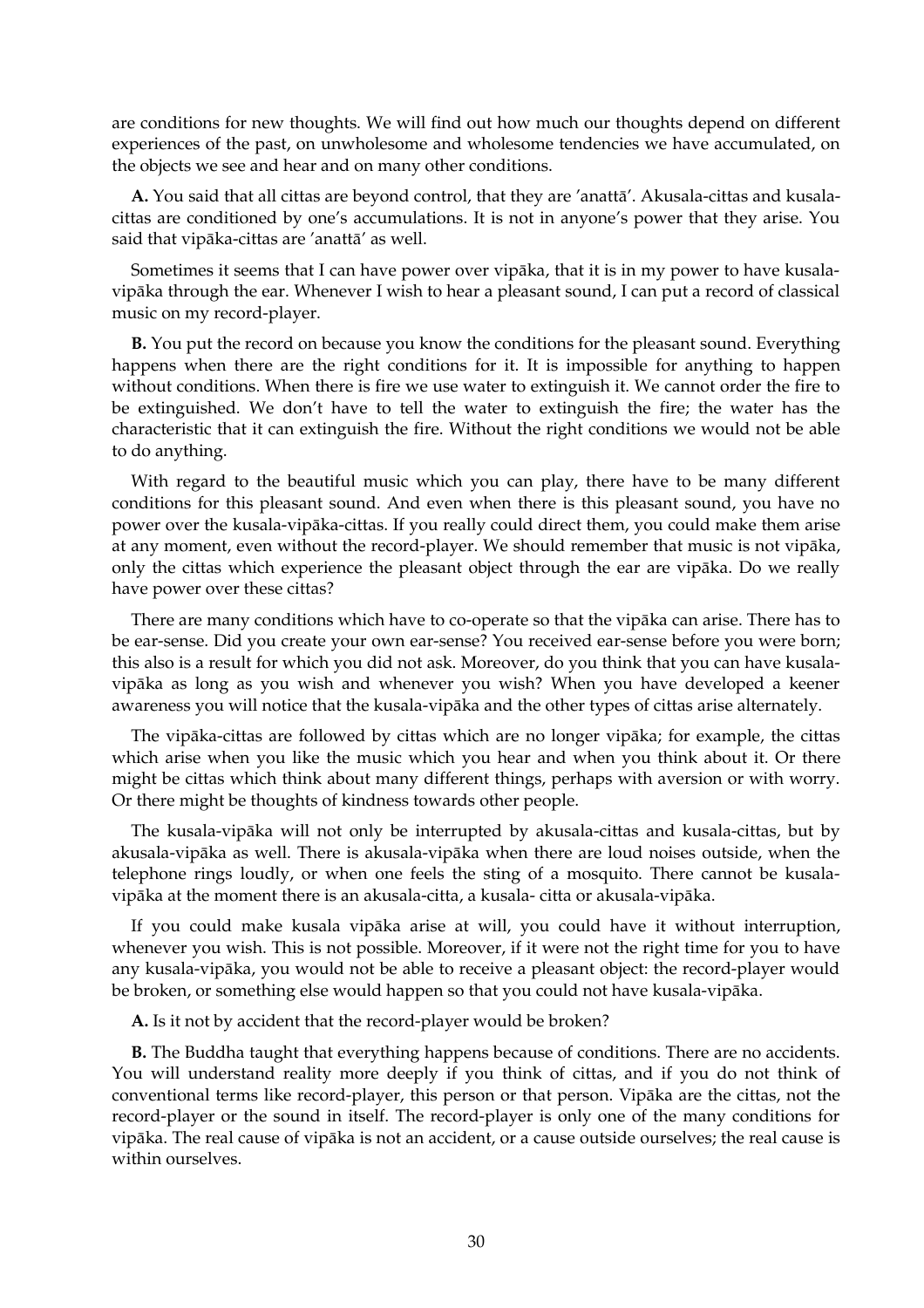Can you find another cause for akusala-vipāka but your own akusala-kamma, and for kusalavipāka but your own kusala-kamma?

**A.** That is right, I can find no other cause. However, I still do not understand how akusalacittas which performed akusala-kamma in the past and kusala-cittas which performed kusalakamma in the past can produce vipāka later on.

**B.** It is not possible to understand how the events of our life are interrelated without studying cittas in detail and without knowing and experiencing the cittas which arise at the present moment. When one can experience what the cittas of the present moment really are, one will be able to understand more about the past.

When the Buddha became enlightened he saw how everything that happens in life has many conditions and he saw how things that happen depend on one another.

The teaching about the conditional arising of phenomena, the dependent origination (*paṭiccasamuppāda*), is difficult to grasp. We read in the *Kindred Sayings* (Saṃyutta Nikāya I, Sagāthā Vagga, Ch. VI, The Brahmā Suttas, Ch. 1, §1, The Entreaty) that the Buddha, when he was staying at Uruvela after he had just attained enlightenment, was thinking that the Dhamma he had penetrated was deep, difficult to understand:

"And for a race devoting itself to the things to which it clings, devoted thereto, delighting therein, this were a matter hard to perceive, to wit, that this is conditioned by that—that all that happens is by way of cause."

At first the Buddha had no inclination to teach Dhamma, as he knew that a teaching which is 'against the stream of common thought' would not be accepted by people who delight in clinging. The sutta continues:

"This that through many toils I've won: Enough! Why should I make it known? By folk with lust and hate consumed Not this a Dhamma that can be grasped. Against the stream (of common thought), Deep, subtle, fine, and hard to see, Unseenit will be by passion's slaves Cloaked in the murk of ignorance."

However, the Buddha decided out of compassion to teach Dhamma, for the sake of those who would be able to understand it. Do you still have doubts about the accumulation of deeds?

**A.** Is the deed you see a mental phenomenon or a physical phenomenon?

**B.** You can only see the action of the body, but the action is actually performed by cittas. We can never see the citta, but we can find out what the citta is like when the body moves in doing deeds.

With regard to your question how deeds done in the past can produce a result later on, the answer is that deeds are performed by cittas. They are mentality and thus they can be accumulated. All experiences and deeds of the past are accumulated in each citta, which falls away and conditions the next citta. Whenever there is the right condition, the kamma that is accumulated and carried on from one moment of citta to the next can produce vipāka.

#### **III**

**A.** I would like to know if we only receive vipāka in this life, or is there vipāka in a future life as well?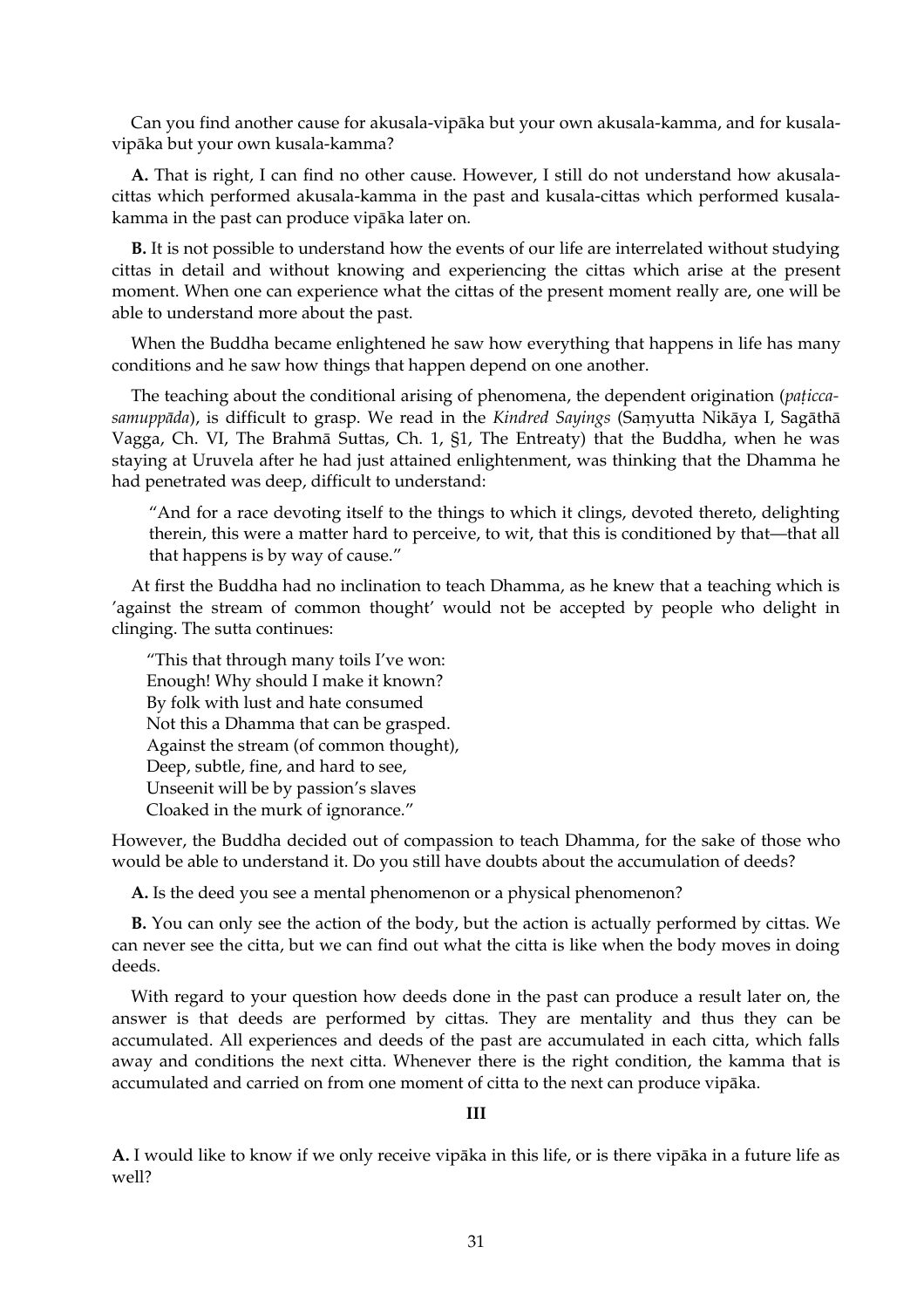**B.** According to the Buddhist teachings one receives the results of one's deeds in future lives as well.

We read in the *Kindred Sayings* (*Saṃyutta Nikāya* I*,* Ch. III, *Kosala*, 2, §10, *Childless* 2) that when the Buddha was staying at Sāvatthī, King Pasenadi came to see him. A rich man who had lived as a miser had just died. He had performed both good deeds and bad deeds and he therefore had to receive both kusala-vipāka and akusala-vipāka, which he experienced during different life-spans. He had given alms to a 'Silent Buddha' (Pacceka Buddha<sup>[4](#page-31-0)</sup>) of a former period, but afterwards he regretted his gift. As a result of his good deed of almsgiving to a 'Silent Buddha' he was reborn seven times in heaven, where he could enjoy pleasant vipāka. After his existences in heaven he was reborn as a human being, which is kusala-vipāka as well. He was born of rich parents, but his accumulation of stinginess prevented him from enjoying the pleasant things of life. As a result of regretting his gift to the Silent Buddha, he did not utilise his riches for his benefit or that of others. Although he had the means to buy everything he wanted, he denied himself good food , clothes etc. because of his stinginess.

After his existence as a human being he was again bound for a different rebirth. He had committed akusala- kamma of a heavy kind and this akusala-kamma would bring akusalavipāka of a heavy kind. He had killed the only son of his brother because he wanted to get his brother's fortune. This very heavy kamma caused him to be reborn in hell where he would stay for many hundred thousands of years. The Sutta points out how one can receive different results in different existences.

**A.** Is the existence of heavens and hells not mere mythology?

**B.** People have different accumulated inclinations which make them perform different kamma. No person acts in the same way as another. Each act brings its own result, either in this life or in the following existences. To be reborn in a heavenly plane or in the human plane is the result of a wholesome deed; to be reborn in a sorrowful plane is the result of an unwholesome deed. Heaven and hell are conventional terms which are used to explain realities. They explain the nature of the vipāka which is caused by kamma. Since both akusala- kamma and kusalakamma have different degrees, akusala-vipāka and kusala-vipāka must have different degrees as well.

Names are given to different heavenly planes and different sorrowful planes in order to point out the different degrees of akusala-vipāka and kusala-vipāka.

'*Deva*', which means 'radiant being', is a name given to those who are born in heavenly planes. In the *Anuruddha Sutta* (*Middle Length Sayings* or *Majjhima Nikāya III*, *Suññata Vagga* No. 127) Anuruddha spoke about different degrees of skill in meditation which bring their results accordingly. A monk who was not advanced was reborn as a deva 'with tarnished light'. Those who were more advanced in meditation were reborn as devas with a greater radiance. There are different devas with different degrees of brightness.

**A.** I find it difficult to believe in devas and in different planes of existence.

**B.** You do not experience devas and different planes of existence right at this moment. But is it right to reject what you cannot experience yet?

If one has right understanding of the cittas of the present moment one will be able to understand more about the past and about the future.

<span id="page-31-0"></span> $4$  A Pacceka Buddha is a Buddha who becomes enlightened by himself, but who has not accumulated as many virtues as the '*Sammā Sambuddha*', who could become enlightened by himself and help others as well to become enlightened.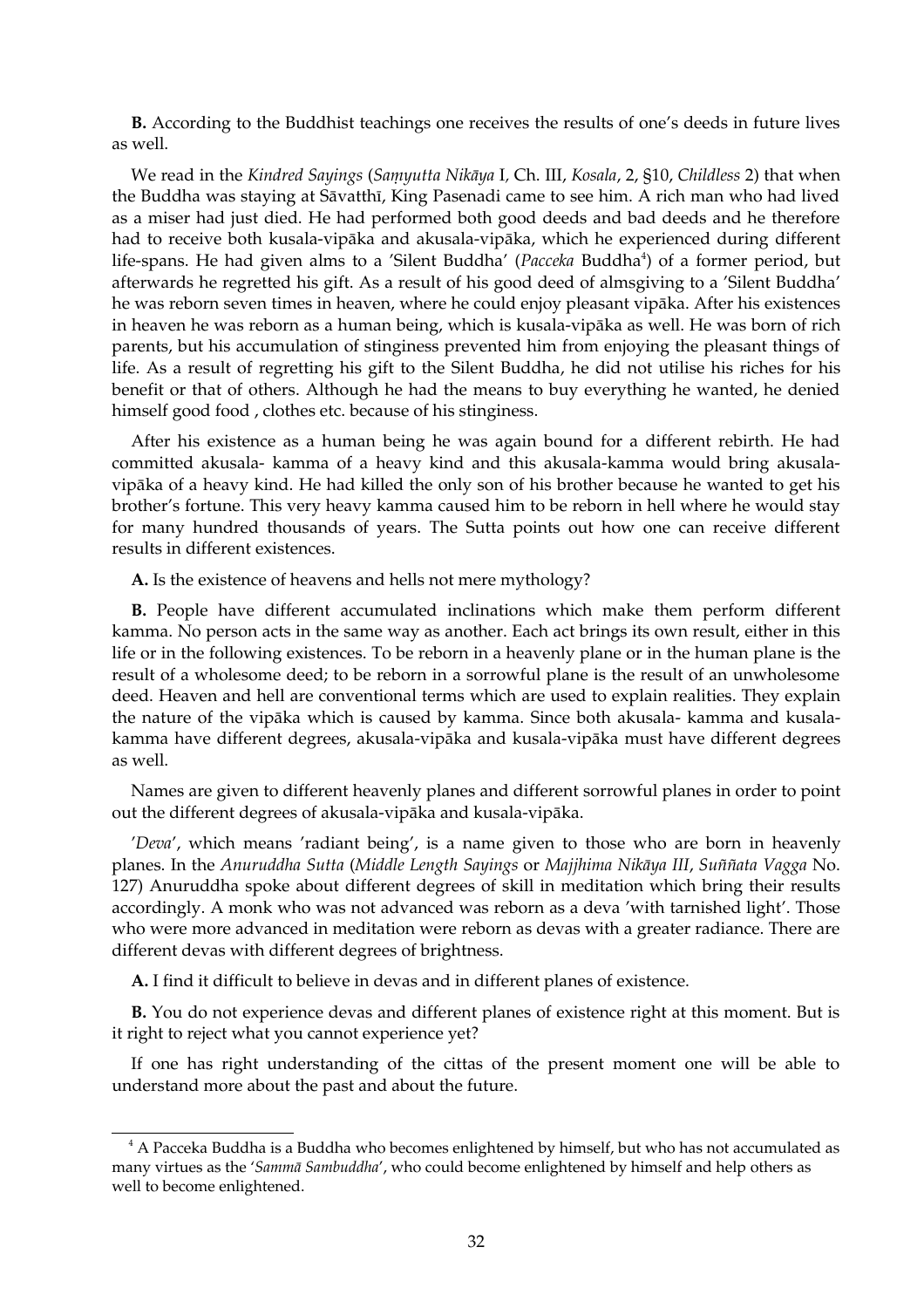Rebirth-consciousness can arise in any plane of existence. When the right conditions are present a good or a bad deed which has been accumulated can produce a result, it can produce rebirth-consciousness in the appropriate plane.

**A.** What is the first vipāka in this life?

**B.** There has to be a citta at the very first moment of life. Without a citta we cannot have life. A dead body has no citta, it is not alive. What type of citta would be the first citta? Would it be an akusala-citta or a kusala-citta, which could bring about a result? Or would it be another type of citta, for example a citta which is not a cause but a result, a vipāka-citta?

**A.** I think it must be a vipāka-citta. To be born is a result; nobody asks to be born. Why are people born with such different characters and in such different situations? Are the parents the only cause of birth and the only cause of the character of a child?

**B.** Parents are only one of the conditions for the body of a child, but they are not the only condition.

**A.** What about the character of a child? Are there not certain tendencies in a child's character he inherits from his parents? Is this not proved by science?

**B.** The character of a child cannot be explained by the character of the parents. Brothers and sisters and even twins can be very different. One child likes to study, another child is lazy; one child is by nature cheerful, another depressed. Parents may have influence on a child's character after its birth in that education, a cultural pattern or a family tradition in which a child is brought up will be conditions for cittas to arise. But a child does not inherit its character from its parents. The differentiations in character are caused by accumulations of experiences from previous existences as well.

**A.** Are parents not the real cause of birth?

**B.** Parents are only one of the conditions for birth; kamma is the real cause of birth.

A deed, done in the past, brings its result when it is the right time: it can produce the vipākacitta which is rebirth-consciousness. We read in the *Discourse on the Lesser Analysis of Deeds* (*Middle Length Sayings III,* No. 135) (*Cūla Kamma Vibhaṅga Sutta, Majjhima Nikāya, Vibhaṅga Vagga*) that, when the Buddha was staying near Sāvatthī in the Jeta Grove, Subha came to see him and said:

"Now, good Gotama, what is the cause, what the reason that lowness and excellence are to be seen among human beings while they are in human form? For, good Gotama, human beings of short life-span are to be seen and those of long life-span; those of many and those of few illnesses; those who are ugly, those who are beautiful; those who are of little account, those who are of great account; those who are poor, those who are wealthy; those who are of lowly families, those of high families; those who are weak in wisdom, those who are full of wisdom. Now what, good Gotama, is the cause, what the reason that lowness and excellence are to be seen among human beings while they are in human form?"

"Deeds are one's own, Brahman youth, beings are heirs to deeds, deeds are matrix, deeds are kin, deeds are arbiters. Deed divides beings—that is to say by lowness and excellence."

**A.** Is rebirth in a human plane the same as reincarnation?

**B.** If there were reincarnation, a soul or 'self' would continue to exist and it would take on another body in the next life. However, there is no soul or 'self'. There are cittas which succeed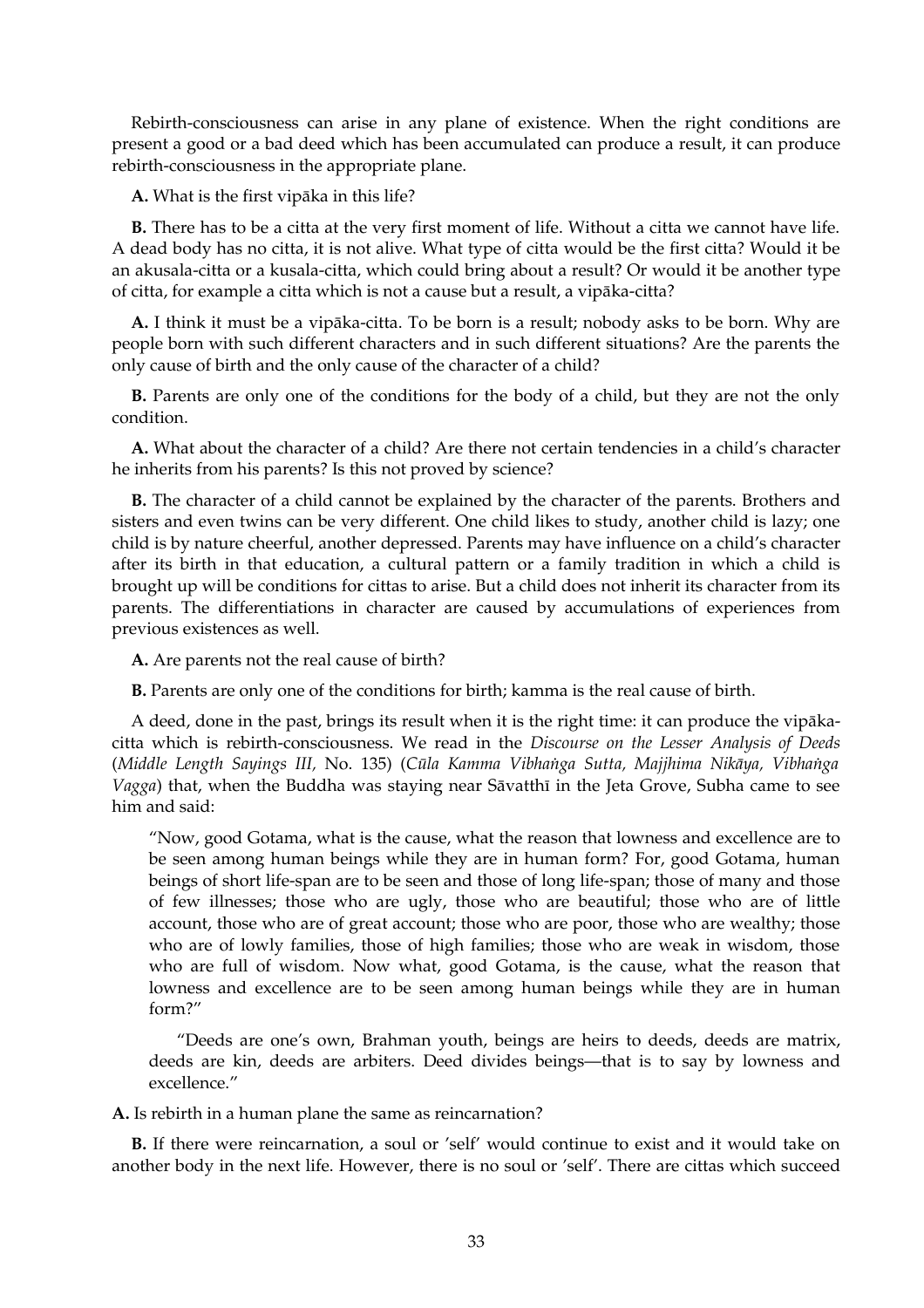one another from birth to death, from this life to the next life. One citta has completely fallen away when the next citta arises. There can be only one citta at a time, and there is no citta which lasts.

Cittas arise and fall away completely, succeeding one another. Death is the conventional word for the end of one's life-span on a plane of existence, but actually there is birth and death at each moment of one's life, when a citta arises and falls away.

There isn't any citta one can take for a soul or 'self'. Since there is no soul or 'self' in this life, how could there be a soul or 'self' which is reborn in the next life? The last citta of this life is the dying-consciousness. The dying-consciousness arises and falls away, and it is succeeded by the rebirth-consciousness of the next life. The rebirth-consciousness is conditioned by the previous citta, the dying-consciousness; but it is not the same citta.

**A.** I can see tendencies in people's character which seem to be the same all through their lives. Moreover, there is rebirth in the next life. Therefore there must be continuity in life. However, I do not understand how there can be continuity if each citta completely falls away before the next citta arises.

**B.** There is continuity because each citta conditions the next citta and thus accumulated tendencies can be carried on from one moment to the next moment. All accumulations of past existences and of the present life condition future existences.

When people asked the Buddha whether it is the same person who is reborn or another person, the Buddha answered that it is neither the same person nor another person. There is nobody who stays the same, not even in this life, because there is no 'self'. On the other hand, it is not another person who is reborn, because there is continuity.

Former existences condition this life, and this life also conditions the following lives.

**A.** What is the last vipāka in this life?

**B.** The dying-consciousness (*cuti-citta*) is the last vipāka in this life.

Since there are many deeds which have not yet produced a result, one of the deeds will produce rebirth-consciousness after death. As long as there is kamma there will be vipāka, continuing on and on. There will be future lives, so that the results of one's deeds can be received.

When the dying-consciousness falls away, a deed of the past, or kamma, immediately produces a vipāka-citta: the rebirth-consciousness (*patisandhi-citta*) of the next life. When the dying-consciousness has fallen away, the rebirth-consciousness follows upon it immediately, and thus all that has been accumulated is carried on from the past into the next life.

**A.** What causes the rebirth-consciousness of the next life?

**B.** Everyone has performed akusala-kamma and kusala-kamma. Each deed brings its own result. The vipāka-citta which is the rebirth-consciousness can therefore only be the result of one deed, of akusala-kamma or of kusala-kamma.

**A.** Is birth in the human plane the result of kusala-kamma?

**B.** Birth in the human plane is always the result of kusala-kamma. Akusala-vipāka which arises afterwards in life is the result of kamma that is different from the good deed that produced the rebirth-consciousness. After birth in the human plane there can be many moments of akusala-vipāka, every time one experiences an unpleasant object through one of the five senses. Those moments are the result of other unwholesome deeds performed in the past.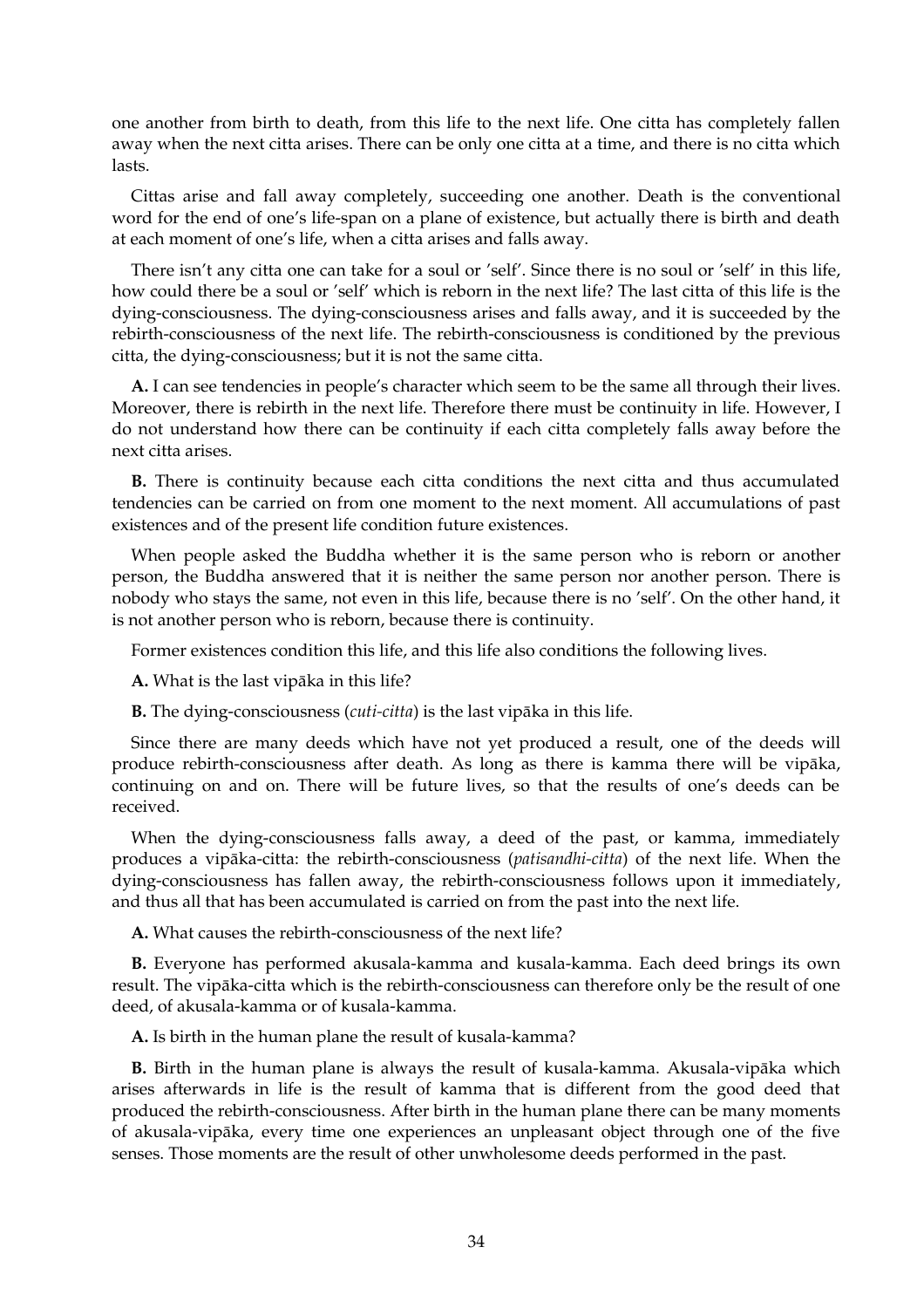If the rebirth-consciousness is akusala-vipāka one cannot be born as a human being. The rebirth has to take place in another plane of existence, such as the animal world or one of the woeful planes like the hells or the ghost realm.

**A.** Can a human being be reborn as an animal?

**B.** Some people behave like animals; how could they be reborn as human beings? Everyone will receive the result of his deeds accordingly.

**A.** Is it due to one's kamma that one is born in favourable circumstances, for instance, in a royal family or in a rich family?

**B.** Yes, this is due to a wholesome deed performed in the past.

**A.** I notice that even people who are born in the same circumstances, as for example in rich families, are very different. Some rich people are generous, others are stingy. How could this be explained?

**B.** People are different because they have different accumulated inclinations and tendencies which cause them to behave in different ways. We read in the Sutta that I quoted above about the person who was born of rich parents, but who could not enjoy the pleasant things of life because of his accumulated stinginess. Although he had the opportunity to let other people share in his fortune he did not want to do this.

Other people again who have received pleasant things in life grasp every opportunity to give things away to others. The different inclinations people have accumulated, condition them to do unwholesome deeds which will bring them unpleasant results, or to do wholesome deeds which will bring them pleasant results.

People take different attitudes towards vipāka. The attitude one takes towards vipāka is more important than vipāka itself, because one's attitude conditions one's life in the future.

**A.** Can kusala-vipāka be a condition for happiness?

**B.** The things which are pleasant to the five senses cannot guarantee true and lasting happiness. Rich people, who have everything that is pleasant to the five senses, can still be very unhappy.

For instance, when one is sitting in a beautiful garden with sweet-smelling flowers and singing birds, one can still be very depressed. At the moment one is depressed the cittas are akusala-cittas.

One cannot always be happy with pleasant things around. Unhappiness and happiness depend on one's accumulations of unwholesomeness and wholesomeness.

If one feels unhappy it is due to one's own defilements. Unpleasant feeling is conditioned by attachment. If one does not get what one wants one feels unhappy. If one has no attachment at all there would be no unhappiness. One can be perfectly happy if one is purified from defilements.

We read in the *Gradual Sayings* (*Aṅguttara Nikāya*, Book of the Threes, Ch. IV, §34, of Āḷavi) that when the Buddha was staying near Āḷavi, Hatthaka was wandering there and saw the Buddha seated on the ground strewn with leaves. He asked the Buddha:

"Pray, sir, does the Exalted One live happily?"

"Yes, my lad, I live happily. I am one of those who live happily in the world."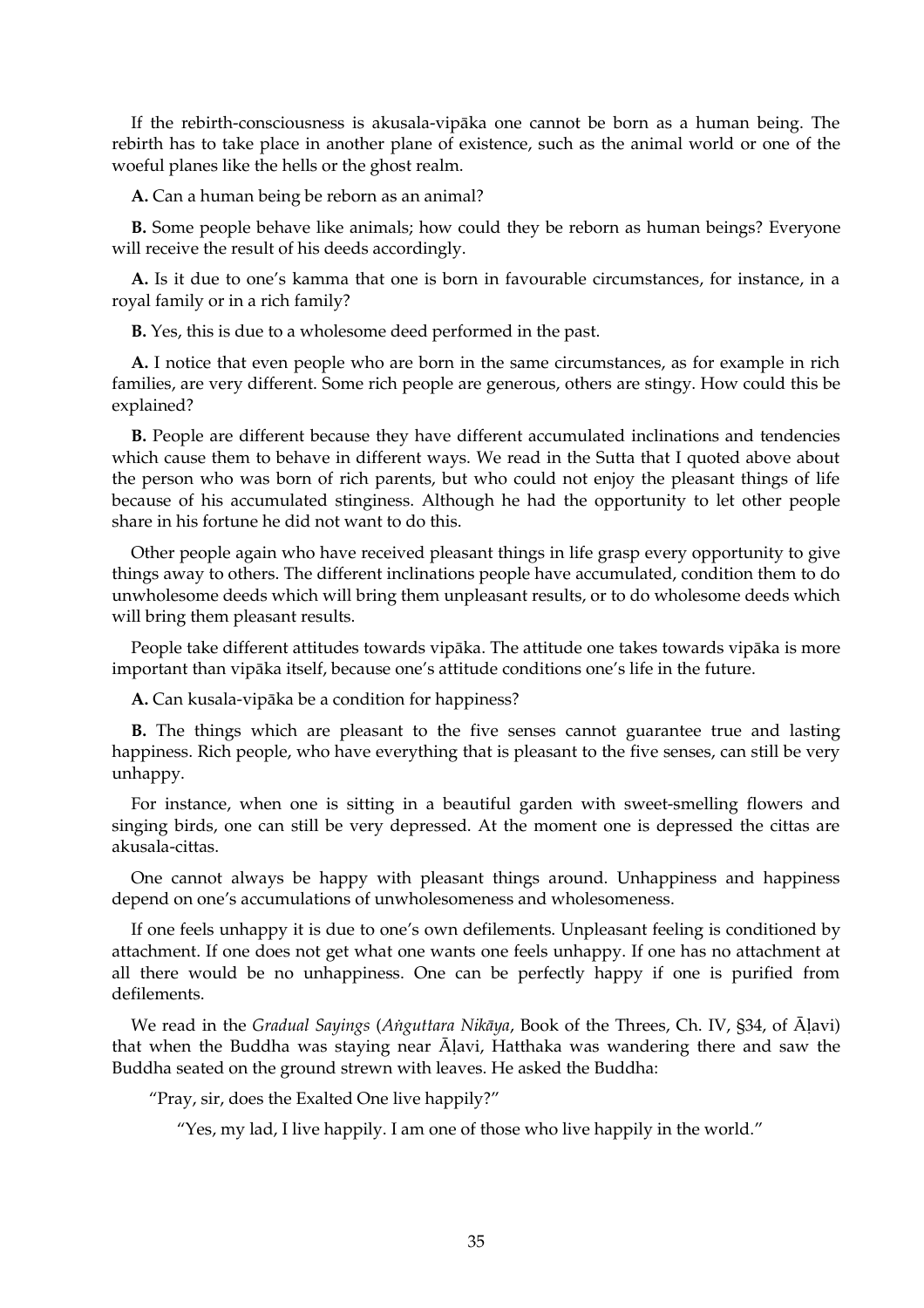"But, sir, the winter nights are cold, the dark half of the month is the time of snowfall. Hard is the ground trampled by the hoofs of cattle, thin the carpet of fallen leaves, sparse are the leaves of the tree, cold are the saffron robes and cold the gale of wind that blows."

Then said the Exalted One: "Still, my lad, I live happily. Of those who live happily in the world I am one."

The Buddha then pointed out that a man who had a house with a gabled roof, well-fitting doors, 'a long-fleeced woollen rug, a beautiful bed, four beautiful wives', could have lust, malice and delusion. Defilements will cause 'torments of body or of mind'; defilements are the cause of unhappiness. The Buddha had eradicated all defilements completely, and thus it was not important to him whether there was akusala-vipāka or kusala- vipāka. He could live perfectly happy no matter what the circumstance were.

**A.** How can we purify ourselves so that we take the right attitude towards vipāka?

**B.** We can purify ourselves only if we know the cause of defilements. The cause of all defilements is ignorance. Out of ignorance we believe in a 'self', we cling to a 'self'. Ignorance conditions attachment and aversion or anger, it causes all unhappiness in the world. Ignorance can only be cured by wisdom (*paññā*). In *vipassanā* or 'insight meditation', the wisdom is developed which can gradually eradicate the belief in a 'self'. Only when this wrong belief has been completely eradicated can all defilements be eradicated stage by stage.

The Arahat, the perfected one who has attained the final stage of enlightenment, has eradicated all defilements. He has no more attachment, ill will or ignorance. As he has no defilements he is perfectly happy. After he has passed away there will be no more vipāka for him in a future life, there will be no more rebirth for him.

In the *Discourse on the Analysis of the Elements* (*Middle Length Sayings III*, No. 140) (*Dhātu Vibhanga Sutta* of the *Majjhima* Nikāya) we read that the Buddha taught Dhamma to Pukkusāti when they were staying in the potter's dwelling. The Buddha taught him about physical phenomena and mental phenomena and he taught the mental development which leads to *Arahatship*. The *Arahat* does not cling to life. In order to describe the state of the Arahat the Buddha used the simile of the oil-lamp which burns on account of oil and wick but which goes out if the oil and wick come to an end. It is the same with the conditions for rebirth. So long as there are defilements there will be fuel for rebirth. When defilements have been eradicated completely there is no more fuel left for rebirth. The Sutta goes on to say that the highest wisdom of those who have attained enlightenment is the 'knowledge of the complete destruction of anguish'.

The knowledge or wisdom developed in *vipassanā* leads to Nibbāna, which is the end of all sorrow.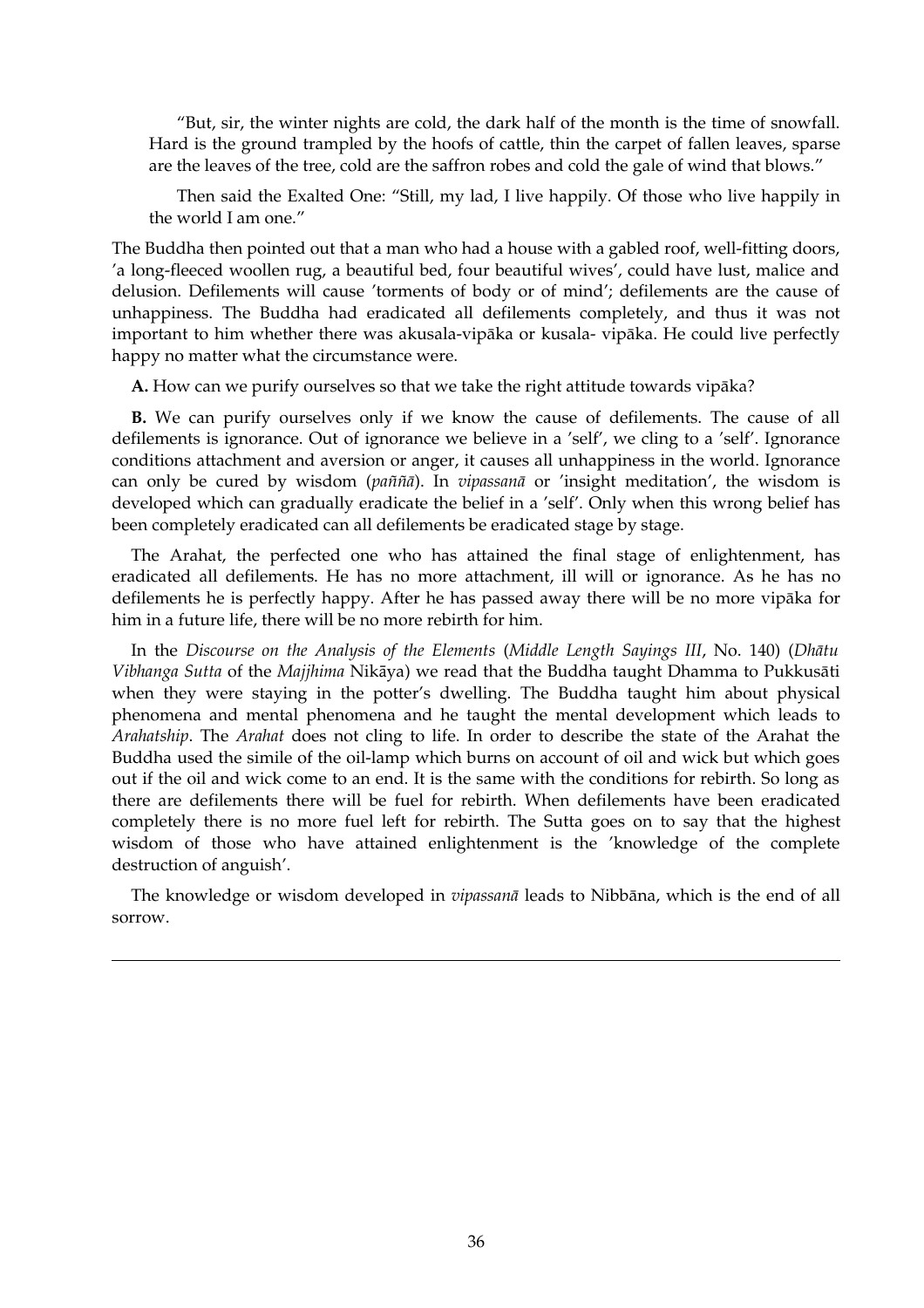### <span id="page-36-0"></span>**Kamma and Freedom**

### *Francis Story*

The problems encountered in relating the Buddhist doctrine of kamma to the issue of causality and freedom, are largely ones of meaning. They particularly revolve around the meaning of such concepts as causation, conditioning and determination. Buddhism does not deny that man is largely conditioned by his circumstances and environment. But the conditioning is not absolute. It may almost amount to determinism, and the margin of free-will may be very slight indeed, but it is always present. In Buddhist ethico-psychology great importance is given to the thought-moment of choice—that moment of conscious response to a situation in which we are free to act in a number of different ways. Now it may happen that the predominant propensities of the past impel almost irresistibly towards a particular course of action; but it must be remembered that our past habits of thought and deed are never all of the same kind. Human character is very fluid, and in the critical moment it is never absolutely certain what kind of urge will come uppermost. The whole point of any character development is to systematically cultivate the good urges and eradicate the bad ones.

Then again, some precise definition of the specifically Buddhist terms is necessary, in order to grasp what is meant by kamma. Kamma is simply action, a deed. Its result is called *vipāka*, and the two should not be confused or telescoped into a single concept under the same word, as is done by Theosophists and some popular writers on Hinduism. But the two terms considered together, as *kamma-vipāka*, 'action-and-result', do denote a moral principle in the universal order. Thus a cruel action, because its genesis is mental (*cetanā*)*,* will in course of time ripen as a painful experience of a similar kind for the same person who did the cruel deed—perhaps in this life (the murderer who is hanged) or in a subsequent one.

As to whether it is the *same* person who experiences the result—that can neither be absolutely affirmed nor absolutely denied; its answer lies in the concept of personality and identity held by Buddhism, which can be found in writings dealing with rebirth. The sole identity that can be claimed for a personality, even through the course of one lifetime, is the world-line represented by his kammic continuity. While an individual at any given moment is simply the end-result of what his previous actions have made him, he is also projecting himself into the future by his present acts, and it is in these that his freedom of choice lies. He is no more determined absolutely by his own past than he is by his environment or his heredity. Buddhism teaches the principle of multiple causality: that is to say, every phenomenon is the product of more than one cause. And the will, although it is greatly modified by these causes, is itself free to choose between a number of different causes operating upon it from the past. *We are free to select the causes that will determine our action in the moment of choice.* That is why conflicts arise which are sometimes so difficult and painful to resolve. There is always the existential anguish in freedom of choice.

At any time we can see how this works out in concrete instances. A man may have been reared in an atmosphere of squalor, want and anxiety, in which everything pushes towards crime. But in the moment of deciding whether or not he shall commit a crime, other, perhaps latent, causes are at work within him. He may have been taught earlier that crime is morally wrong, or some good influence from a previous life may be stirring within him, or he may have realised, quite simply, that 'crime does not pay'. He may be deterred by some memory of a painful result, imprisonment or flogging, from the present life. Whether these deterrent factors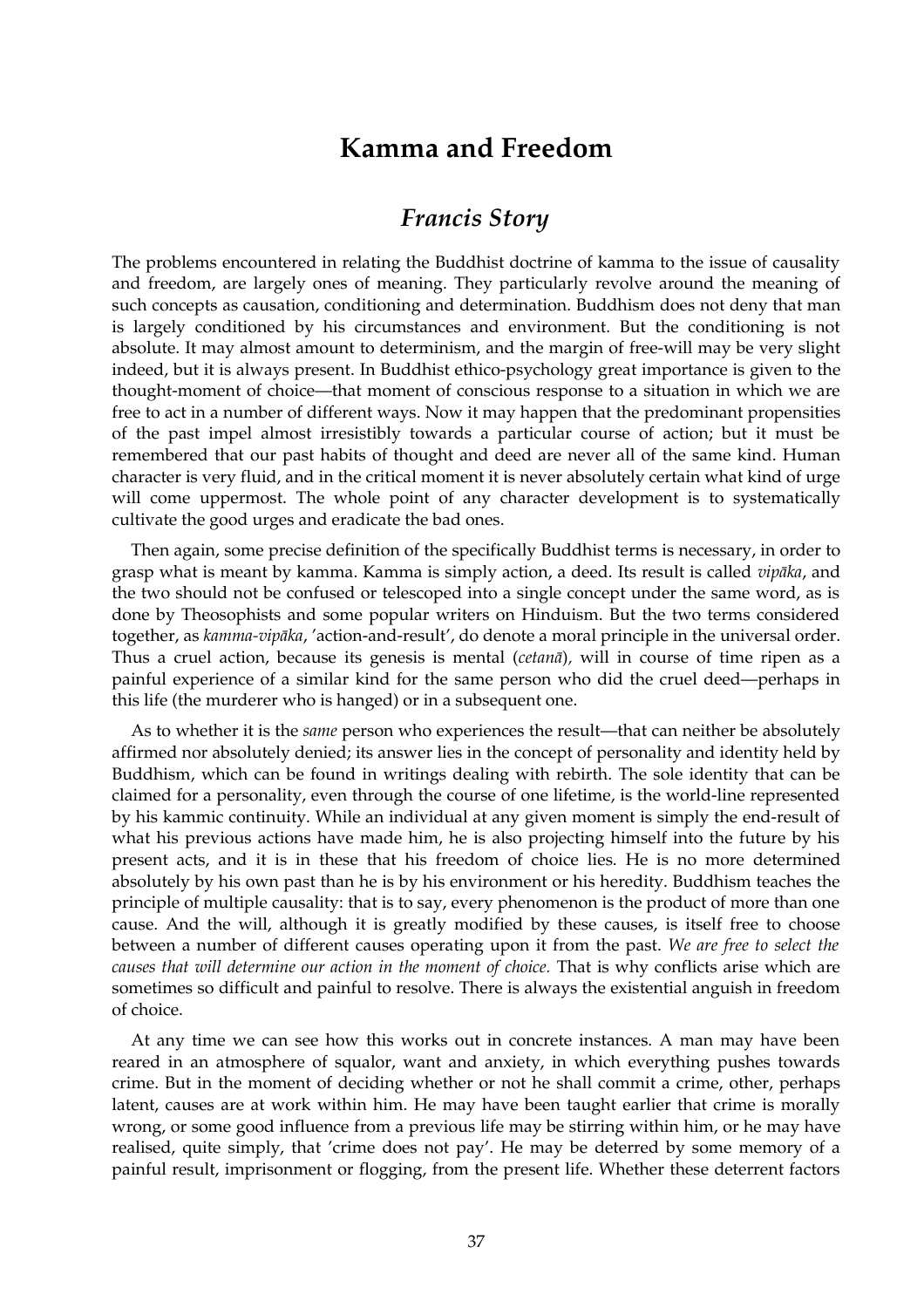are noble or ignoble, they are always present, and he has to make a choice between the causes that will determine his present action. And very often he will choose not to commit the crime. If this were not so, the moral improvement of individuals and society would not be possible.

We might find it difficult to see that an individual born in an environment of destitution, deprivation, ignorance, want and hunger can be said to be born in such circumstances due to past evil deeds. But in fact what we 'cannot see' is precisely what the Buddha taught. All attempts to reconstruct the Buddha's thought, leaving out rebirth, are doomed to failure. We might be able to have rebirth without the moral order represented by kamma-vipāka—in which case it would only be an infinite extension of the amoral, meaningless life-process envisaged by the epiphenomenalists—but we cannot have a moral order without rebirth.

Why so? Simply because not all murderers get hanged! (And it may be added, neither do they get punished who by their indifference, selfishness and brutality help to make others criminals; at least, not in the same life. Too often they prosper—but the principle of kamma-vipāka is never cheated. At some time they have to pay for it.)

The world is so dominated today by the concepts of materialism that some Buddhist Kierkegaard ought to write another *Concluding Unscientific Postscript* to clear up the muddle. Not anti-scientific, be it understood, but simply *un-*scientific. Not bounded by the dogmas of nineteenth century Darwin-Marx-Huxley materialism, which today is taken for science. We should be ready to accept what is true in this materialism, without fearing to go beyond it.

And what *is* true in that concept of man? That he is conditioned by his environment? Certainly, nobody in their senses would deny it, and the Buddha did not. But no man is *entirely* conditioned by anything, not even by his own accumulated habits of thinking and acting. No character is irrevocably fixed—except that of an *Ariya* (saint), whose destiny is assured. (It is necessary to make this exception, although here it is something of a digression.) The ordinary man is, as I have said, a fluid process; his identity from one moment to another is nothing but the world-line of his continuity as a process in time. Consequently he is always acting 'out of character'. Have not great and noble men arisen from the most sordid environments of want and deprivation? And conversely, have not criminals and degenerates appeared where all the social, economic and even hereditary factors were the most favourable that the world has to offer?

Let it be granted that *in the majority of cases* men are what their circumstances make them. Buddhism teaches that it is they who have created these circumstances by their past kamma. But their present kamma, which moulds their future, is in their own hands. However slight the margin of free-will, it is always there. Without it, life would be altogether without meaning, and it would be absurd to try to seek any meaning. In fact, it would be impossible, and we ourselves would not be puzzling over Buddhism! The mere fact that these questions have presented themselves to us shows that we are not automatons, not just cybernetic mechanisms, bound to run like a street car or a train along set lines, but free-swimming organisms—thinking, willing personalities, not plants.

Kamma is not solely responsible for every phenomenon and every experience. The physical aspects of life also have their share in the totality. Still, in the last resort, the mind and will are able to prevail over everything else. Not always by a single act of will, but by repeated acts of the same nature, having the same final goal. Life without suffering is impossible, because of the conditions, physical and psychological, that our desire for personalised life imposes as the condition of our being-in-the-world. But the mind can develop itself—can stop creating and imposing those conditions.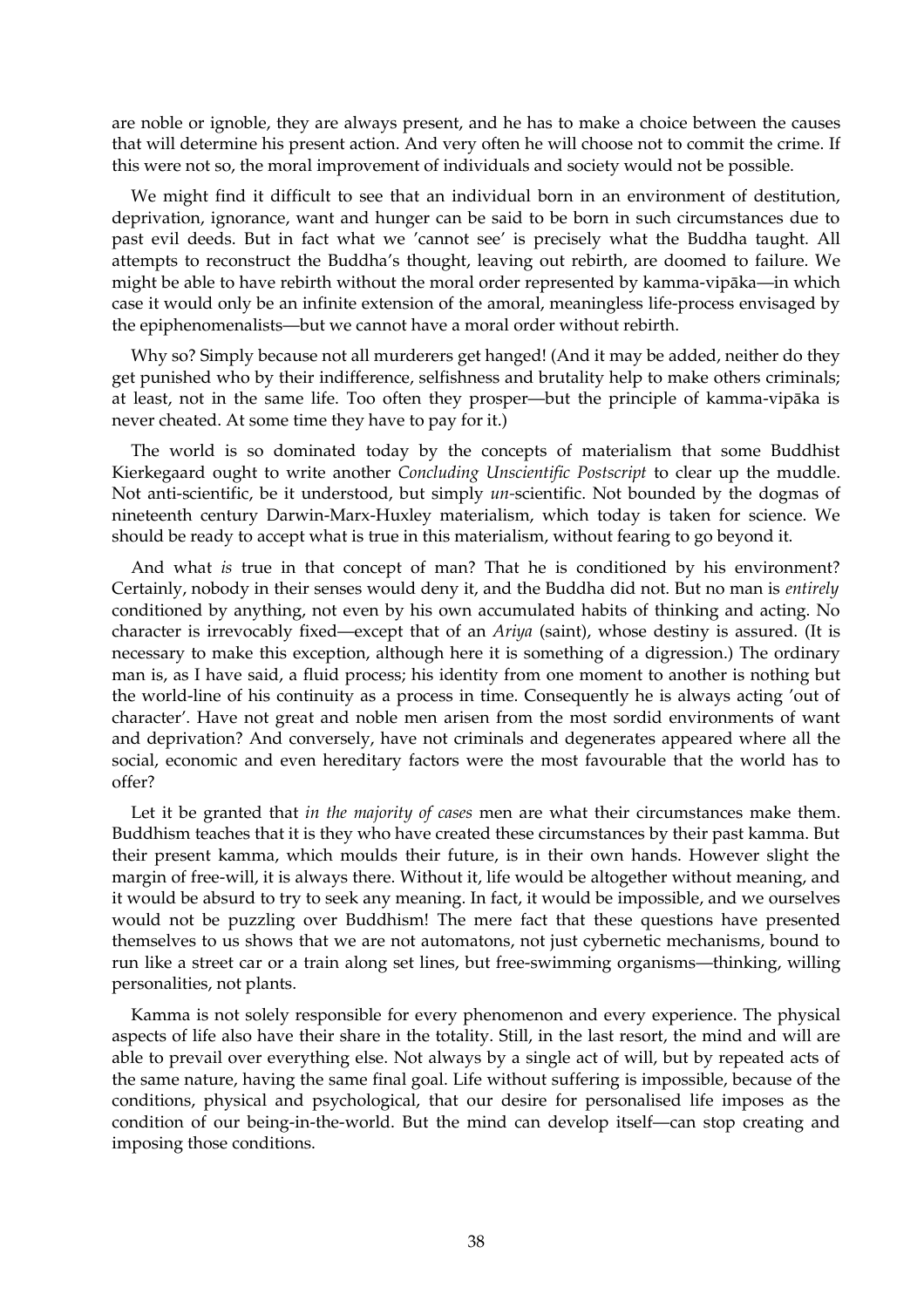We must distinguish clearly between what we have to submit to—the circumstances of the present which we have made for ourselves by our past actions—and the future we can make for ourselves by our present thinking and doing. That distinction is most important: it represents the whole difference between absolute determinism and free-will. The root cause of phenomenal existence is the double one of ignorance conjoined with craving, each being dependent upon the other. When these two joint conditions are removed, all other conditioning comes to an end. That is the whole point of *paṭicca-samuppāda,* the formula of conditioned arising—that it can be reversed by repeated acts of decision. Man can always swim against the current; if he could not, his evolution would be impossible.

It should not be thought that, as a corollary of the above, Buddhism *approves* of poverty, hunger and want. Buddhism approves of nothing in the world except the striving to gain release from it. Its view of the world is realistic. Poverty, hunger and ignorance exist in the world, and they will continue to do so as long as people, by their own infliction of these evils on others in previous lives, cause themselves to be born in such circumstances. We should try to diminish these evils, but it can never be done by purely physical means. The effort is good merely because it represents a good volition which will bear fruit in the future rather than because of any likelihood of its succeeding completely. If the entire world acted according to Buddhist principles of unselfishness, generosity and compassion, there would be no more deprivation, no more slums, no more oppression or exploitation of man by man. Yet still, bad kamma of the past would have to produce its vipāka by some other means. We can be certain that if all the wealth in the world were to be equally distributed one morning, there would be the rich and the poor again by evening. It is a fundamental fact of nature—which hates equality more than it hates a vacuum. There will be equality when all the past and present thoughts and deeds of all men are equal—and when can that be?

The economic structure of society accurately reflects man's muddled, illogical and selfish nature. It will be changed only when that nature is completely transformed. All improvement must come from within, for 'mind creates all phenomena' out of the raw material of the universe. The world-stuff is neither good nor bad; it is man's thinking which makes heaven or hell out of it.

The Buddha said: "In this fathom-long body, equipped with sense organs and faculties, O Bhikkhus, I declare to you is the world, the origin of the world, the cessation of the world and the path leading to the cessation thereof.' Philosophically speaking, these words are the most profound, most comprehensive and most illuminating ever uttered. We create the world literally. The world, in turn, conditions us, but it does not create us. That is the great difference. Since we, each of us individually, are the creators of our world, even the conditioning it imposes is ultimately traceable to ourselves.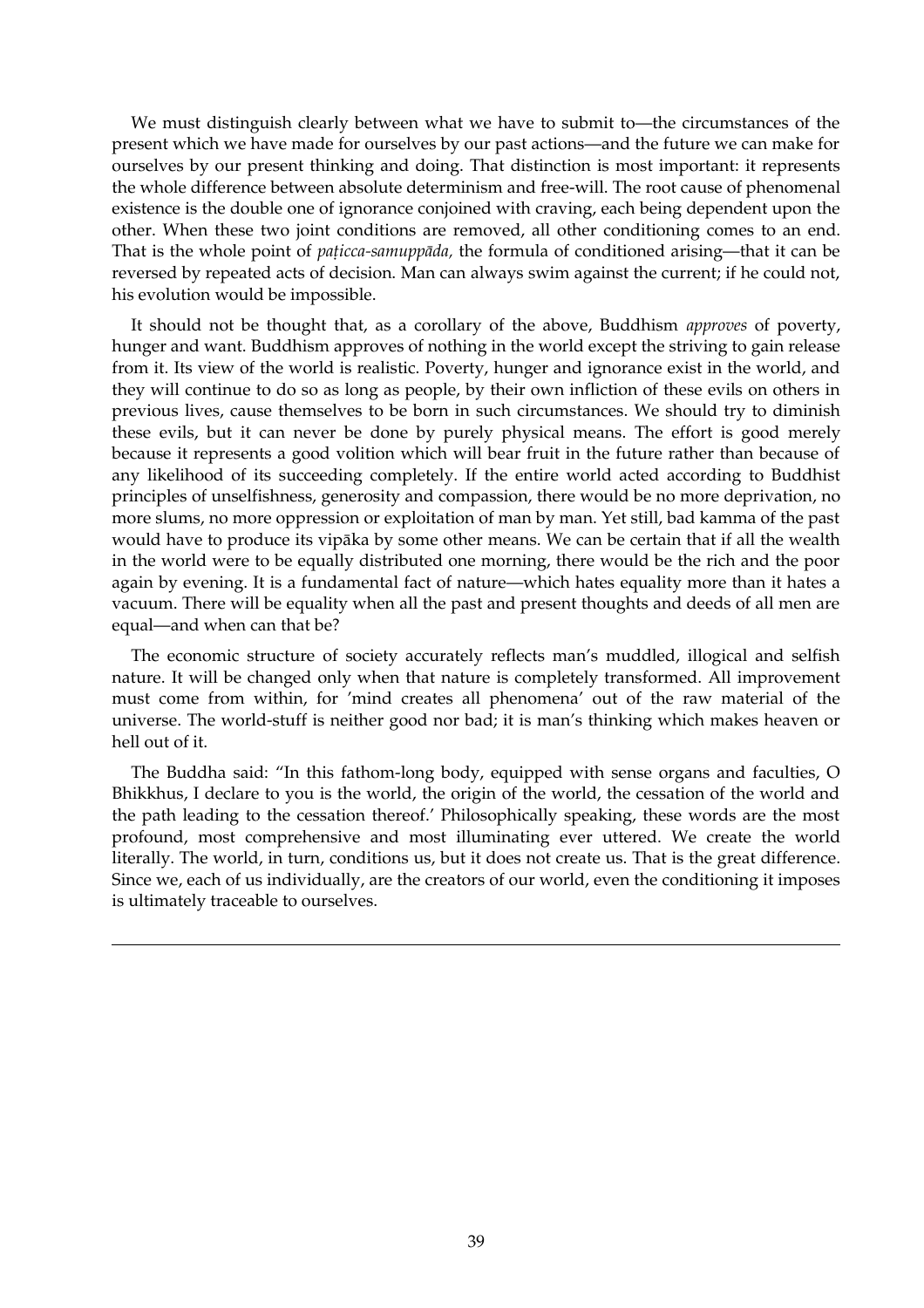## <span id="page-39-0"></span>**Collective Karma**

### *Francis Story*

From time to time the question of whether there is 'collective karma', or not, keeps coming up. Is it possible for groups of people—whole nations or generations—to share the same karma? Or is karma a strictly individual and personal thing?

The Buddha treated karma, everywhere and always, as a personal inheritance:

"Owners of their karma are the beings, heirs of their karma, their karma is the womb from which they are born, their karma is their friend, their refuge. Whatever karma they perform, good or bad, thereof they will be the heirs. (*Majjhima Nikāya*, 135)

None can suffer from the karma of another, nor profit by the karma of another. But it may happen that large groups of people, through being guilty of the same misdeeds—as for instance racial persecutions, mass killings and tortures etc.—come to make for themselves almost identical karma. Can this be called 'collective karma'?

In a sense it can; yet the term is deceptive. The so-called 'collective karma' is made up of individual karmas, each of which must have its individual fruition. No man necessarily shares the karma of others of his national or other group simply by reason of being one of that group. He is responsible only for his own particular share in its deeds. If he does not share them, his own karma will be quite different.

Most of the confusion of thought arises from the misuse of the phrase 'the law of karma'; and the spelling of the word betrays the source from which the idea of a 'law' of 'collective karma' comes. The Pāli word *is kamma.*

Kamma simply means 'action'—a deed performed by bodily action, speech or thought. Its result is *vipāka.* There is a law of causality, and it is because of this law that kamma, the cause, is invariably followed by vipāka, the result. 'The law of karma' has a mystical sound, and suggests a kind of fatalism. People who say, resignedly, 'It is my karma,' are using the word wrongly. They should say, 'It is my vipāka'. This would remind them that their kamma*,* the really important thing, is under their control: they are fashioning it from moment to moment. As their kamma is now, so will their vipāka be in the future. We should avoid confusing the cause with the effect.

Kamma is individual because it is *cetanā*—volitional action of an individual mind.

"Volition, (*Cetanā*) O Bhikkhus, is what I call action; for through volition one performs actions of body, speech and mind." *Aṅguttara Nikāya*, 6:63

To what extent can one person dominate and direct the volition of another? Sometimes to a very dangerous extent: but only if there is a surrender of the will to the external influence. That itself involves an act of cetanā, a voluntary submission to another person's will. Such a submission should only be made to a spiritual *guru*; and even then the moral sense should not be suspended. The case of Aṅgulimāla is a warning against a too unquestioning submission to the dictates of an unworthy teacher. Aṅgulimāla was fortunate later in encountering the greatest Teacher of all, who saved him. People of today have to protect themselves against spiritual quacks, and it is not always easy to discriminate.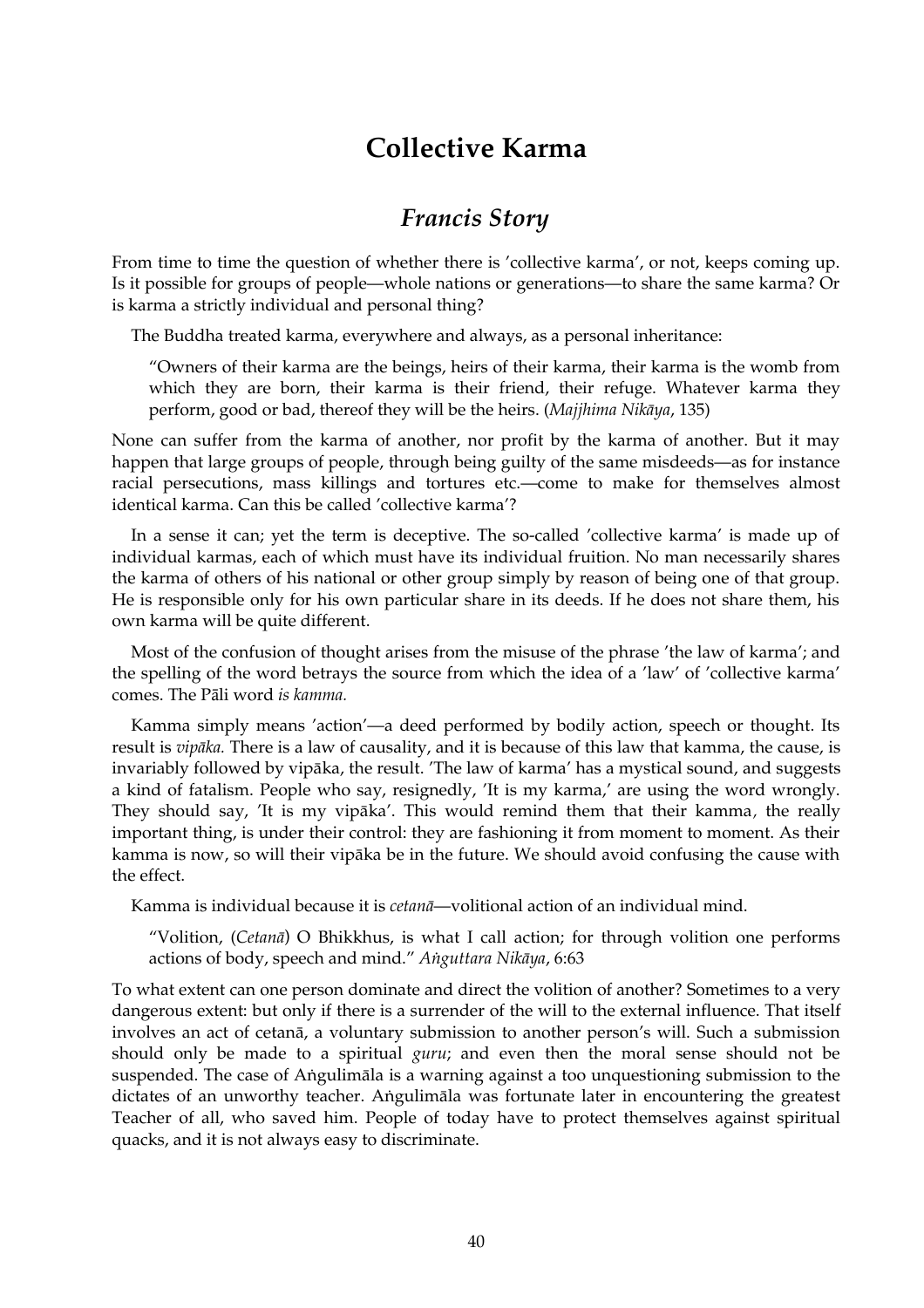Apart from this, there is the question of indoctrination, a very great problem in the modern world. We have seen the phenomenon, unknown before in history, of whole nations behaving under a compulsion imposed on them from without. We have seen the development of techniques for manufacturing a mass-mind capable of incredible atrocities. Propaganda, brainwashing, mass-suggestion leading to mass-hysteria—all these are features of the new technique of power. Can these produce 'collective karma'? The answer is that they can certainly produce individual kammas that are practically identical; but they still remain personal kammas, even though they are instigated. No matter to what influences a man is subjected, his reaction to them together with its vipāka remains his own.

But supposing (not, alas, a very far-fetched supposition these days) a man is forced on pain of torture or death to participate in mass atrocities?

To begin with, it must be his past kamma that has placed him in such a terrible position; it is his vipāka from some previous unwholesome kamma. He has two alternatives before him: either he can submit, and for the sake of preserving his life continue to make, more bad kamma for himself—or he can refuse and let his enemies do what they like. If he chooses the latter course he will probably exhaust the bad vipāka in suffering, in his current life. His act of selfabnegation, his refusal to participate in deeds of violence and cruelty, will be a positive good. He will have perfected his *sīla,* his moral purity.

In either case his kamma, be it wholesome or unwholesome, will be his own.

But what about the sharing of merits?

This again depends upon cetanā, an act of will. When a good deed is performed and the merit is shared with others, there must be the will to share it on their part. By approving the deed they produce a similar good cetanā in themselves. Their attention must be drawn to the deed, so that they can rejoice in it and generate a good mental impulse connected with *dāna* (liberality), or whatever the meritorious deed may be. Again, the 'sharer' makes his own kamma. We cannot share demerit, because nobody would be willing to share it with us!

The troubles we inherit from our parents' mistakes cannot be said to be sufferings resulting from their kamma. A child that is born in a country devastated by war, if it suffers it is suffering because the situation in which it has been born makes it possible for the child's own bad kamma to fructify. There must always be more than one cause to produce a given result. Another child, in precisely the same situation, and whose parents were even more directly responsible for the mistakes that led to the country's ruin, may be materially in a much better position. Its parents may have made a fortune in the war that brought others to destitution. This child, too, is experiencing the results of its own kamma, not that of the parents. They will have to suffer for theirs.

There are different kinds of causes, and different kinds of effects. Kamma is one kind of cause; vipāka is its corresponding effect. The important thing is to distinguish clearly between the individual cause and effect that carries over from one life to another—the personal kamma and vipāka—and other chains of cause and effect that operate through circumstances in the external world.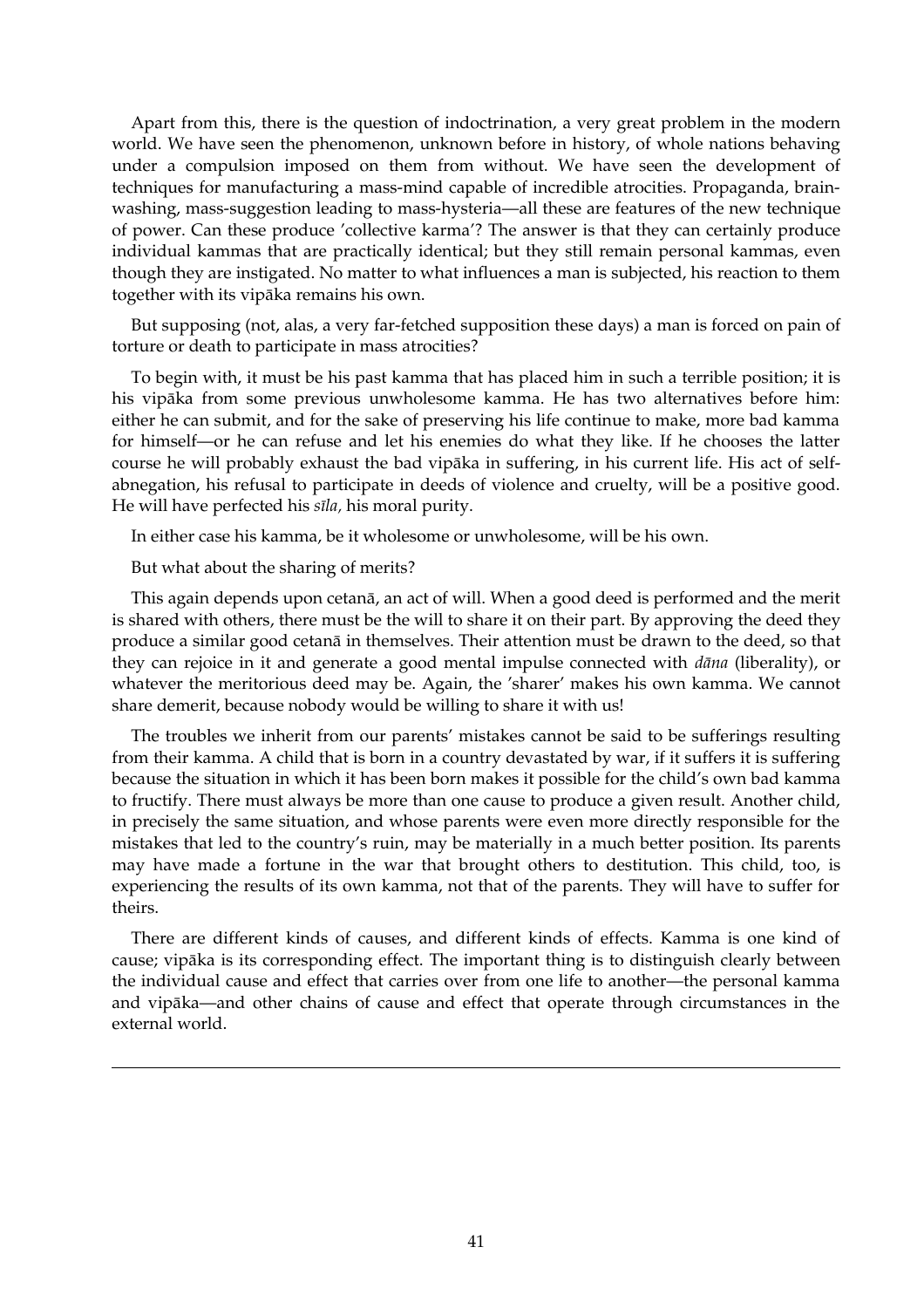## <span id="page-41-0"></span> **Reflections on Kamma and its Fruit**

### *Nyanaponika Thera*

**I**

Most writings on the doctrine of kamma emphasise the strict lawfulness governing kammic action, ensuring a close correspondence between our deeds and their fruits. While this emphasis is perfectly in place, there is another side to the working of kamma—a side rarely noted, but highly important. This is the modifiability of kamma, the fact that the lawfulness which governs kamma does not operate with mechanical rigidity but allows for a considerably wide range of modifications in the ripening of the fruit. This fact is already implied by those types of kamma called 'supportive', 'counteractive' and 'destructive', and by a classification referring to the different ripening times of the result. But the teaching that kamma-results are modifiable is so important that it deserves to be stressed and discussed as an explicit theme in itself.

If kammic action were always to bear fruits of invariably the same magnitude, and if modification or annulment of kamma-result were excluded, liberation from the *saṃsāra* cycle of suffering would be impossible; for an inexhaustible past would ever throw up new obstructive results of unwholesome kamma.

Hence the Buddha said:

"If one says that in whatever way a person performs a kammic action, in that very same way he will experience the result—in that case there will be no (possibility for a) religious life<sup>[5](#page-41-1)</sup> and no opportunity would appear for the complete ending of suffering.

"But if one says that a person who performs a kammic action (with a result) that is variably experienceable, will reap its results accordingly—in that case there will be (a possibility for) a religious life and an opportunity for making a complete end of suffering." *Aṅguttara Nikāya*, 3:110

Like any physical event, the mental process constituting a kammic action never exists in isolation but in a field, and thus its efficacy in producing a result depends not only on its own potential, but also upon the variable factors of its field, which can modify it in numerous ways. We see, for example, that a particular kamma, either good or bad, may sometimes have its result strengthened by supportive kamma, weakened by counteractive kamma, or even annulled by destructive kamma. The occurrence of the result can also be delayed if the conjunction of outer circumstances required for its ripening is not complete; and that delay may again give a chance for counteractive or destructive kamma to operate.

It is, however, not only these extraneous conditions which can cause modification. The ripening also reflects the kamma's 'internal field' or internal conditions—that is, the total qualitative structure of the mind from which the action issues. To one rich in moral or spiritual qualities, a single offence may not entail the weighty results the same offence will have for one who is poor in such protective virtues. Also, analogously to human law, a first offender's punishment will be milder than that of a reconvicted criminal.

Of this type of modified reaction the Buddha speaks in the continuation of the discourse quoted above:

<span id="page-41-1"></span><sup>5</sup> Commentary: 'a religious life led for eradication of kamma' (*kammakkhaya-brahmacariya*).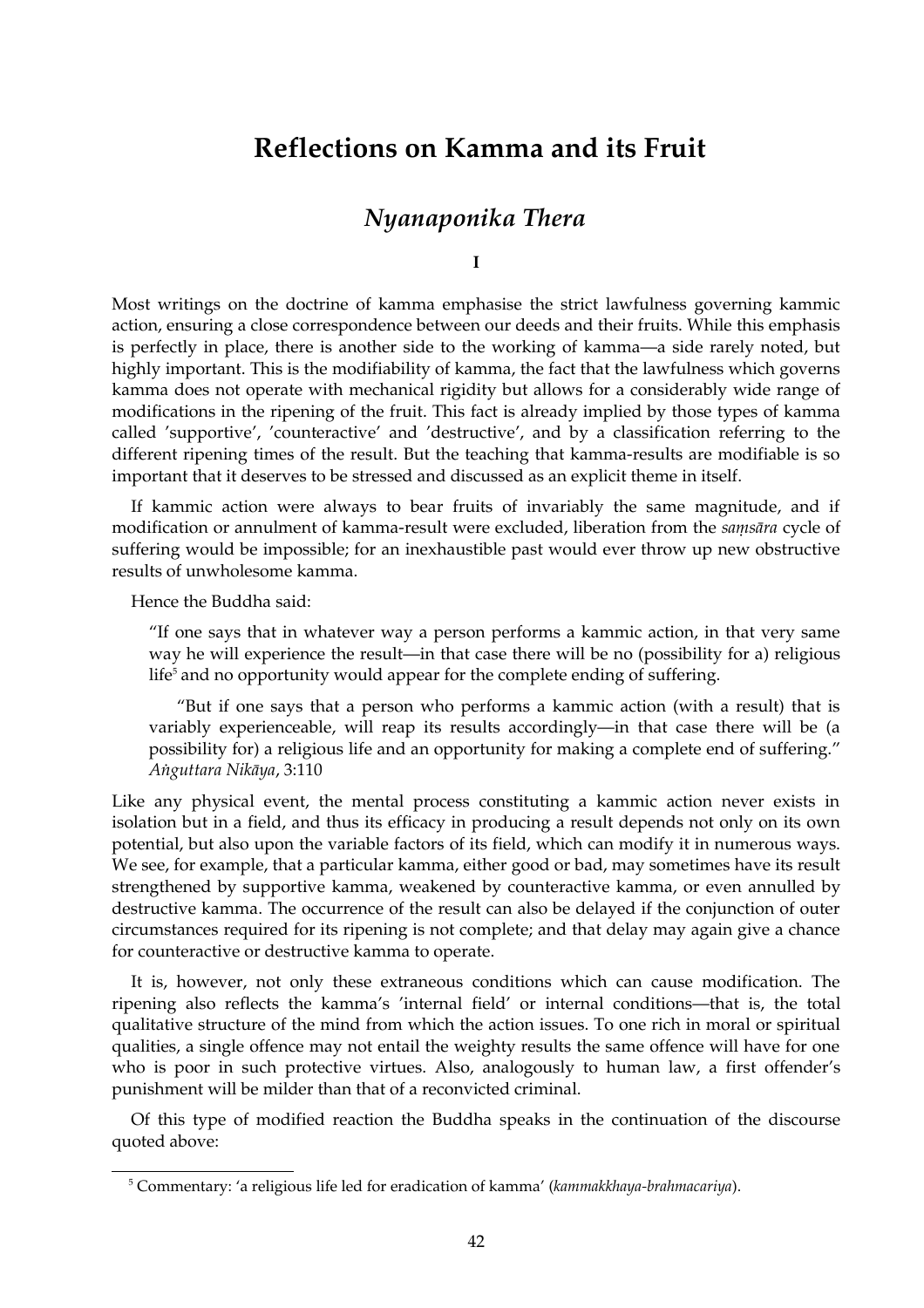"Now take the case when a minor evil deed has been committed by a certain person and it takes him to hell. But if the same minor offence is committed by another person, its result might be experienced during his lifetime and not even the least (residue of a reaction) will appear (in the future), not to speak about a major (reaction).

"Now what is the kind of person whom a minor offence takes to hell? It is one who has not cultivated (restraint of) the body, not cultivated virtue and thought, nor has he developed any wisdom; he is narrow-minded, of low character and even for trifling things he suffers. It is such a person whom, even a minor offence may take to hell.

"And what is the kind of person by whom the result of the same small offence will be experienced in his lifetime, without the least (future residue)? He is one who has cultivated (restraint of) the body, who has cultivated virtue and thought, and who has developed wisdom; he is not limited (by vices), is a great character and he lives unbounded (by evil). $<sup>6</sup>$  $<sup>6</sup>$  $<sup>6</sup>$ </sup> It is such a person who experiences the result of the same small offence during his lifetime, without the least future residue.

"Now suppose a man throws a lump of salt into a small cup of water. 'What do you think, monks: would that small quantity of water in the cup become salty and undrinkable through that lump of salt?'—'It would, Lord.'- 'And why so?'—'The water in the cup is so little that a lump of salt can make it salty and undrinkable.'—'But suppose, monks, that lump of salt is thrown into the river Ganges. Would it make the river Ganges salty and undrinkable?'—'Certainly not, Lord.'—'And why not?'—'Great, Lord, is the mass of water in the Ganges. It will not become salty and undrinkable by a lump of salt.'

"Further, O monks, suppose a person has to go to jail for a matter of a half-penny, a penny or a hundred pence, and another man does not have to go to jail on that account.

"Now what is the kind of person that has to go to jail for a matter of a half-penny, a penny or a hundred pence? It is one who is poor, without means or property. But he who is rich, a man of means and property, does not have to go to jail for such a matter." *Aṅguttara Nikāya*, 3:110

Hence we may say that it is an individual's accumulation of good or evil kamma and also his dominating character traits, good or evil, which affect the kammic result. They determine the greater or lesser weight of the result and may even spell the difference between whether or not it occurs at all.

But even this does not exhaust the existing possibilities of modifications in the weight of kammic reaction. A glance into the life-histories of people we know may well show us a person of good and blameless character, living in secure circumstances; yet a single mistake, perhaps even a minor one, suffices to ruin his entire life—his reputation, his career, and his happiness and it may also lead to a serious deterioration of his character. This seemingly disproportionate crisis might have been due to a chain-reaction of aggravating circumstances beyond his control, to be ascribed to a powerful counteractive kamma of his past. But the chain of bad results may have been precipitated by the person's own action—decisively triggered by his initial mistake and reinforced by subsequent carelessness, indecision or wrong decisions, which, of course, are unskilful kamma in themselves. committed either in this life before attaining sainthood, or in former existences. This is a case when even a predominantly good character cannot prevent the ripening of bad kamma or soften the full force of the results. The good qualities and deeds of that person will certainly not remain ineffective; but their future outcome might well be

<span id="page-42-0"></span><sup>6</sup> According to the Commentary, this refers to the taint-free (*khīṇāsava*) Arahat, with regard to offences he may have committed either in this life before attaining sainthood, or in former existences. In his case, he is unbounded by the limiting forces of greed, hatred and delusion.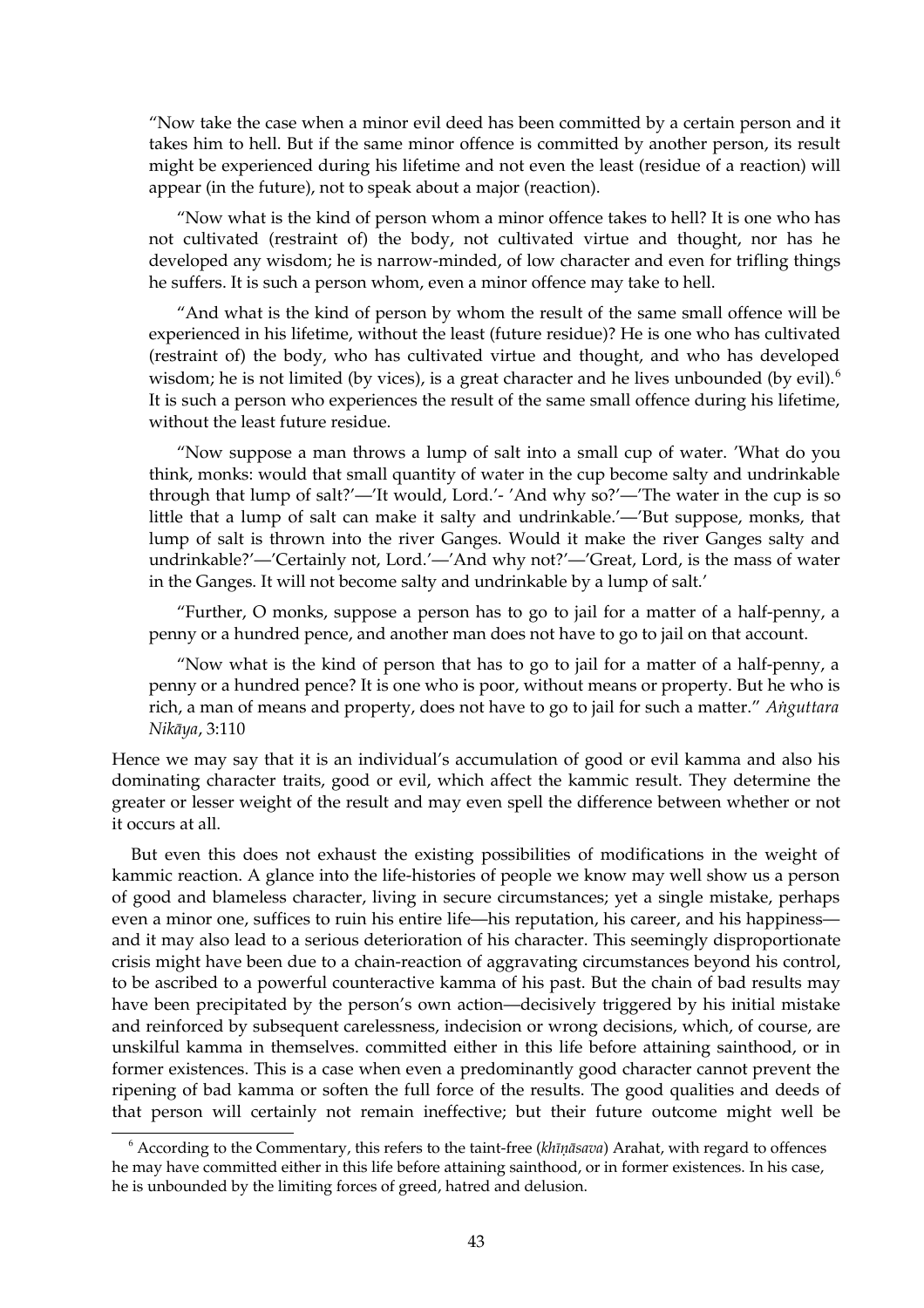weakened by any presently arisen negative character changes or actions, which might form a bad counteractive kamma.

Consider too the converse situation: A person deserving to be called a thoroughly bad character may, on a rare occasion, act on an impulse of generosity and kindness. This action may turn out to have unexpectedly wide and favourable repercussions on his life. It might bring about a decisive improvement in his external circumstances, soften his character, and even initiate a thorough 'change of heart'.

How complex, indeed, are situations in human life, even when they appear deceptively simple! This is so because the situations and their outcome mirror the still greater complexity of the mind, their inexhaustible source. The Buddha himself has said: "The mind's complexity surpasses even the countless varieties of the animal kingdom" (*Saṃyutta Nikāya*, 22:100).

For any single individual, the mind is a stream of ever-changing mental processes driven by the currents and cross-currents of kamma accumulated in countless past existences. But this complexity, already great, is increased still very much more by the fact that each individual lifestream is interwoven with many other individual life-streams through the interaction of their respective kammas. So intricate is the net of kammic conditioning that the Buddha declared kamma-result to be one of the four 'unthinkables' (*acinteyya*) and warned against treating it as a subject of speculation.

But though the detailed workings of kamma escape our intellection, the practically important message is clear: the fact that kammic results are modifiable frees us from the bane of determinism and its ethical corollary, fatalism, and keeps the road to liberation constantly open before us.

The potential 'openness' of a given situation, however, also has a negative side, the element of risk and danger: a wrong response to the situation might open a downward path. It is our own response which removes the ambiguity of the situation, for better or worse. This reveals the kamma doctrine of the Buddha as a teaching of moral and spiritual responsibility for oneself and others. It is truly a 'human teaching' because it corresponds to and reflects man's wide range of choices, a range much wider than that of an animal. Any individual's moral choice may be severely limited by the varying load of greed, hatred and delusion and their results which he carries around; yet every time he stops to make a decision or a choice, he is potentially free to throw off that load, at least temporarily. At this precarious and precious moment of choice he has the opportunity to rise above all the menacing complexities and pressures of his unfathomable kammic past. Indeed, in one short moment he can transcend aeons of kammic bondage. It is through right mindfulness that man can firmly grasp that fleeting moment, and it is mindfulness again that enables him to use it for making wise choices.

#### **II**

Every kammic action, as soon as it is performed, first of all affects the doer of the deed himself. This holds with as much truth for bodily and verbal deeds directed towards others as it does for volitional thoughts that do not find outward expression. To some extent we can control our own response to our actions, but we cannot control the way others respond to them. Their response may turn out to be quite different from what we expect or desire. A good deed of ours might be met with ingratitude, a kind word may find a cold or even hostile reception. But though these good deeds and kind words will then be lost to the recipient, to his own disadvantage, they will not be lost to the doer. The good thoughts that inspired them will ennoble his mind, even more so if he responds to the negative reception with forgiveness and forbearance rather than anger and resentment.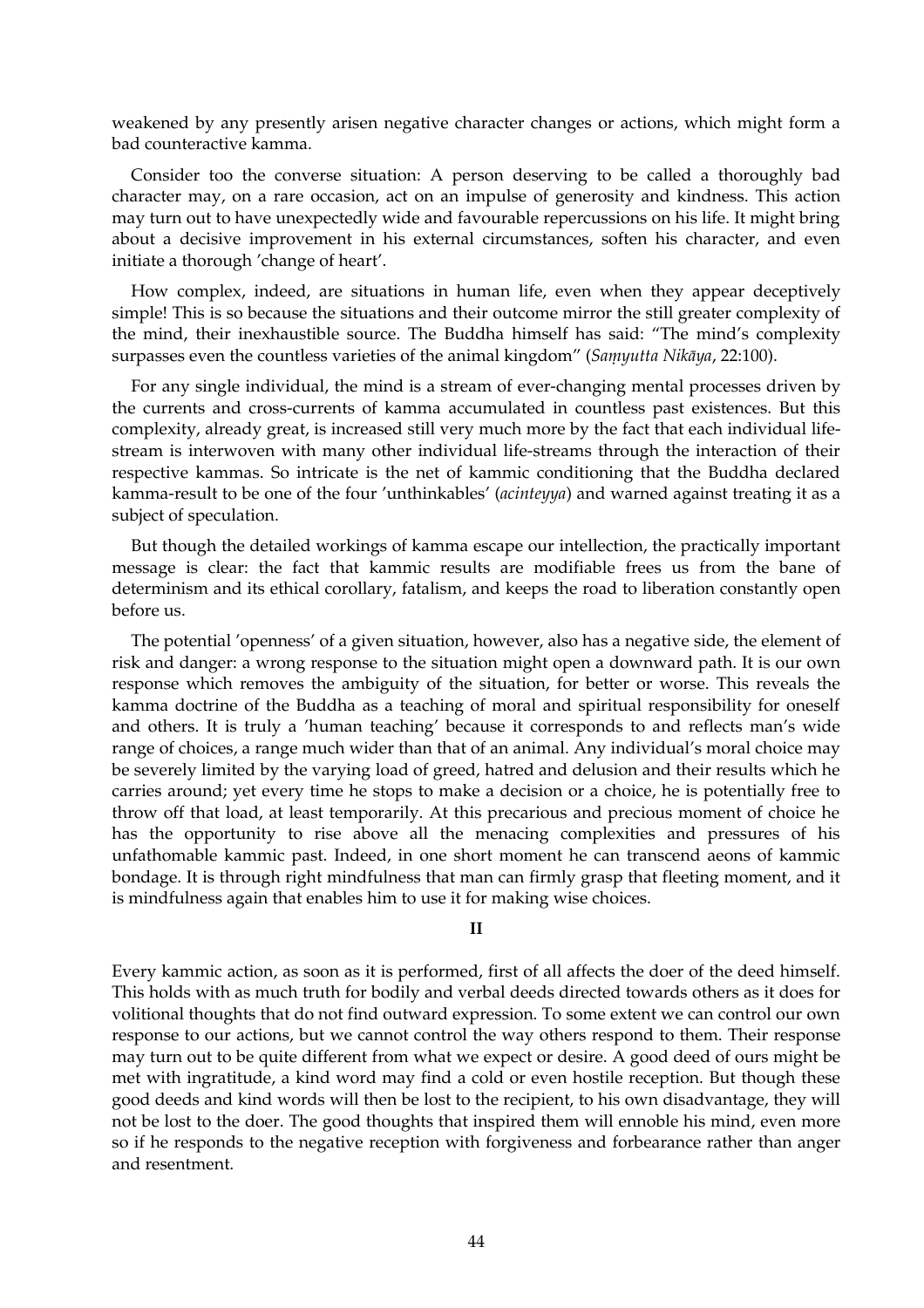Again, an act or word meant to harm or hurt another may not provoke him to a hostile reaction but only meet with self-possessed calmness. Then this 'unaccepted present will fall back to the giver', as the Buddha once told a Brahmin who had abused him. The bad deed and words, and the thoughts motivating them, may fail to harm the other, but they will not fail to have a damaging effect on the character of the doer; and it will affect him even worse if he reacts to the unexpected response by rage or a feeling of resentful frustration.

Hence the Buddha says that beings are the responsible owners of their kamma which is their inalienable property. They are the only legitimate heirs of their actions, inheriting their legacy of good or bad fruits.

 It will be a wholesome practise to remind oneself often of the fact that one's deeds, words and thoughts first of all act upon and alter one's own mind. Reflecting thus will give a strong impetus to true self-respect, which is preserved by protecting oneself against everything mean and evil. To do so will also open a new, practical understanding of a profound saying of the Buddha:

"In this fathom-long body with its perceptions and thoughts there is the world, the origin of the world, the ending of the world and the path to the ending of the world."

#### Aṅguttara Nikāya, 4:45

#### **III**

The 'world' of which the Buddha speaks is comprised in this aggregate of body-and-mind. For it is only by the activity of our physical and mental sense faculties that a world can be experienced and known at all. The sights, sounds, smells, tastes and bodily impressions which we perceive, and our various mental functions, conscious and unconscious—this is the world in which we live. And this world of ours has its origin in that very aggregate of physical and mental processes that produces the kammic act of craving for the six physical and mental sense objects.

"If, Ānanda, there were no kamma ripening in the sphere of the senses, would there appear any sense-sphere existence?"—"Surely not, Lord." *Aṅguttara Nikāya*, 3:76

Thus kamma is the womb from which we spring (*kamma-yoni*), the true creator of the world and of ourselves as the experiencers of the world. And through our kammic actions in deed, word and thought, we unceasingly engage in building and re-building *this* world and worlds beyond. Even our good actions, as long as they are still under the influence of craving, conceit and ignorance, contribute to the creation and preservation of this world of suffering. The Wheel of Life is like a treadmill set in perpetual motion by kamma, chiefly by its three unwholesome roots—greed, hatred and delusion. The 'end of the world' cannot be reached by walking on a treadmill; this only creates the illusion of progress. It is only by stopping that vain effort that the end can be reached.

It is "through the elimination of greed, hatred and delusion that the concatenation of kamma comes to an end" (*Aṅguttara Nikāya*, 10:174). And this again can happen nowhere else than in the same aggregate of body-and-mind where suffering and its causes originate. It is the hopeful message of the third noble truth that we *can* step out of the weary round of vain effort and misery. If, despite our knowledge of the possibility of release, we keep walking on the treadmill of life, that is because of an age-old addiction hard to break, the deeply rooted habit of clinging to the notions of 'I', 'mine' and 'self'. But here again there is the hopeful message in the fourth noble truth with its Noble Eightfold Path, the therapy that can cure the addiction and gradually lead us to the final cessation of suffering. And all that is required for the therapy is again found in our own body and mind.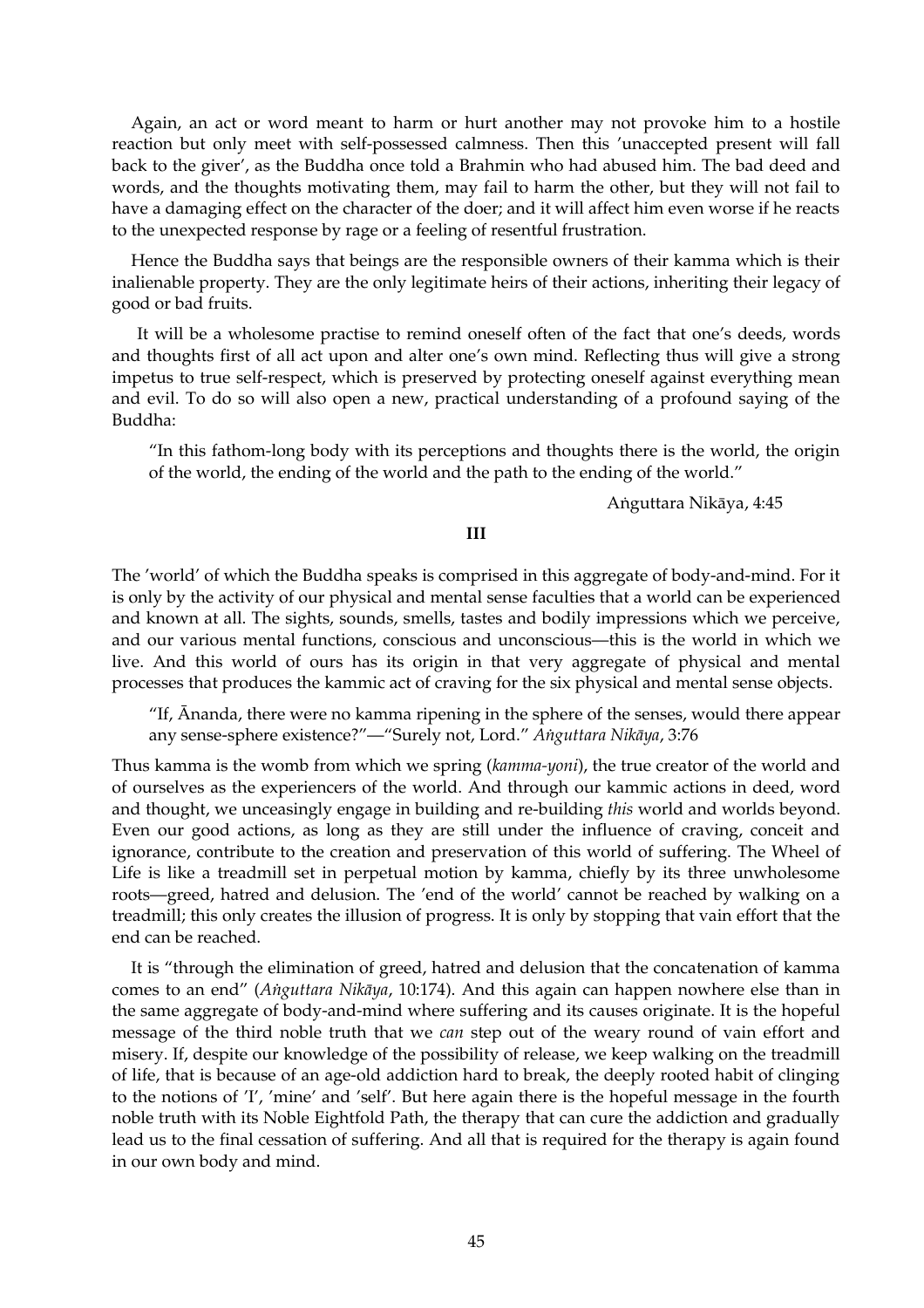The treatment proper starts with correctly understanding the true nature of kamma and thereby our situation in the world. This understanding will provide a strong motivation for ensuring a prevalence of good kamma in one's life. And as it deepens by seeing the human condition still more clearly, this same understanding will become the spur for breaking the chains of kammic bondage. It will impel one to strive diligently along the path, and to dedicate all one's actions and their fruits to the greatest end of action—the final liberation of oneself and all sentient beings.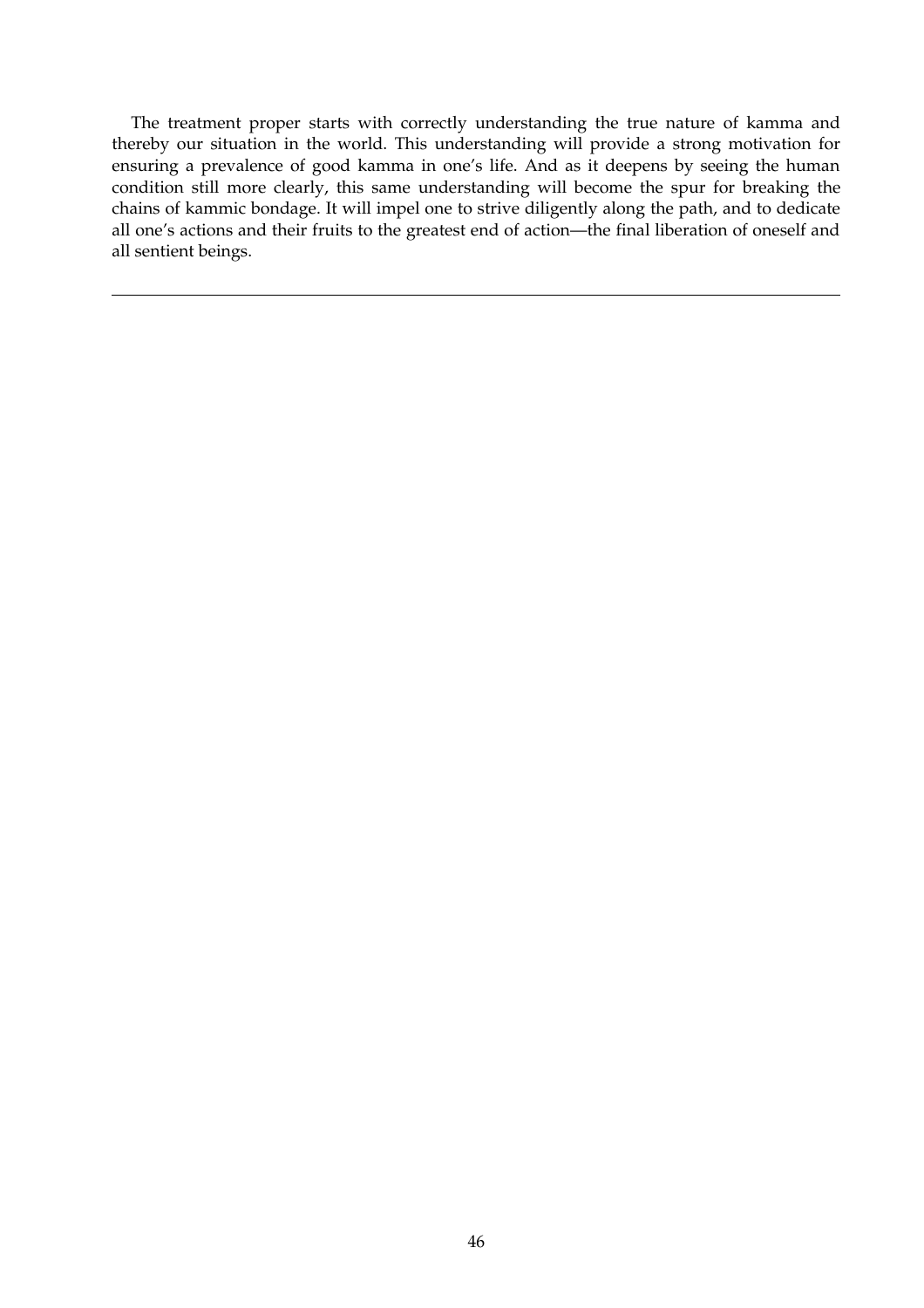### <span id="page-46-0"></span>**Karma—The Ripening Fruit[7](#page-46-1)**

## *Bhikkhu Ñāṇajīvako*

**I**

With the decline of Newtonian physics and the emergence of quantum theory and relativity, the physical world-picture in the West became centred around a *process-concept.* Natural sciences and nineteenth century scientifically oriented philosophy were in quest of new criteria that could be better adjusted to their specific aims than the crude causal interpretation of the whole world, 'with its men and gods' (as the Buddha would say) in bare analogy to 'dead matter' in its macroscopic common-sense aspect. This was the end of the stiff mechanistic absolutism based on the substance-view, and the corresponding conception of causality as the universal pattern of blind determinism in nature. The dominant role of physics was about to be replaced by a prevalently biological orientation. This at least was the tendency of the new vitalistic philosophy, whose most pre-eminent representative was Henri Bergson.

By this essential turning, modern philosophy seemed to return to pathways that closely, though not explicitly, resembled certain specific features of Buddhism, which have arisen out of different contexts and much earlier in time. The first to advert to this analogy explicitly, in the terms of a new philosophy of culture, was Friedrich Nietzsche. The idea of his 'eternal recurrence' of cosmic and historical cycles, taken over from early Greek philosophy, was not sufficient for his dynamic 'transvaluation of all values'. Yet the way from the early Ionian world-view to the Indian heritage in the dissolving civilizations of the Near East—out of which ultimately the Ionian Renaissance had arisen—was not very long. Thus Nietzsche discovered in the teaching of the Buddha an archetypal model for his own vitalistic attitude in philosophy. His interpretation of Buddhism became a paradoxical counterpoint accompanying Nietzsche's antithetic position to Christianity.

Despite its rather strange position in the structure of Nietzsche's own thought, his interpretation of Buddhism is neither vague nor unauthentic. Nietzsche found his access to Buddhism through the basic text of *The Dhammapada* (probably Fausböll's masterly Latin translation of 1855, the first in Europe). In Chapter I, 5, the Buddha is quoted as saying: 'Enmities are never appeased by enmity, but they are appeased by non-enmity. This is the eternal law.' In Nietzsche's interpretation, this statement is 'the moving refrain of the whole of Buddhism ... and quite rightly: it is precisely these emotions [of ressentiment] which would be thoroughly *unhealthy* with regard to the main dietetic objective,' since Buddhism "no longer speaks of 'struggle against sin' but quite in accordance with actuality, 'the struggle against *suffering.*'" Suffering is in Nietzsche's existential interpretation 'a state of depression arisen on the basis of *physiological* conditions: against this depression Buddha takes hygienic measures.' The Buddha was a "deep physiologist, whose 'religion' should more properly be called a *hygiene* … whose effect depends on the victory over ressentiment: to make the soul free from it —this is the first step towards health. 'Enmity is not ended by enmity' … this is not a moral advice, this is an advice of physiology."[8](#page-46-2)

<span id="page-46-2"></span><span id="page-46-1"></span><sup>7</sup> Reprinted from *Main Currents in Modern Thought*, Vol. 29, No.1 (1972).

<sup>8</sup> Friedrich Nietzsche, *The Anti-Christ*, §20 (Penguin Classics) pp. 129–130, and *Ecce Homo*, §6 (my translation).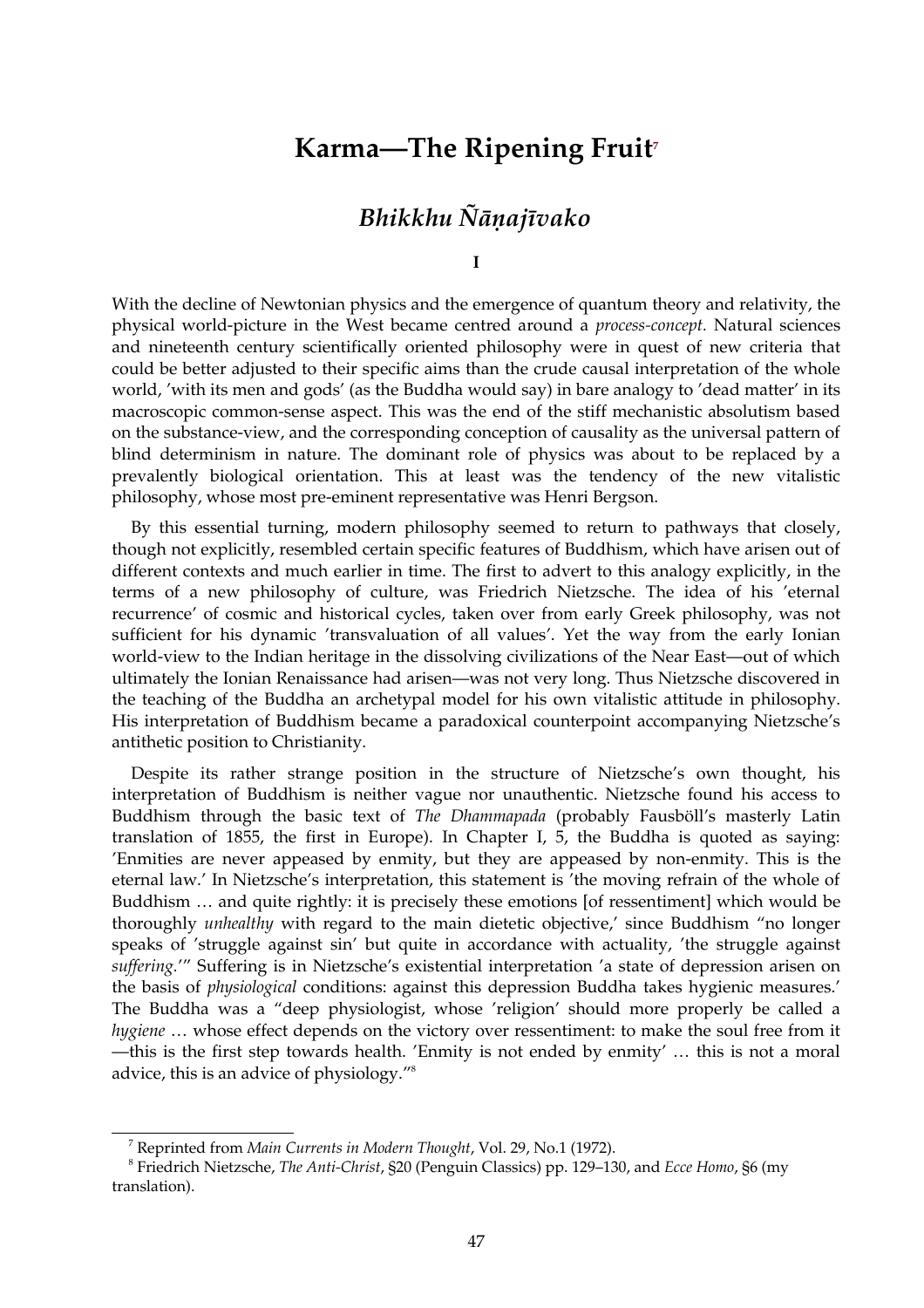As brutally partial as this interpretation may seem even to Buddhists, it nevertheless singled out an essential point whose deeper implications will remain characteristic for the development of the later philosophical thought on the main subject of the present paper.

On the other hand, at the end of the nineteenth century, and also much later, missionaries of more popular versions of Buddhism, still unaware of the essential purport of the new scientific and philosophical world-view emerging in their own cultural ambience, were praising Buddhism for its eminently rational advantages as a religion founded on the 'solid scientific basis' of the universally valid 'principle of causality', almost in its Newtonian meaning. For at that time the term *paṭicca-samuppāda,* or 'interdependent origination' of all phenomena (*dhammā*)*,* used to be interpreted in analogy to the 'hard facts' of physics and physically oriented 'positive' sciences. This understanding of the principle of causality seemed sufficient to account for the generally Indian teaching on *karma,* the basic principle of moral determinism, and for its peculiarly Buddhist version, distinguished by the Buddha's negation of a permanent soulprinciple (*anattā*) in the *process* of becoming, visualised as a 'stream' (*saṃsāra*) of life-experience, and corresponding most closely, as we shall see, to Bergson's *flux du vecu.*

It seems that at that time, and for a long time after, nobody except Nietzsche was interested in taking note of another humble historical fact, namely, that the Buddha's attitude to the world as a whole was emphatically negative: *sabba-loke anabhirati,* disgust with the whole world—not only because the world, whose overlord is Death (*Māro*), is essentially anguish or suffering (*dukkha*), but also because the deeper reason for this existential anguish is the 'nullity' (*suñña*) of our-self-being-in-the-world, or 'nihilation' as we might express it in twentieth century terms:

"Since in this very life such a being (as the Buddha) cannot be identified by you as existing in truth, in reality, is it proper for you to state that such a being is the superman, the most excellent man who has attained the highest aim, and that such a being, if he has to be designated, should be designated in other than these four terms: 'Such a being exists after death'; or 'he does not exist after death'; or 'he both does and does not exist after death'; or 'he neither does nor does not exist after death'?"

"Surely not, reverend sir."

"Good, Anurādha. Both formerly and now, it is just suffering that I proclaim, and the ceasing of suffering."[9](#page-47-0)

II

In the oldest Buddhist texts of *Abhidhamma* (about phenomena), the central conception of phenomenological analysis (*vibhajjavāda*) was concentrated on the idea of a 'stream of existence' (*bhavaṅga-sota*)*,* or, in a free translation, emergence of fluctuating articulation. Thus, in early Buddhism as in modern philosophy, 'substance-thought' had to be replaced by 'processthought'. Long before the Buddha, substance-thought was formulated in the Vedāntic conception, contained, among so many other world-views, in the earliest Upanishads as the teaching of an absolute, all-encompassing being, Brahman, conceived as 'changeless, allpervading, unmoving, immovable, eternal'. In negating all these attributes, the Buddha challenged Vedāntic absolutism by adopting the alternative solution of resolving all 'being' into flux and nullity (*suññatā*), in negating even a permanent or static soul-principle (*anattā,* or the negation of *ātmā,* the Vedāntic Self).

Thus the core of the Abhidhamma conception of the 'stream of existence' consists in its theory of momentariness (*khaṇikavāda*)*.* Its modern analogy has found its first and best formulation in the philosophy of William James, especially in his essay, *Does 'Consciousness*' *Exist*? where the

<span id="page-47-0"></span><sup>9</sup> *Saṃyutta-Nikāya*, XXII, 86 and 85. Quotations from the Pāli Text Society's Translation Series.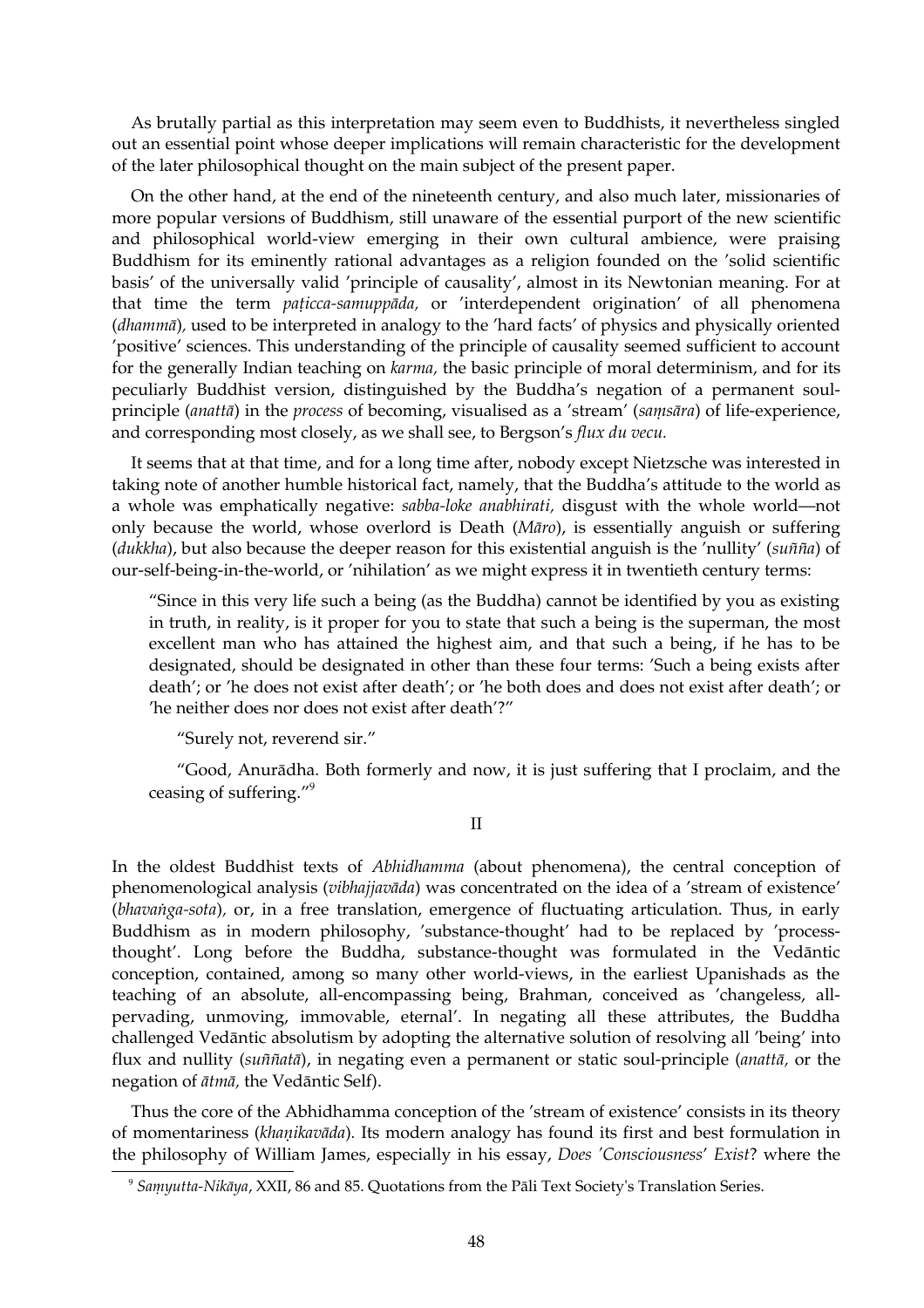'stream of consciousness' or 'stream of thinking' (which, 'when scrutinised, reveals itself to consist chiefly of the stream of my breathing') is elicited from his basic theory of 'pure experience', defined as 'the instant field of the present … this succession of an emptiness and fullness that have reference to each other and are of one flesh'—succession 'in small enough pulses', which 'is the essence of the phenomenon.' In the same connection, as '"the result of our criticism of the absolute', the metaphysical and meta-psychical idea of a 'central self' is reduced by James to 'the conscious self of the moment'.[10](#page-48-0) Compare this with Whitehead's further elaboration in his metaphysical conception of 'actual occasions' and 'throbbing actualities' understood as 'pulsations of experience', whose 'drops' or 'puffs of existence' guided by an internal teleology of their 'concrescence' (analogous to the Buddhist *saṅkhārā* in kammic formation) join the 'stream of existence'.[11](#page-48-1)

All this was summarised by Bergson in a statement which to a Buddhist sounds like a formulation in the simplest and most authentic terms common to all schools and periods of Buddhist thought:

There are changes, but there are underneath the change no things which change: change has no need of a support ... movement does not imply a mobile.<sup>[12](#page-48-2)</sup>

In his introduction to the French translation of *Pragmatism* by William James, Bergson says that 'from the point of view taken by James, which is that of pure experience or of 'radical empiricism,' reality … flows without our being able to say whether it is in a single direction, or even whether it is always and throughout the same river flowing'.[13](#page-48-3) And in his own *Introduction to Metaphysics,* he says, 'All reality is, therefore, tendency, if we agree to call tendency a nascent change of direction'.[14](#page-48-4)

Bergson's approach to a biologically oriented philosophy of life was entirely different from Nietzsche's intentions. He did not explicitly consider the cultural implications of the biological reorientation of the new philosophy of nature until the last period of his activity, (*The Two Sources of Morality and Religion,* 1932)*.* Bergson's most important work, *Creative Evolution,* which appeared in 1907, begins with the question, "What is the precise meaning of the word 'exist'?" The answer, at the end of the first section, is:

We are seeking only the precise meaning that our consciousness gives to this word 'exist', and we find that, for a conscious being, to exist is to change, to change is to mature, to mature is to go on creating oneself endlessly.[15](#page-48-5)

In such maturing and 'creation of self by self', which 'is the more complete, the more one reasons on what one does',[16](#page-48-6) consists the *problem of freedom.* In this process, each individual self-

<span id="page-48-2"></span><sup>12</sup> *The Perception of Change* in the *Creative Mind*, (N. Y. Philosophical Library, 1946), p.173.

<span id="page-48-3"></span><sup>13</sup> Cf. *The Creative Mind*, p. 250.

<span id="page-48-5"></span><span id="page-48-4"></span><sup>14</sup> *Ibid*, p. 222.

<sup>15</sup> H. Bergson, *Creative Evolution*, translated by A. Mitchell (N.Y. Modern Library, 1944) pp. 3, 10. (Quoted in the continuation as *C.E.*).

<span id="page-48-6"></span><sup>16</sup> *Ibid,* p. 9.

<span id="page-48-0"></span><sup>&</sup>lt;sup>10</sup> Quotations from *Classic American Philosophers*, New York, Appleton-Century-Crofts, 1951), pp.160, 155, 161, 163n.

<span id="page-48-1"></span><sup>11</sup> Some analogies between Whitehead and the Buddha by Kenneth K. Inada, *Whitehead's* '*Actual Entity*' *and the Buddha's Anātman*, in *Philosophy East and West*, July 1971. Professor Inada mentions at the beginning that Whitehead 'especially in his later works makes several references to the Buddha', though his knowledge of Buddhism was rather superficial and on certain points basically wrong. Independently of such occasional direct references, Whitehead's philosophy in its original structure 'shows strains of thought remarkably similar to those of the Buddha.' Some of Inada's implicit references could be of much use also for a wider comparison with Bergson from the same Asian standpoint. The article does not deal with the subject of karma.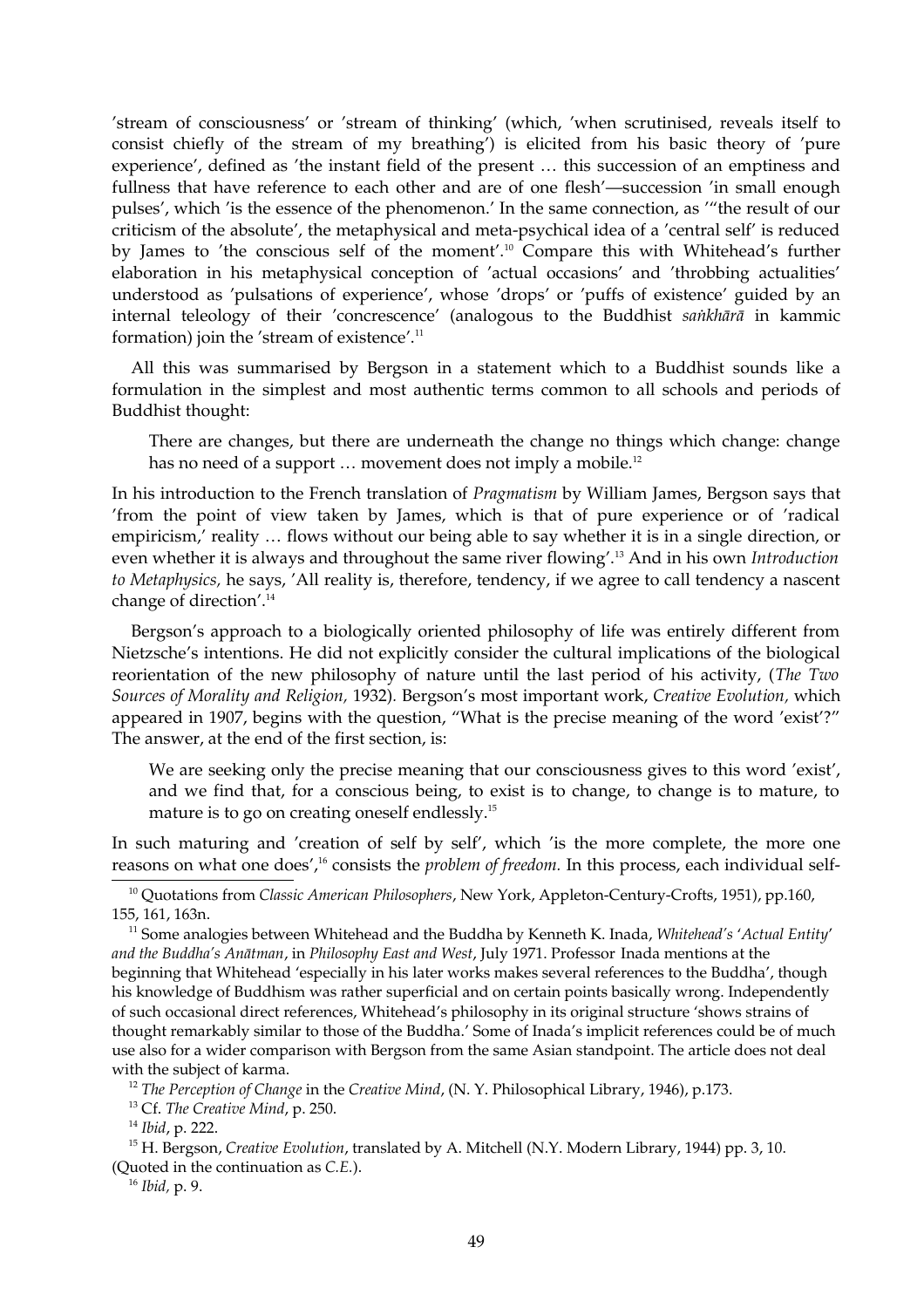consciousness 'lives and develops itself as an effect of its own hesitations until a free action is detached from it as if it were an overripe fruit'.<sup>[17](#page-49-0)</sup>

The Buddha also speaks of the guidance, or protective care, 'of self by self' in the same process of 'the ripening fruit of action', thus: 'One oneself is the guardian of oneself. What other guardian would there be?" (*Dhammapada,* 160)*.*

If, Ānanda, there were no kamma (*karma*, action) ripening in the sphere of sense existence, would there appear any sensual becoming?"

Surely not, Lord.

… and wherever the action ripens, there the individual experiences the fruit of that action, be it in this life, or in the next life, or in future lives.

The results of kamma are unthinkable, not to be pondered upon.<sup>[18](#page-49-1)</sup>

Here is Bergson's explanation of the thesis:

What are we, in fact, what is our *character,* if not the condensation of the history that we have lived from our birth—nay, even before our birth, since we bring with us prenatal dispositions? Doubtless we think with only a small part of our past, but it is with our entire past, including the original bent of our soul, that we desire, will and act. Our past, then, as a whole, is made manifest to us in its impulse … From this *survival of the past* it follows that consciousness cannot go through the same state twice. Our personality, which is being built up each instant with its accumulated experience, changes without ceasing … This is why our duration is irreversible … Thus our personality shoots, grows and ripens without ceasing.[19](#page-49-2)

Bergson's conception of causality and motivation departs from the classical theories of determinism and freedom of action, and approaches the Indian (not exclusively Buddhist) idea of karma in two essential points: its psychological origin and its creative character. It is based on Bergson's critique of both mechanistic and finalistic theories in biology:

Evolution will thus prove to be something entirely different from a series of adaptations to circumstances, as mechanism claims; entirely different also from the realisation of a plan of the whole, as maintained by the doctrine of finality … Such a philosophy of life … claims to transcend both mechanism and finalism, but … it is nearer the second doctrine than the first.[20](#page-49-3)

As for this second doctrine, Bergson maintains that 'the finalistic interpretation, such as we shall propose it, could never be taken for an anticipation of the future … How could we know beforehand a situation that is unique of its kind, that has never yet occurred and will never occur again? Of the future, only that is foreseen which is like the past or can be made up again with elements like those of the past. Such is the case with astronomical, physical and chemical

<span id="page-49-1"></span><span id="page-49-0"></span><sup>&</sup>lt;sup>17</sup> *Essai sur les Donnees Immediates de la Conscience*, 68<sup>th</sup> edition, (Presses Universitaires de France), p. 132. <sup>18</sup> *Aṅguttaranikāya*, III, 76, 33, IV, 77. Cf. translation by Nyanaponika Thera, (Kandy, *The Wheel Publication*, No. 155–158), pp. 51, 23, 92.

<span id="page-49-2"></span><sup>19</sup> C.E. p. 8. Sartre has reformulated this problem on a deeper existential level, in his *Being and Nothingness*, translated by H. R. Barnes (N.Y., The Citadel Press, 1966), p. 114f.: "There is no absolute beginning which without ever having past would become past. Since the For-itself, qua For-itself, has to be its past it comes into the world *with* a past. These few remarks may permit us to view in a somewhat different light the problem of birth … There is a metaphysical problem concerning birth in that I can be anxious to know how I happen to have been born from that *particular* embryo …" Bergson's emphasis is also always on the concreteness and uniqueness of each creative act even on the lowest biological level.

<span id="page-49-3"></span><sup>20</sup> *Ibid*, pp.113, 57.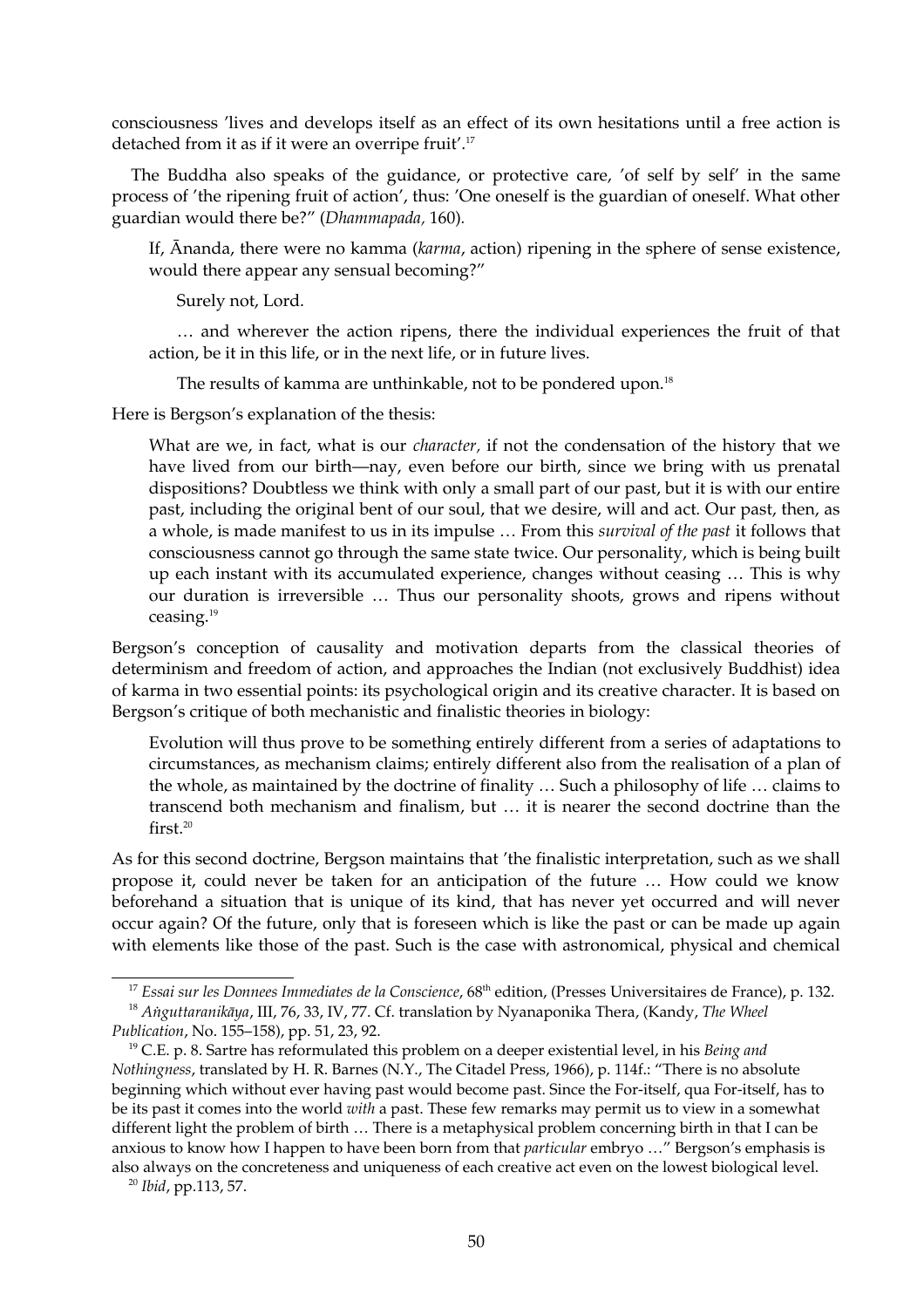facts, with all facts which form part of a system in which elements supposed to be unchanging are merely put together, in which the only changes are changes of position … But an original situation, which imparts something of its own originality to its elements …, how can such a situation be pictured as given before it is actually produced? All that can be said is that, once produced, it will be explained by the elements that analysis will then carve out of it. Now, what is true of the production of a new species is also true of the production of a new individual and more generally, of any moment of any living form.<sup>'[21](#page-50-0)</sup>

Compare the simpler statement of the Buddha, with strict reference to the karmic, i.e. the morally relevant, act:

If anyone were to say 'this person commits an act and he *will* suffer accordingly'—if that were the case, there would be no (use of leading a) life of holiness, and there would be no opportunity of putting an end to suffering. If anyone were to say 'this person commits an act for which he *deserves* to suffer accordingly'- if that were the case, there would be (a use of leading) a life of holiness, and there would be an opportunity of putting an end to suffering. $^{22}$  $^{22}$  $^{22}$ 

The vitalist attempt to re-examine the problems of causality, finality and freedom of will, from Bergson's standpoint of "transformalism"<sup>[23](#page-50-2)</sup> brought us to a wider epistemological problem of establishing adequate relations between science, history and philosophy—a problem extensively discussed by the later philosophies of existence:

*Science* can work only on what is supposed to repeat itself…. Anything that is irreducible and irreversible in the successive moments of a *history* eludes science. To get a notion of this irreducibility and irreversibility, we must break with scientific habits which are adapted to the fundamental requirements of thought, we must do violence to the mind, *go counter to the natural bent* of the intellect. But this is just the function of *philosophy.[24](#page-50-3)* Modern science is the daughter of astronomy; it has come down from heaven to earth along the inclined plane of Galileo, for it is through Galileo that Newton and his successors are connected with Kepler. … Each material point became a rudimentary planet.… Modern science must be defined pre-eminently by its aspiration to take time as an independent variable.[25](#page-50-4)

But to the artist who creates a picture by drawing it from the depths of his soul, time is no longer an accessory.… The duration of his work is part and parcel of his work. To contract or to dilate it would be to modify both the psychical evolution that fills it and the invention which is its goal. The time taken up by the invention is one with the invention itself. It is the progress of a thought which is changing in the degree and measure that it is taking form. It is a vital process, something like the ripening of an idea.<sup>[26](#page-50-5)</sup>

Compare with this the statement of Buddhaghosa, in *Atthasālinī:* "By time the Sage described the mind, and by mind described the time."<sup>[27](#page-50-6)</sup>

<span id="page-50-1"></span><span id="page-50-0"></span><sup>21</sup> *Ibid*, pp. 59, 33.

<sup>&</sup>lt;sup>22</sup> Aṅguttara Nikāya, 3:99. Sartre's analysis of "human reality" as "a project of being" brings him to the conclusion: "We can ascertain more exactly what is the being of the self: it is *value*." (*Being and Nothingness*, p. 92)

<span id="page-50-2"></span><sup>23</sup> Cf. C. E., pp. 27–35.

<span id="page-50-3"></span> $24$  Ibid., p.34f. Italicizing in this and following quotations is partly mine.

<span id="page-50-4"></span> $25$  Ibid., p. 364.

<span id="page-50-5"></span><sup>26</sup> Ibid., p. 370.

<span id="page-50-6"></span><sup>27</sup> Compare the discussion of "The Problem of Time" in Nyanaponika Thera's *Abhidhamma Studies* (Kandy: Buddhist Publication Society, 1965), Chapter V.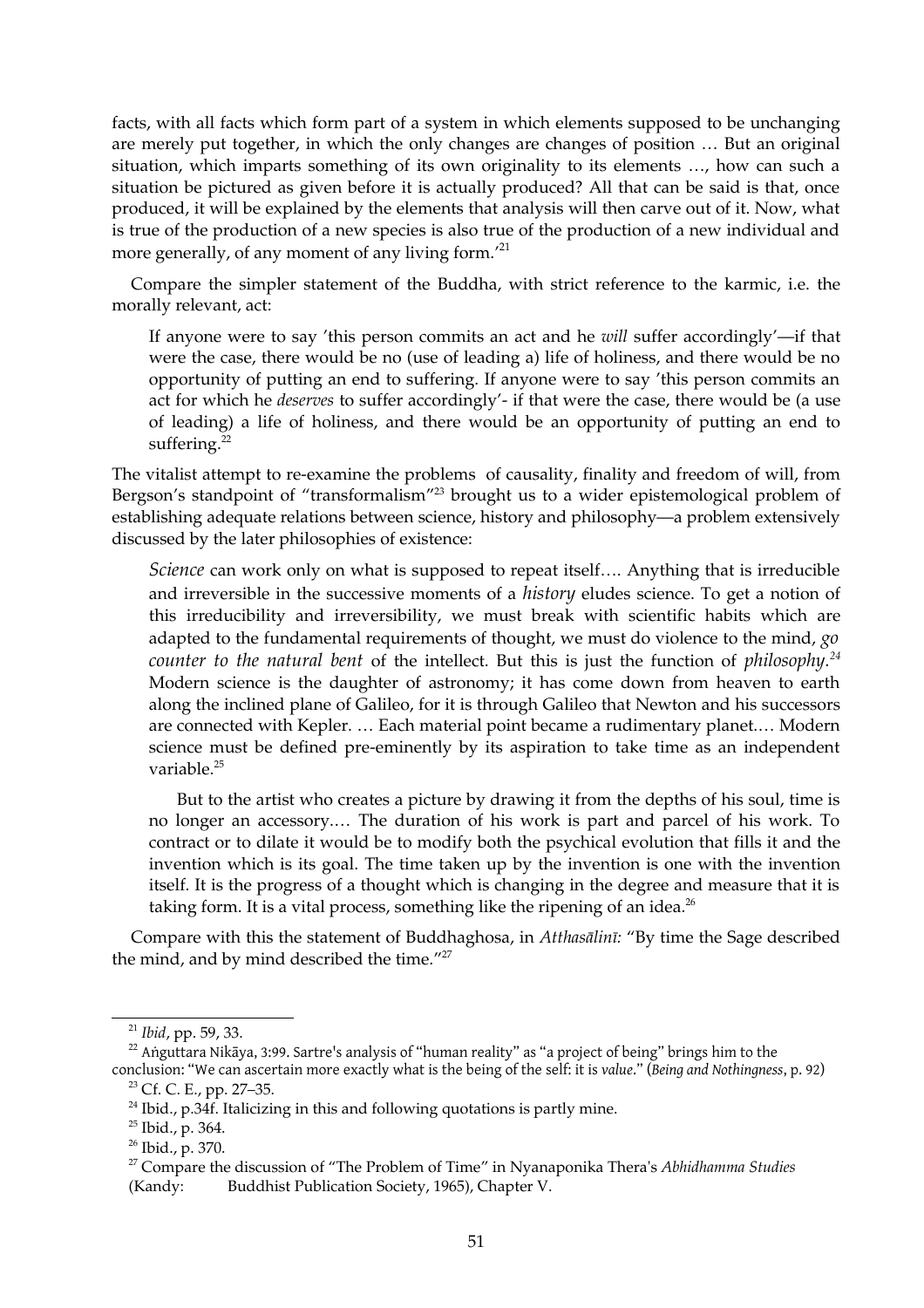The "scission" of *intellect from* intuition<sup>[28](#page-51-0)</sup> is explained by Bergson (and later existentialists) by the "practical nature of perception and its prolongation in intellect and science"; we could almost say, by the *lack of contemplative interest* in modern, technically oriented science. Thus, in a deduction which reminds us of Heidegger's basic thesis on the scope of metaphysics, Bergson formulates the question:

But has metaphysics understood its role when it has simply trodden in the steps of physics, in the chimerical hope of going further in the same direction? Should not its own task be, on the contrary, to remount the incline that physics descends, to bring back matter to its origins, and to build up progressively a *cosmology,* which would be, so to speak, a *reversed psychology*? [29](#page-51-1)

Everything is obscure in the idea of creation, if we think of *things* which are created and of a *thing* which creates, as we habitually do, as the understanding cannot help doing…. It is natural to our intellect, whose function is essentially practical, made to present to us things and states rather than changes and acts. But *things-and-states are only views, taken by our mind, of becoming. There are no things, there are only actions.[30](#page-51-2)*

*Epoché,* refraining from judgments based on such "views" (Greek *doxa*, Sanskrit *dṛṣṭi,* Pali *diṭṭhi*)*,* the philosophical method brought from India by Pyrrho of Elis at the time of Alexander the Great, has become in the twentieth century the fundamental method of Husserl's "meditating philosopher" in phenomenological analysis. It is a "science of phenomena, which lies far removed from our ordinary thinking, and has not until our own day therefore shown an impulse to develop … so extraordinarily difficult … a new way of looking at things, one that contrasts at every point with the natural attitude of experience and thought," whose development is felt, however, as an "urgent need nowadays."<sup>[31](#page-51-3)</sup>

The teaching of the Buddha was, with a still wider purpose, the expression of "the right effort" (*sammā-vāyāmo*) to "swim against the stream" of such world-views, i.e. "the type of views called the thicket of views, the wilderness of views, the contortion of views, the vacillation of views, the fetter of views."[32](#page-51-4)

In Bergson's theory of intuition, the act of "swimming against the stream" is interpreted with his basic French term torsion:

Let us try to see, no longer with the eyes of the intellect alone, which grasps only the already made and which looks from the outside, but with the spirit, I mean with that faculty of seeing which is immanent in the faculty of acting and which springs up, somehow, by the *twisting of the will on itself,* when action is turned into knowledge, like heat, so to say, into light. $33$ 

By intuition I mean instinct that has become disinterested, self-conscious, capable of reflecting upon its object and of enlarging it indefinitely. That an effort of this kind is not impossible is proved by the existence in man of an *aesthetic faculty* along with the normal perception.… This intention is just what the artist tries to regain, in placing himself back

<span id="page-51-5"></span> $33$  C. E., p. 273.

<span id="page-51-0"></span> $28$  C. E., p. 380.

<span id="page-51-1"></span><sup>29</sup> Ibid., pp. 227f.

<span id="page-51-3"></span><span id="page-51-2"></span><sup>30</sup> Ibid., p. 270.

<sup>&</sup>lt;sup>31</sup> E. Husserl, *Ideas: General Introduction to Pure Phenomenology*, translated by W. R. Boyce Gibson (New York: Macmillan, 1931), pp. 41–43.

<span id="page-51-4"></span><sup>32</sup> Majjhima Nikāya 2, Sabbāsava-sutta.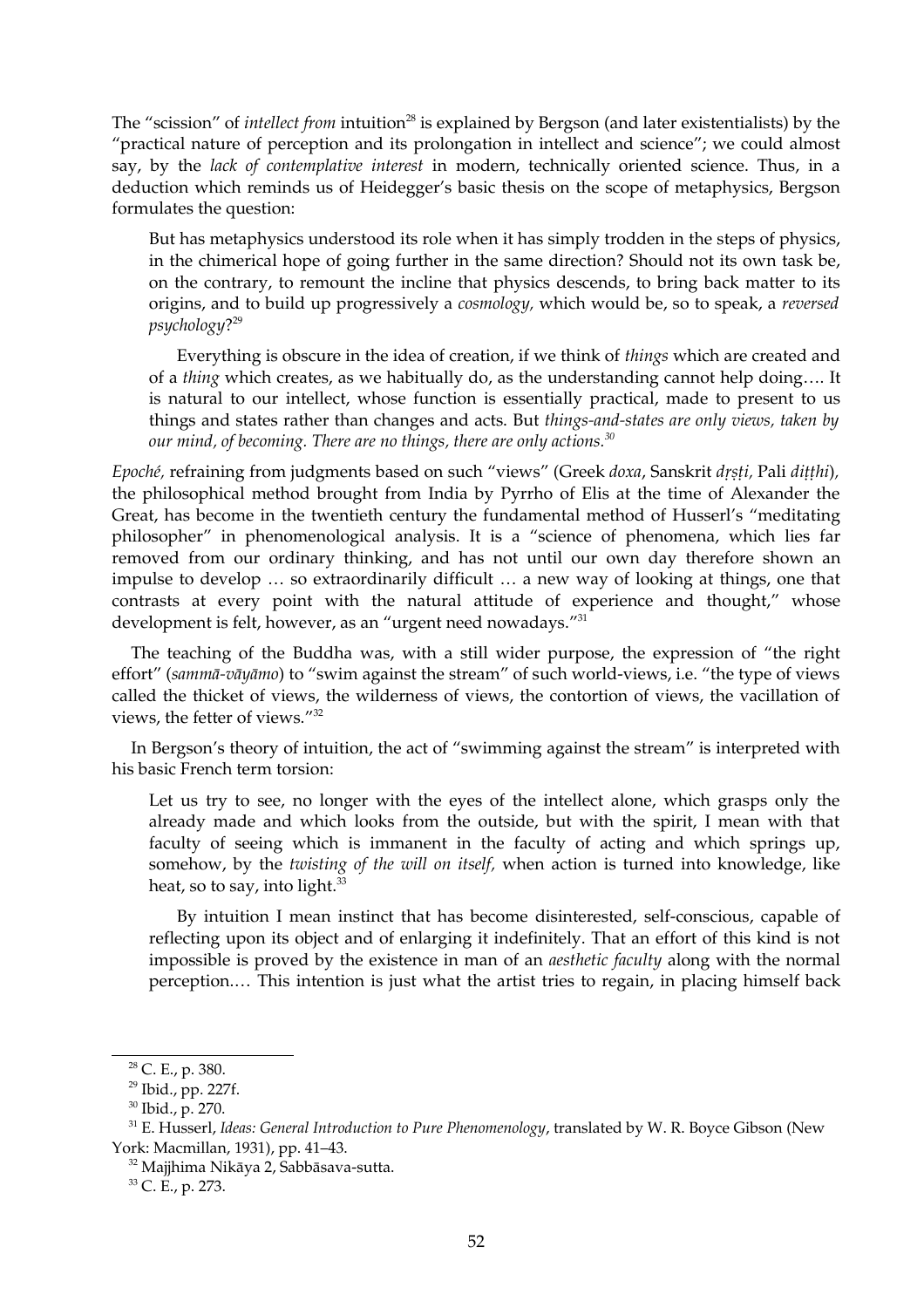within the object by a kind of *sympathy,* in breaking down, by an effort of intuition, the barrier that space puts up between him and his model.<sup>[34](#page-52-0)</sup>

The ultimate metaphysical consequences implied in a theory of causation based on the biological phenomenon of the "ripening fruit" were taken into adequate consideration only in some later philosophies of existence. Yet the preparatory vitalistic stage of modern philosophy remains more important for an Indian reinterpretation of the theory of karma than can be assessed within strictly European limits, where the importance of the missing link between the vitalist and existentialist stages—the link of a new theory of causality—has not yet been fully and explicitly realised. Let us therefore conclude the survey of this cycle of ideas by returning to the lowest level on which Bergson's vitalistic interpretation of cosmic matter had to establish a new starting point:

Let us merely recall that extension admits of degrees, that all sensation is extensive in a certain measure, and that the idea of unextended sensations, artificially localised in space, is a mere view of the mind, suggested by an unconscious metaphysic much more than by psychological observation. No doubt we make only the first steps in the direction of the extended, even when we let ourselves go as much as we can. But suppose for a moment that matter consists in this very movement pushed further, and that *physics is simply psychics inverted.*[35](#page-52-1)

The conception of "a cosmology which would be a reversed psychology," or of physics understood "simply as psychics inverted," was destined to become the fulcrum for a transition from a physical to an historical orientation in other contemporary philosophies. This transition is also clearly marked in Whitehead's later works: "Physical endurance is the process of continuously inheriting a certain identity of character transmitted through a historic route of events."[36](#page-52-2)

Bergson expressed this emphasis in terms which brought him still closer to a specific aspect of later existentialist thought: the predominant importance of the future for (karmic) shaping of the present by the past. Though Heidegger's critique of Bergson's idea of the "stream of experience" was concentrated on this point, where in an initial metaphor Bergson compares a "mental state, as it advances on the road of time, continually swelling with the duration which it accumulates" with "a snowball on the snow, rolling upon itself" and thus increasing—we can read a few pages later in the opening chapter of *Creative Evolution* another statement, anticipating Heidegger's objection to some extent: "Duration is the continuous progress of *the past which gnaws into the future* and which swell*s* as it advances."[37](#page-52-3)

#### **III**

Martin Heidegger, in his basic work, *Being and Time*, [38](#page-52-4) seems to take over the meditation on "the ripening fruit" at the critical point reached by Bergson's analysis of its wider biological scope: the karmic predicament of human existence. It can be seen from Heidegger's numerous critical references to Bergson (though in many cases I would not agree with them) that in the meantime it had become obvious that there was more to elicit by the process philosophy than the biologically oriented thinkers of the vitalist period could realise. The philosophy of existence

<span id="page-52-0"></span><sup>34</sup> Ibid., p. 194.

<span id="page-52-1"></span><sup>35</sup> Ibid., p. 221.

<span id="page-52-2"></span><sup>36</sup> *Science and the Modern World*, p. 156.

<span id="page-52-4"></span><span id="page-52-3"></span> $37$  C. E. pp. 4, 7.

<sup>38</sup> Martin Heidegger, *Being and Time*, translated by J. Macquarrie and E. Robinson (New York: Harper and

Row, 1962), quoted in the following notes as B. T.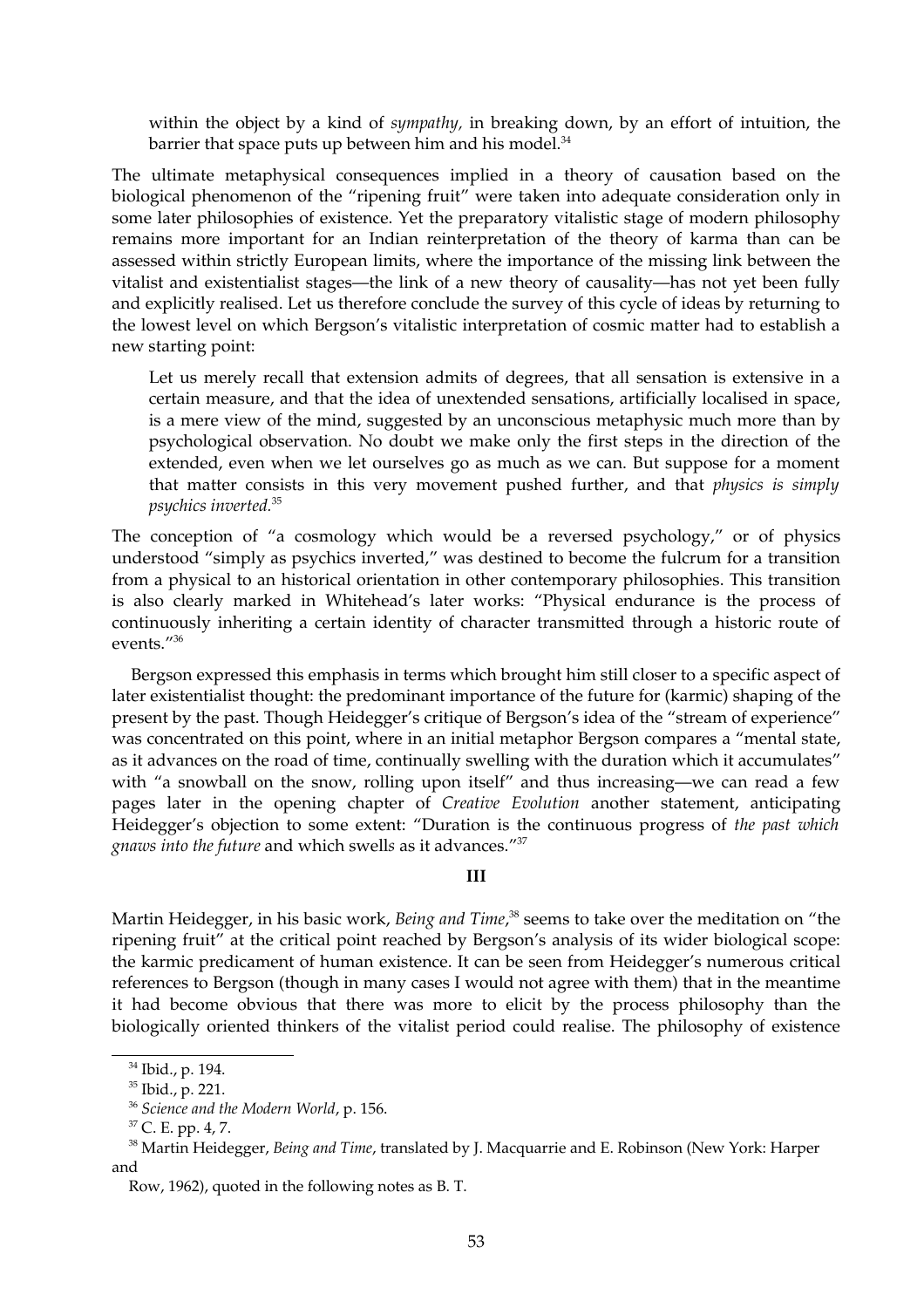undertook this work in essentially different dimensions. Heidegger in particular was very careful and explicit in critically adapting new methods of independent historical thinking in the philosophy of culture introduced by Dilthey, and above all the new structure of transcendental logic laid down by his teacher Husserl, for phenomenological analysis independent of natural science. Within the scope of this new framework, similarities with Buddhist thought emerge still more strikingly, especially in the domain of the "suffering/concern" theme and the need for the notion of *karma* in a process-multiple causality structure.

The second part of *Being and Time* deals in particular with problems of human reality and temporality (*Dasein und Zeitlichkeit*)*.* The possibility for human being to attain to full ripeness in an existence conditioned by man's "being-towards-death" is discussed in the first chapter ("Dasein's authentic potentiality—for-being-a-whole and its being-towards-death"). Chapter Five is dedicated to "temporality and historicality" as essential constituents of the human being<sup>[39](#page-53-0)</sup> involved in this ambiguous process.

When, for instance, a fruit is unripe, it "goes toward" its ripeness. In this process of ripening, that which the fruit is not yet is by no means pieced on as something not yet present-at-hand. The fruit brings itself to ripeness, and such a bringing of itself is a characteristic of its being as a fruit. Nothing imaginable which one might contribute to it would eliminate the unripeness of the fruit, if this entity did not come to ripeness *of its own accord.* When we speak of the "not-yet" of the unripeness, we do not have in view something else which stands outside, and which—with utter indifference to the fruit might be present-at-hand in it and with it. What we have in view is the fruit itself in its specific kind of being.… The ripening fruit, however, not only is not indifferent to its unripeness as something other than itself, but it is that unripeness as it ripens. *The "not-yet" has already been included in the very being of the fruit,* not as some random characteristic, but as something constitutive. Correspondingly, as long as any Dasein is, it too *is already* its "not-yet. $^{\prime\prime40}$  $^{\prime\prime40}$  $^{\prime\prime40}$ 

The implicit emphasis laid on the difference from the "classical" European mechanist theory of causality is obvious enough.

The karmic process, in its Buddhist meaning, can be defined as a vicious circle of "interdependent origination" (*paṭicca-samuppāda*)*,* consisting of a chain of twelve rings (*nidāna*)*,* the first of which is *avijjā,* "ignorance," or better, metaphysical nescience of a human being (defined by Heidegger as a "being-there"*—Dasein*) about his own emergence in the flux of existence. The last ring of the chain is "death." Heidegger's analysis of human reality as a "being there" in the world is not less distinctly determined and delimited by the tension of the same polarity—ignorance and death:

If the term "understanding" is taken in a way which is primordially existential, it means to be *projecting towards a potentiality-for-being, for the sake of which any Dasein exists.* In understanding, one's own potentiality-for-being is disclosed in such a way that one's Dasein always knows understandingly what it is capable of. It "knows" this, however, not by having discovered some fact, but by maintaining itself in an existential possibility. The kind of *ignorance* which corresponds to this, does not consist in an absence or cessation of understanding, but must be regarded as a deficient mode of the projectedness of one's potentiality-for-being. Existence can be questionable…. When one understands oneself protectively in an existential possibility, *the future underlies this understanding,* and it does so

<span id="page-53-0"></span><sup>39</sup> Heidegger's designation of human being as *Dasein* ("being here," i.e. in the world, which is always "one's own") has been interpreted by Sartre, in *Being and Nothingness*, as "human reality," a term which will be occasionally used in the continuation.

<span id="page-53-1"></span> $40$  B. T., p. 243. (Marginal German page numbers used here and following.)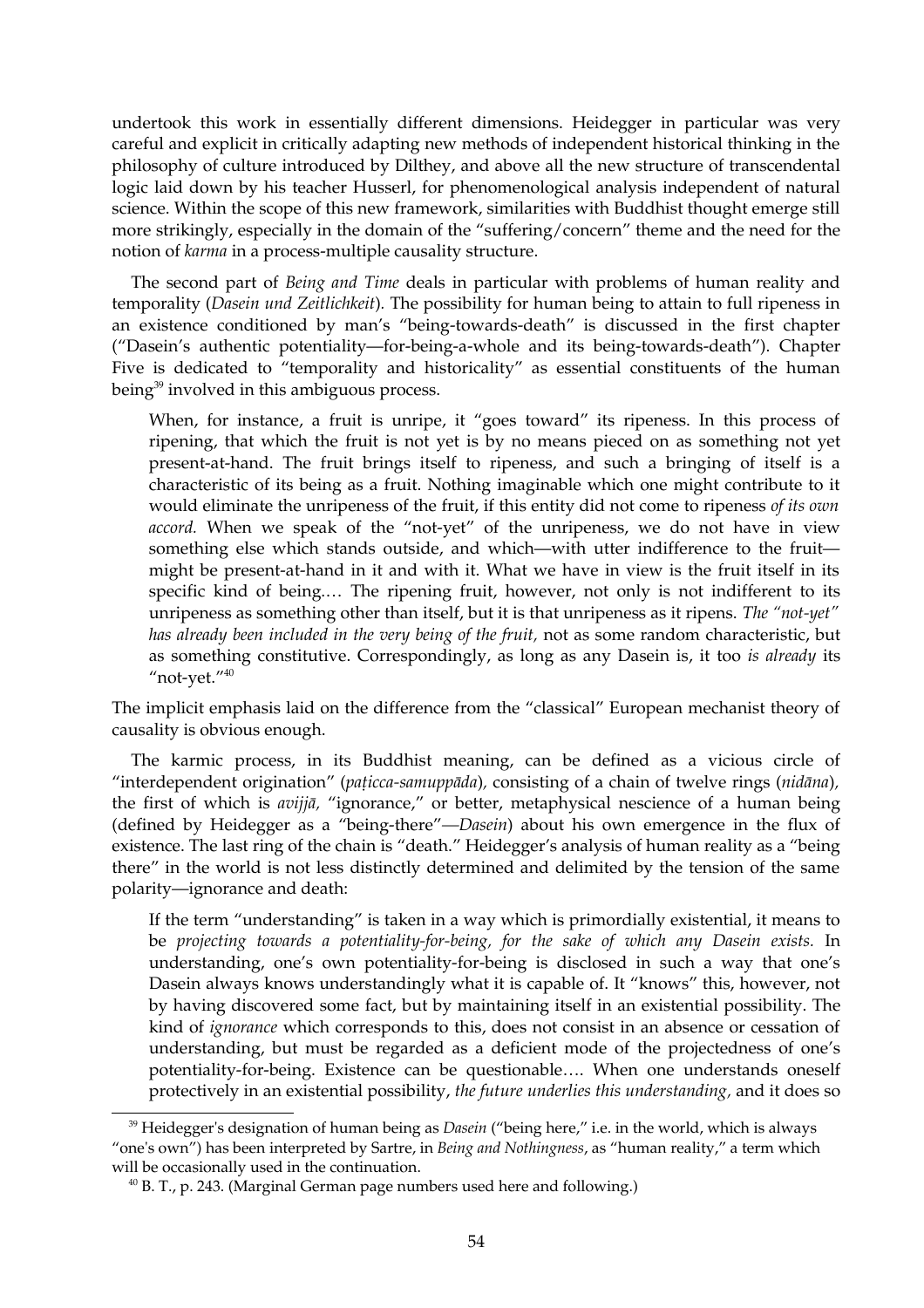as a coming-towards-oneself out of that current possibility as which one's Dasein exists. Projection is basically futural.… Temporality does not temporalize itself constantly out of the authentic future. This inconstancy, however, does not mean that temporality sometimes lacks a future, but rather that the temporalizing of the future takes various forms.<sup>[41](#page-54-0)</sup>

This seems to explain one step further the "hesitation" of the self "until a free action is detached as an overripe fruit," as Bergson expressed the limits of freedom as release (*mokṣa*) within the scope of a karmic determinism.

With ripeness, the fruit *fulfils* itself. But is the death at which Dasein arrives, a fulfilment in this sense? With its death, Dasein has indeed "fulfilled its course." But in doing so, has it necessarily exhausted its specific possibilities? For the most part, Dasein ends in unfulfilment, or else by having disintegrated and been used up. Ending does not necessarily mean fulfilling oneself. It thus becomes more urgent to ask *in what sense, if any, death must be conceived as the ending of Dasein.*[42](#page-54-1)

Arising out of this situation, the problem of karma, implicitly felt as an "anticipatory resoluteness" in "concrete working out of temporality" aiming at an "authentic historizing of Dasein," is further discussed as the existential problem of "Dasein's potentiality-for-being-awhole."[43](#page-54-2)

Since "those possibilities of existence which have been factically disclosed are not to be gathered from death … we must ask whence, in general, Dasein can draw those possibilities upon which it factically projects itself." The answer is:

The resoluteness in which Dasein comes back to itself, discloses current factical possibilities of authentic existing, and discloses them *in terms of the heritage* which that resoluteness, *as thrown, takes over.* In one's coming back resolutely to one's thrownness, there is hidden a *handing down to oneself* of the possibilities that have come down to one, but not necessarily as having *thus come down.[44](#page-54-3)*

We shall take for granted that the coincidence of the expression (underlined by me) "thus come down" with the literal meaning of the most common attribute of the Buddha—*tathāgata*—is another of many casual cases where a modern philosophy of essentially the same trend as our archaic one will, to some extent, come to use the same terms in expressing ideas of the same kind. What is meant here by the same trend will be explicated later. Let us first single out the specific meaning of this important term in the specific context.

The word *tathāgatā,* in its widest sense in the early Pali literature, is used as a designation of "human being" in general. Its logical connection with the Buddha's best known definition of the human being as "heir of his own actions" is obvious, even when it is used as the highest epithet of the Buddha.

What Heidegger wishes to point out is that the "heritage" of a *tathāgato* has not to be understood here as a passive facticity of historically "objectified" social tradition or collective behaviour, which in Heidegger's terms would be designated as "inauthentic heritage." Unlike the social study of external history, Dasein in its intimate ripening "never comes back behind its thrownness" in the "situationality" of its world. In other words, in a personal history there is no possibility of statically objective repetition of one and the same situation. This is the basic law of karmic development that both Bergson and Heidegger try to confirm on different levels of their investigations.

<span id="page-54-0"></span><sup>41</sup> Ibid. p. 336.

<span id="page-54-1"></span><sup>42</sup> Ibid. p. 244.

<span id="page-54-2"></span><sup>43</sup> Ibid. p. 309.

<span id="page-54-3"></span><sup>44</sup> Ibid. p. 383.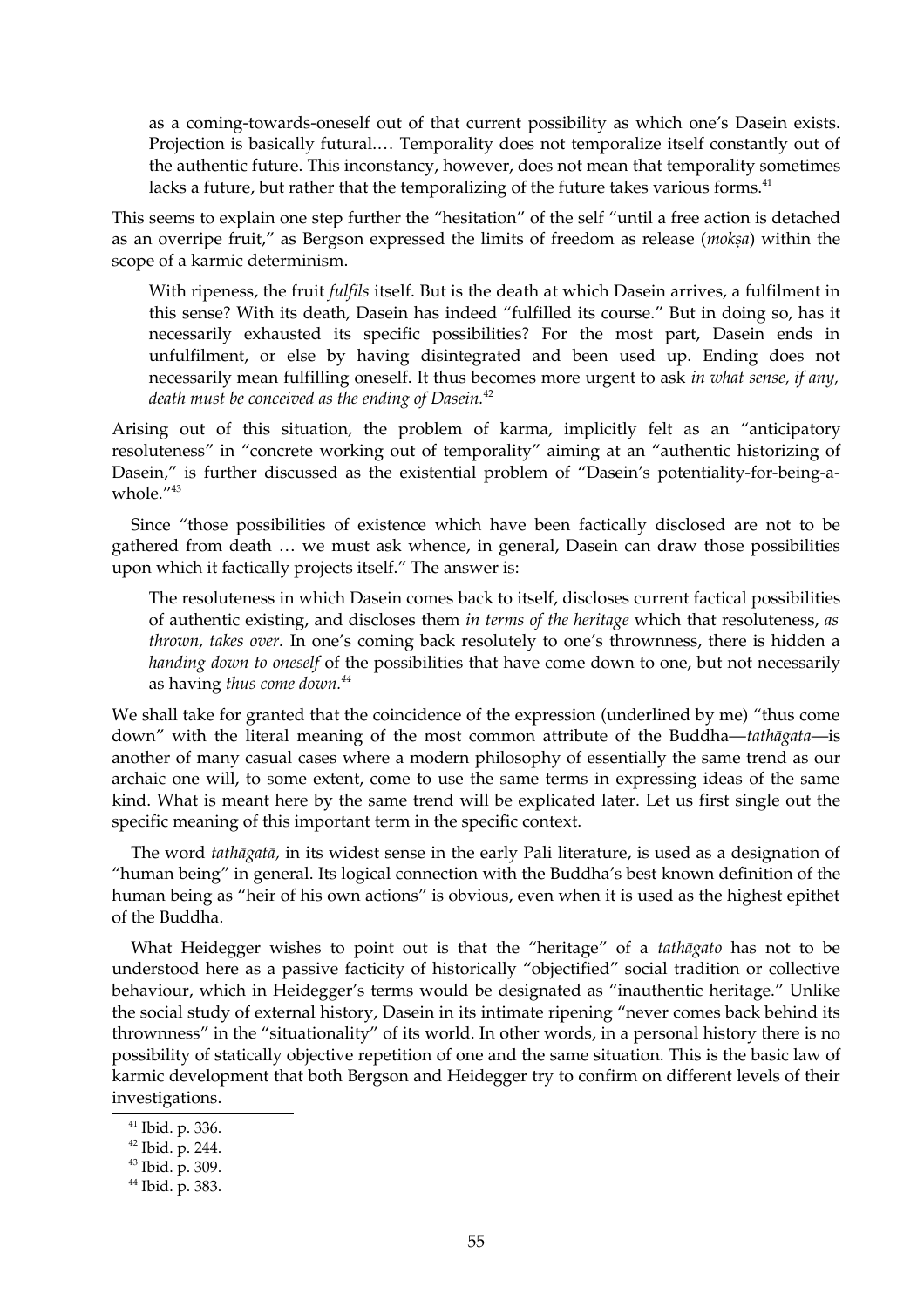On this point, in Heidegger's philosophy, "thrownness" appears as a critical term whose meaning has to be better determined, in view of the fact that it denotes an obvious Christian "cypher" for a karmically determined situation. This historical implication in basic existentialist terminology could even be interpreted by some critics as revealing an apparent deficiency of our analogy, had not Heidegger, fortunately for us, explained it, in the same context, by an "attribute" synonymous with the basic First Truth of the Buddha, *dukkha*, "anguish" or "worry": "Before we decide too quickly whether Dasein draws its authentic possibilities of existence from thrownness or not, we must assure ourselves that we have a full conception of *thrownness as a basic attribute of care."*

The translation of the German word *Sorge* by "care" may often diminish the full meaning of "Dasein's character" of this fundamental *"existentiale"* or practical category on which Heidegger's entire ontology is built. From our standpoint, "worry" would often seem a preferable translation. Yet Heidegger himself has left no doubt about the meaning of this term. At the end of the first part of *Being and Time,* whose aim it was to "exhibit Care (*Sorge*) as the Being of Dasein," i.e. "of that entity which in each case we ourselves are, and which we call 'man,'" the basic "ontical" meaning of *Sorge* is interpreted (and illustrated by an ancient fable) as "worry" and "grief."[45](#page-55-0)

The continuation of the inquiry shows how the karmic phenomenon has to be comprised within the scope of this central theme—how the essence of worry and grief is revealed in response to the "call of conscience." First of all Heidegger's philosophy is no longer a philosophy of consciousness, but a philosophy *of conscience.* (The word "consciousness" is never used by Heidegger except in critical disputes, mainly with the Kantians.) Here conscience discloses itself as the awakening call which alone can liberate us from our lost condition (*Verlorenheit*) and thrownness in *avijjā* (ignorance), or metaphysical "nescience." Only in giving heed to the awakening call does "Dasein understand itself with regard to its potentiality-forbeing" in man's mindfulness and resoluteness "to take over in his thrownness—right under the eyes of Death—that entity which Dasein is itself, and to take it over wholly," as his karmic load. In Heidegger's words, "Resoluteness is defined as a projecting of oneself upon one's own Beingguilty—a projecting which is reticent and ready for anxiety."[46](#page-55-1) This is the ultimate moral aspect of the "hesitation in the ripening fruit" of the Bergsonian "creative activity."

The last metaphysical (or better, eschatological) question to which Heidegger's inquiry into the phenomenon of karma, or "ripening fruit," arrives, concerns the origin of that strange experience, the primaeval phenomenon of all religion: being-guilty.

"The call of conscience" is the call of care. Being guilty constitutes the being to which we give the name of "care." In uncanniness Dasein stands together with itself primordially. Uncanniness brings this entity face to face with its *undisguised nullity,* which belongs to the possibility of its own-most potentiality-for-being.[47](#page-55-2) … *The appeal calls back by calling forth:* it calls Dasein *forth* to the possibility of taking over, in existing, even that thrown entity which it is. $48$ 

The statement underlined by me (*"Der Anruf ist vorrufender Rueckruf"*) is the best short definition of karma that I can imagine, even if it had to be formulated by the greatest master of Zen art in Japan (an art not at all unknown to Heidegger). The next one is not less pregnant with deep oriental meaning:

<span id="page-55-0"></span><sup>45</sup> Ibid. pp. 196–200.

<span id="page-55-1"></span><sup>46</sup> Ibid. p. 382.

<span id="page-55-2"></span><sup>47</sup> Cf. Nāgārjuna's statement in *Madhyamaka-kārikā* 24:14: "For him who admits nullity all appears to be possible. For him who does not admit nullity nothing appears to be possible."

<span id="page-55-3"></span><sup>48</sup> B. T. pp. 286 f.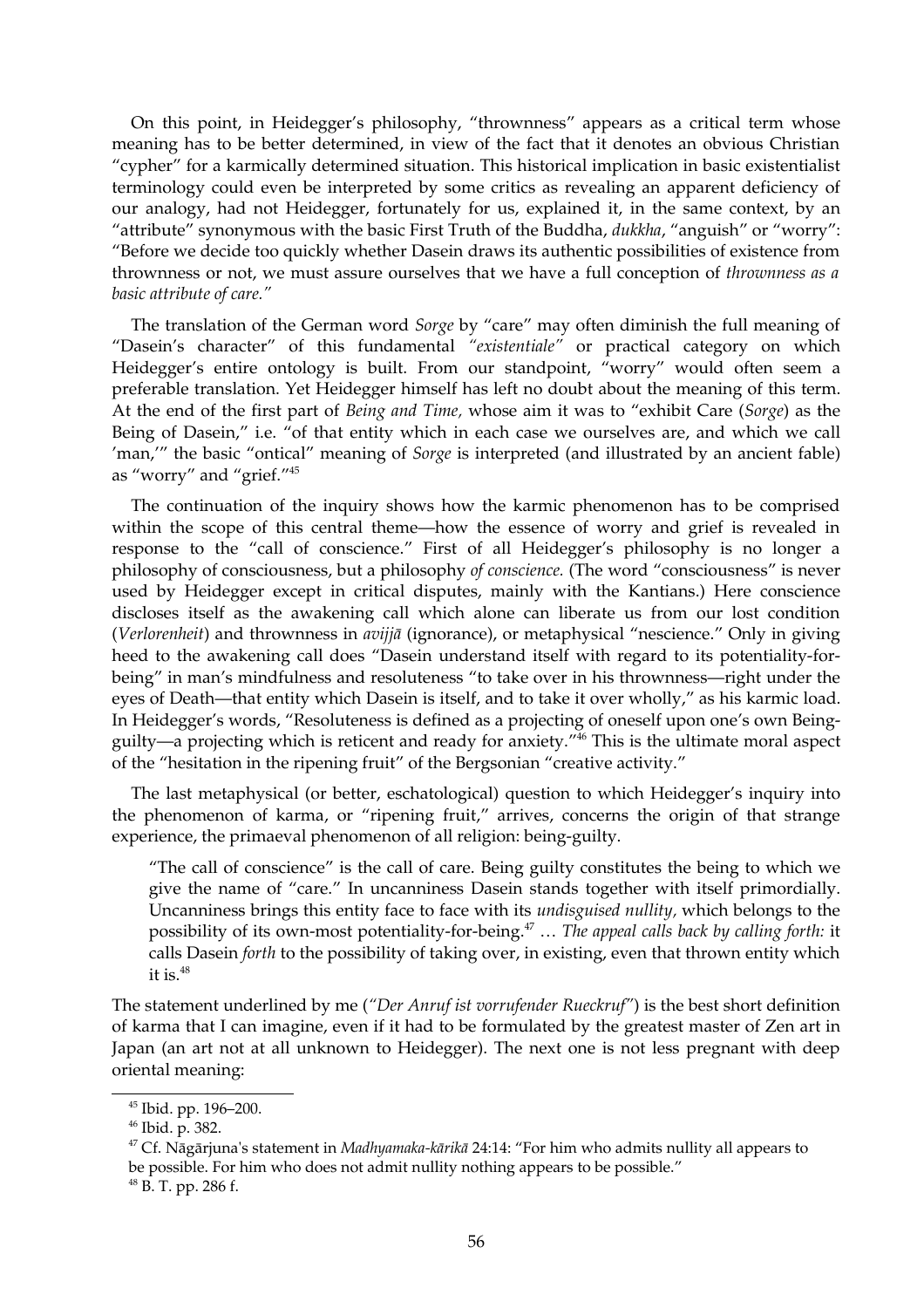We have seen that care is the basic state of Dasein.

The ontological signification of the expression "care" has been expressed in the definition: *ahead-of-itself-being-already-in "the world"* as being-alongside entities which we encounter "within-the-world."[49](#page-56-0)

Heidegger insists on an implicit consciousness of karma<sup>[50](#page-56-1)</sup> in the experience of care, or worry, as Dasein's "understanding of itself in being-guilty."<sup>[51](#page-56-2)</sup> He equally insists on the fact that even "phenomena with which the vulgar interpretation has any familiarity point back to the primordial meaning of the call of conscience when they are understood in a way that is ontologically appropriate," and that "this interpretation, in spite of all its obviousness, is *by no means accidental."[52](#page-56-3)*

And yet, the call of conscience is "a keeping silent. Only in keeping silent does the conscience call; that is to say, the call comes from the soundlessness of uncanniness, and the Dasein which it summons is called back into the stillness of itself, and called back as something that is to become still."[53](#page-56-4) A Japanese student in Heidegger's seminar once interpreted this course of thoughts in terms of a few Zen koans.<sup>[54](#page-56-5)</sup> A follower of Ramana Maharshi in India could do it just as well to Heidegger's full satisfaction.

Having, unfortunately, no better word than "destiny" wherewith to designate the full range of the category of karma (though fully conscious of the wide horizon it encompasses), Heidegger brings us ultimately to the following summary of essential questions on this subject:

But it remains all the more enigmatic in what way this event as destiny is to constitute the whole "connectedness" of Dasein from its birth to its death. How can recourse to resoluteness bring us an enlightenment? ls not each resolution just *one* more single "experience" in the sequence of the whole connectedness of our experience?… Why is it that the question of *how the "connectedness of life*" is constituted finds no adequate and satisfactory answer? Is our investigation overhasty? Does it not, in the end, hang too much on the answer, without first having tested the legitimacy of the *question?*[55](#page-56-6)

Speaking of the problem of re-emergence or "recurrence" of existential situations in their essential dependence on "destiny" in Dasein's "historizing" course, Heidegger does not even indirectly attempt to formulate any hypothesis analogous to "rebirth" (as, e.g., Nietzsche did in his own way) in Indian religious thought (*punabbhava*)*,* though his sensitivity for the "enigmatic" remainder of the problem, as traced above, permits a still closer approach to this complex issue: "Dasein can be reached by the blows of destiny only because *in the depth of its own being Dasein is destiny* … a possibility which it has inherited and yet has chosen."[56](#page-56-7)

<span id="page-56-1"></span><span id="page-56-0"></span><sup>49</sup> Ibid., p. 249.

<sup>&</sup>lt;sup>50</sup> An we shall see in the continuation, for lack of a better word in European tradition, Heidegger uses the word "destiny" (*Schicksal*) in the meaning which comes closest to karma. Schopenhauer, who was aware of the specific meaning of this category in Indian philosophy (in Vedānta and Buddhism), could not find a better term in European languages, and made efforts to adjust the meaning of "destiny" to the basic Indian idea of karma. An analogous effort is often made by Heidegger.

<span id="page-56-2"></span> $51$  B. T., p. 292.

<span id="page-56-3"></span><sup>52</sup> Ibid., p. 294.

<span id="page-56-5"></span><span id="page-56-4"></span><sup>53</sup> Ibid., p. 296.

<sup>&</sup>lt;sup>54</sup> Tsujimura Koichi (University of Kyoto), in 1957. I have published the translation of his seminar paper on "The Nothing in Zen" in my Yugoslav book on Oriental Philosophy (cf. C. Veljactc, *Filozofija Istocnih Naroda*, Vol. II, Zagreb 1958).

<span id="page-56-6"></span><sup>55</sup> B. T., p. 387.

<span id="page-56-7"></span><sup>56</sup> B. T., p. 384.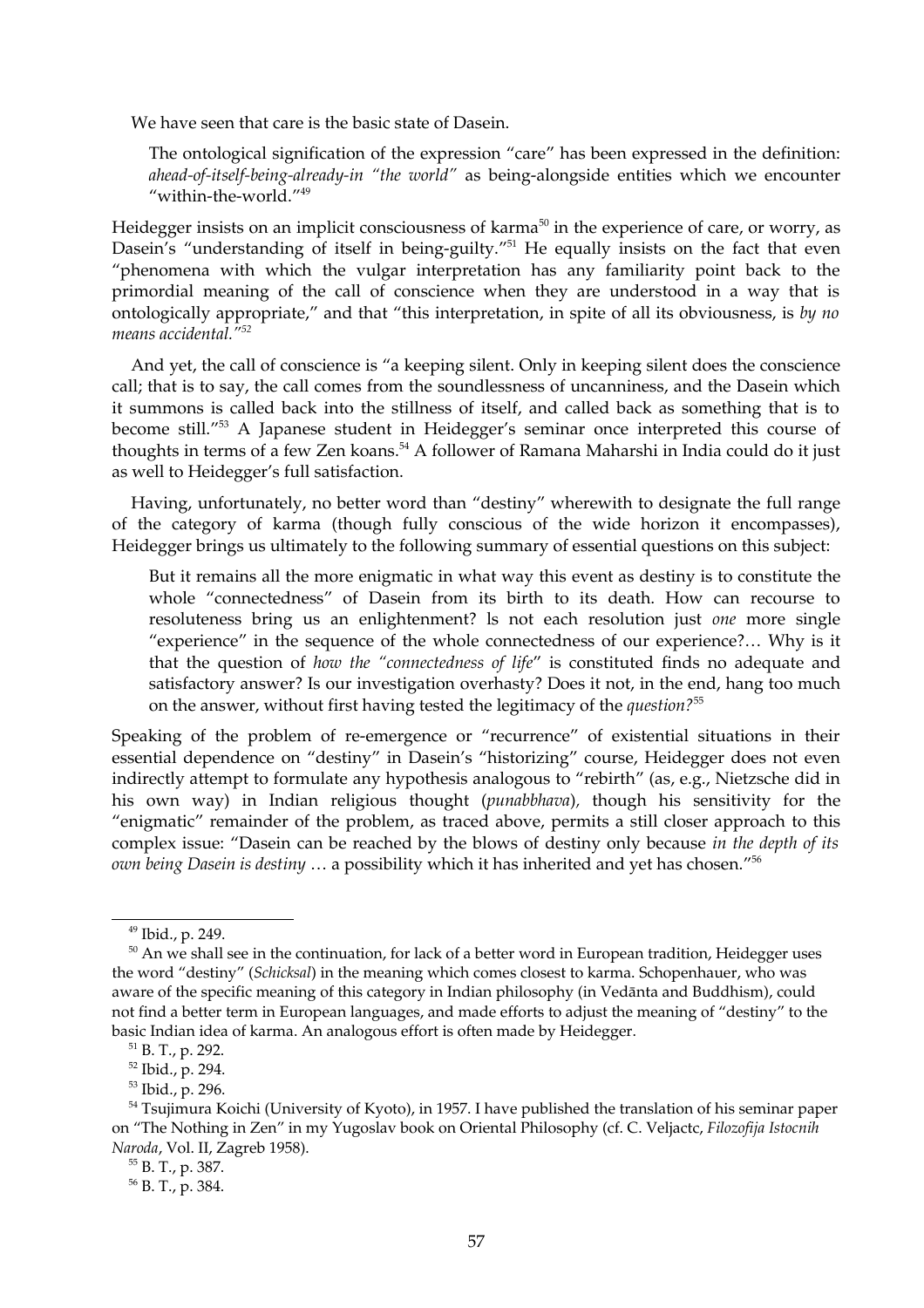In suggesting the categorial designation of "karma" for the *whole range of problems concerning the organic connectedness of vital processes whose ripening results in creative activity,* my intention remains far from any attempt to propose any overhasty solution or pattern that could be discovered readymade in the transcendental schematism of some specific type of Asian philosophy or religion, such as Buddhism. Though, for the purpose of the present survey, Buddhism was chosen as the *tertium comparationis,* it was presumed as a well-known fact that the historical origin of the categorial designation of karma in Indian philosophy is considerably older than its specific interpretation by the Buddha.